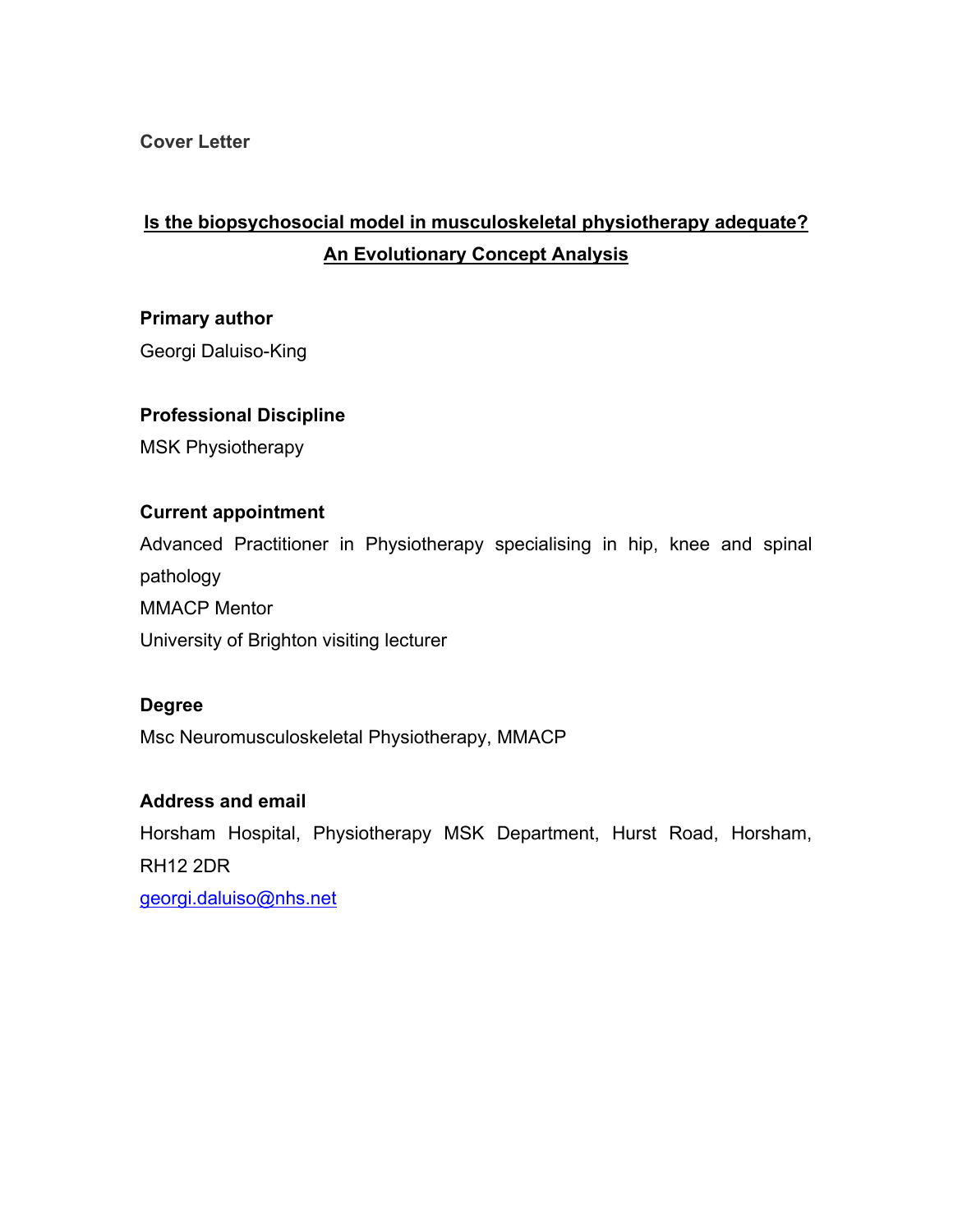## **Second author**

Dr Clair Hebron

## **Professional Discipline**

MSK Physiotherapy, Academic and Clinical

## **Current appointment**

Principal lecturer and course leader for MSc Musculoskeletal Physiotherapy, University of Brighton Private Physiotherapist -'Physiotherapy at the Leaf'

### **Degree**

PhD, MMACP

## **Address and email**

School of Health Sciences, University of Brighton, 49 Darley Road, Eastbourne, BN20 7YR

[c.l.hebron@brighton.ac.uk](mailto:c.l.hebron@brighton.ac.uk)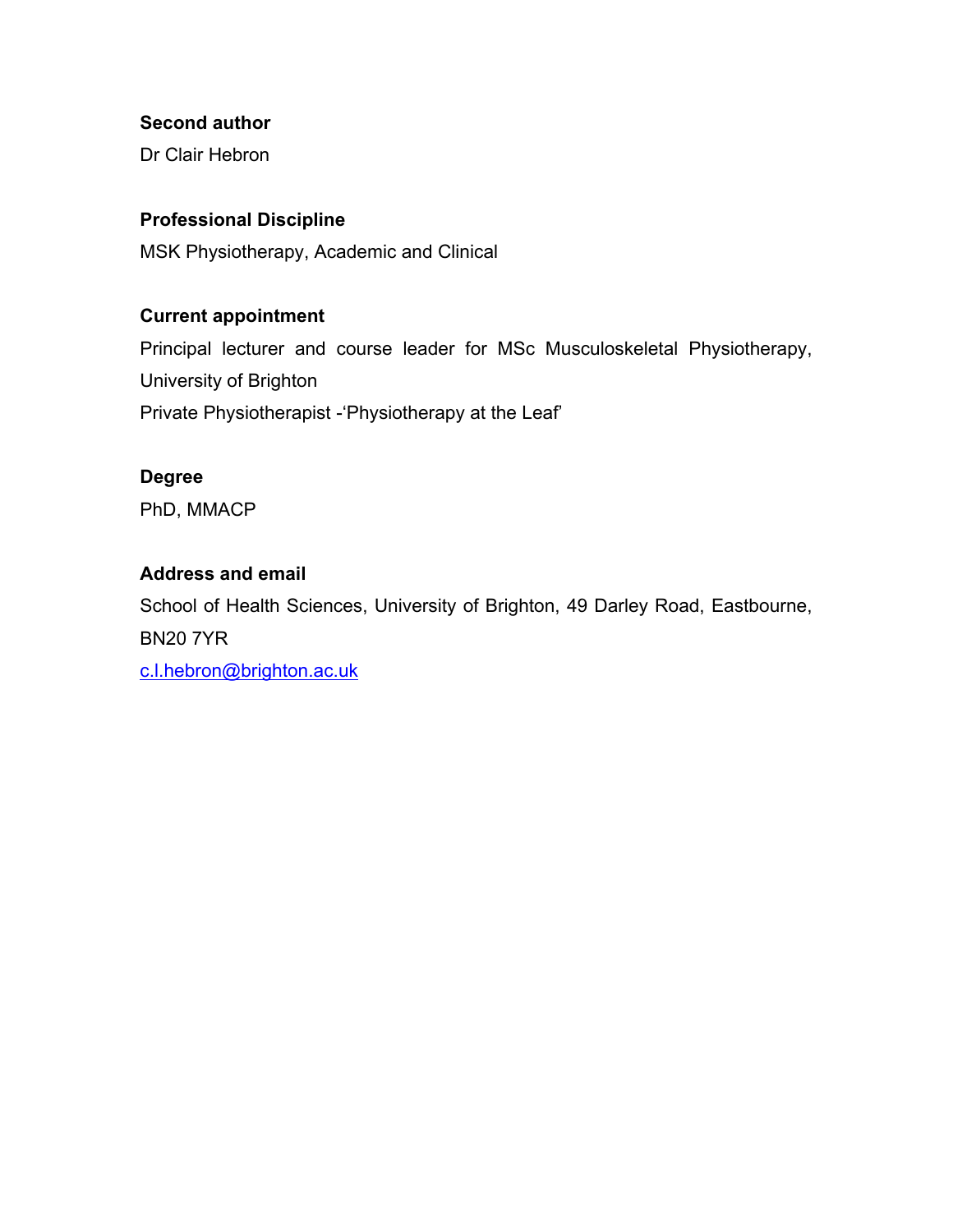### **ABSTRACT**

**Purpose:** It is considered that implementation of the biopsychosocial model (BPSM) within physiotherapy is affected by its lack of conceptual clarity. This concept analysis explores the meaning and offers conceptual transparency to the BPSM and expands upon its current conceptual framework for practice.

**Method:** Literature was selected through a systematic search. The studies were analysed and the data themed following 'thematic analysis'.

**Results:** From the seventeen articles included, five master themes and four subthemes were constructed. The master themes were: 'Bio-medical', 'Psychological', 'Social factors', 'Communication' and 'Individualised Care'. The subthemes were: 'Education', 'Cognitive', 'Behavioural', 'Occupational factors' and 'Therapeutic Alliance'.

**Conclusion:** A contemporary visual representation of the BPSM is presented which represents a holistic, humanist perspective. 'Communication' scaffolds the framework and supports the exploration of the person's lifeworld through the 'therapeutic alliance'.

**Keywords:** biopsychosocial model; biopsychosocial approach; physiotherapy; conceptual; philosophy; concept analysis; holistic; humanist.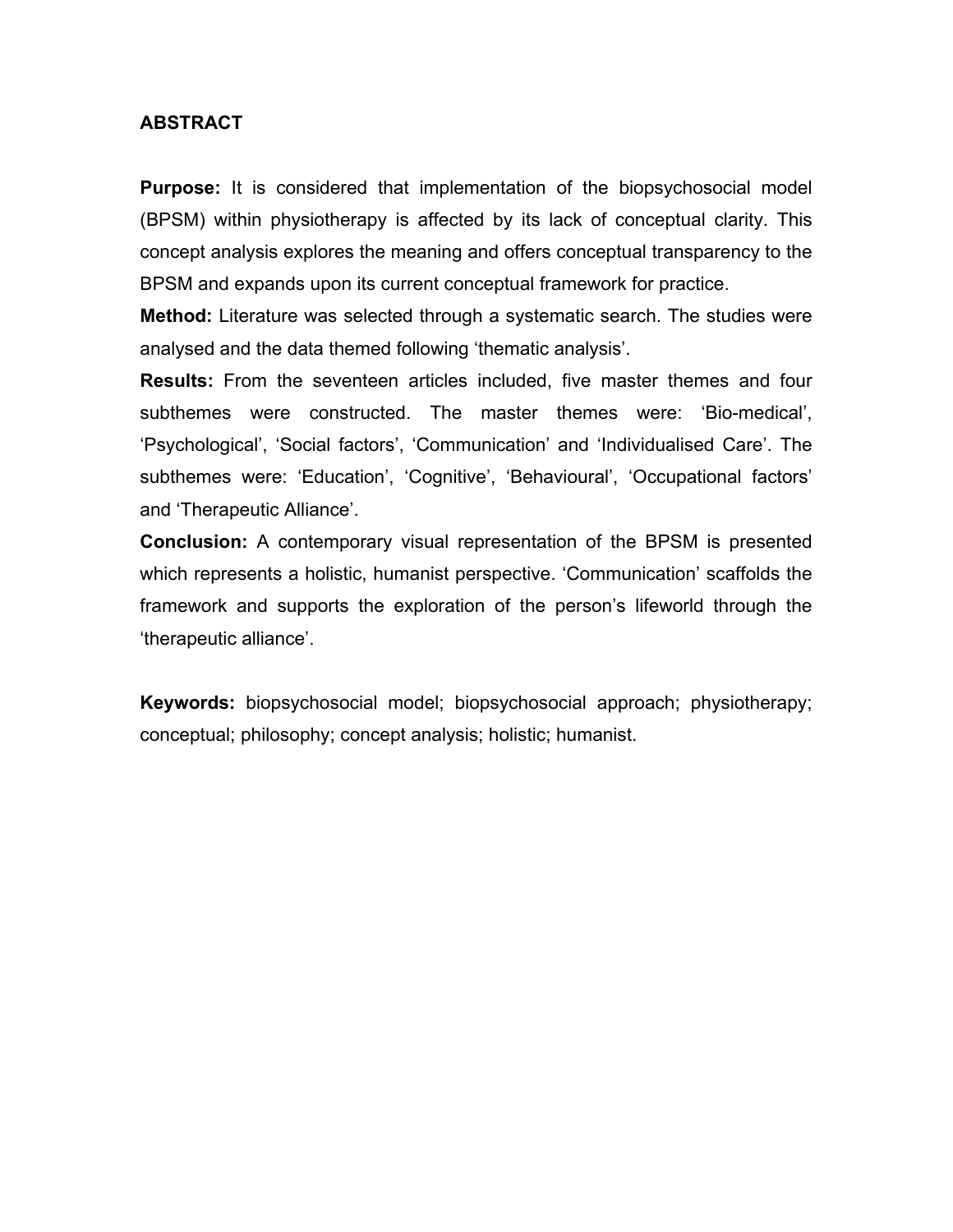## **Is the biopsychosocial model in musculoskeletal physiotherapy adequate? An Evolutionary Concept Analysis**

#### **Introduction**

Traditionally healthcare has operated within a biomedical model (BMM) of care. This dualistic<sup>1</sup> model, which focuses on biological factors and views the mind and body as disconnected, has proven inadequate at addressing the complexity of pain and disability. It has at worst been accused of exacerbating conditions, such as non-specific low back pain (Butler, Evans, Greaves & Simpson, 2004; Killick and Davenport, 2014; Waddell and Burton, 2005). Awareness of the insufficiency of the BMM in health occurred alongside developments in psychological and sociocultural understanding, such as in how an association between social class and risk of disease was recognised (Syme and Bermkan 1976), and the social determinant of health model was developed (Marmot et al, 1991). An understanding of psychosocial factors 'revolutionised' management of persons with low back pain (LBP) disability, where LBP became recognised as an illness rather than a biological disease (Waddell, 2004; Waddell, McCulloch, Kummel, Venner, 1980; Waddell, 1987). These evolutionary understandings within healthcare challenged mind-body dualism and offered support for an alternative medical model (Malone and Garcia-Penagos, 2014; Samelson, 1981). The biopsychosocial model (BPSM) offered an alternative conceptual framework that facilitated a way of engaging health professions in the dynamic and co-existence of the biological, psychological and social branches of ill-health, and the interplay between these (Engel 1979 and 1978).

Over the last three decades pain science research has reinforced the BPSM, where connections between beliefs, emotions and the central nervous system, pain and disability have been further explored and discovered (Gifford, 1998; Lumley et al, 2011; Moseley and Butler, 2015). In physiotherapy, the mature organism model was developed to help both physiotherapists and persons experiencing pain reach a broader biological and psychosocial understanding of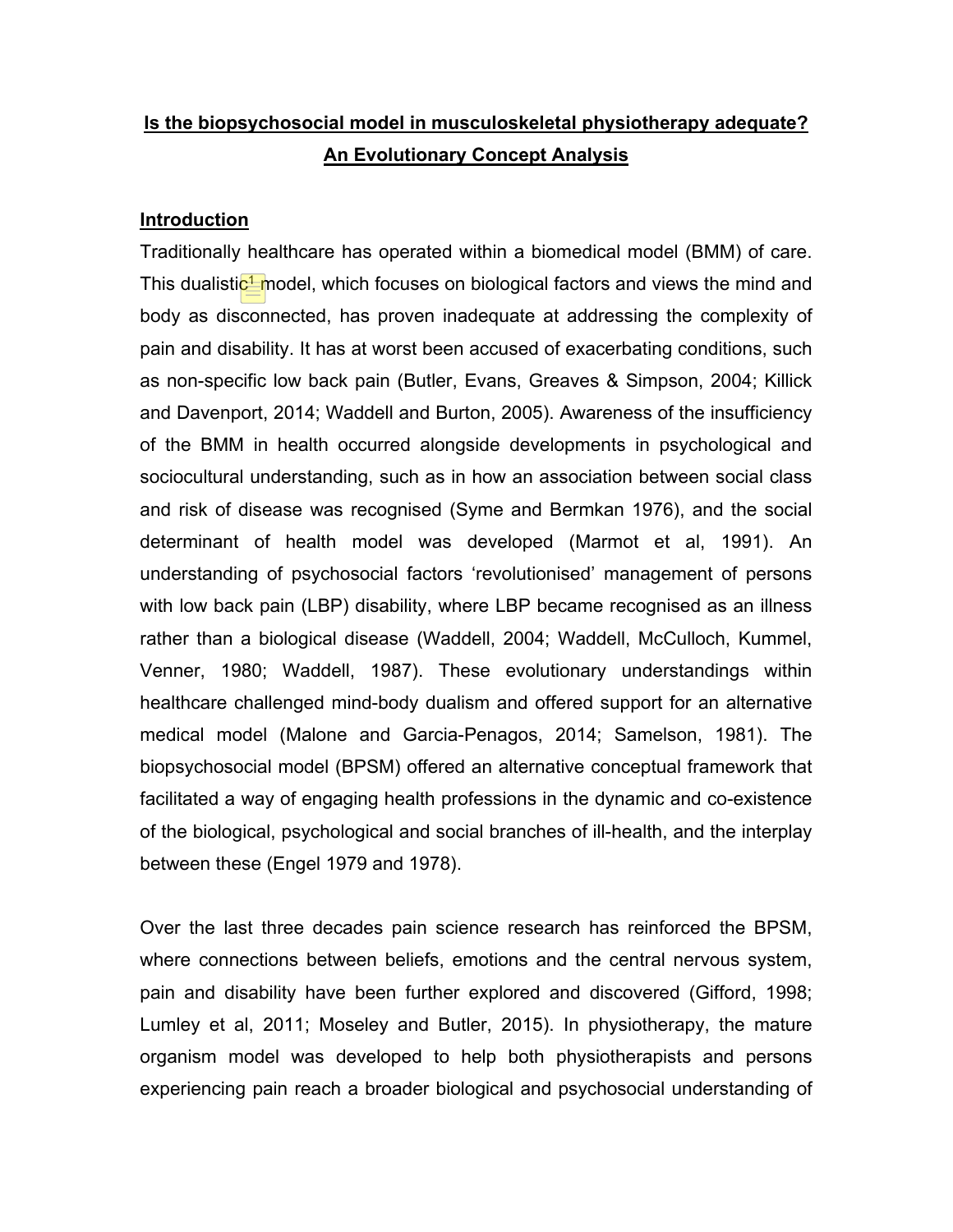impairment (Gifford, 1998a). Addressing these bio-psycho-social factors can be found to positively impact upon health outcomes, drawing healthcare further away from the biomedical model (BMM) (Lumley et al, 2011; Moseley, Nicholas, Hodges, 2004) towards the alternative BPSM, where the values of humanism<sup>2</sup> and scientism<sup>3</sup> are proposedly intertwined (Brosschot, 2017; Coronado and Bialosky, 2017; Deyo, 2015; Lotze, 2015).

Through the evolution of the BPSM, alongside greater recognition of the importance of improving an individual's health autonomy and agency, contemporary literature suggests a philosophical shift in how health professionals understand, approach and support impairment (Delany, Fryer and van Kessel, 2015; Evans, Lucas and Kerry, 2017; Holopainen et al, 2018; Low, 2017; Mehta, 2011). This has created a 'person centered approach' paradigm underpinned by holism<sup>4</sup>. Literature recognises that through skilled enquiry the clinician is able to step into the world of the individual, embrace the person's lived experience and begin to understand their unique lifeworld<sup>5</sup> and the tapestry of their health condition (Dahlberg, Todres and Galvin, 2009; Jones, Edwards and Gifford, 2002; Langendoen, 2004; Solvang and Fougner, 2016). It is the multiplicity of these lifeworld influences, how they intertwine and are interpreted in a clinical reasoning process, which forms the foundations of the BPSM in practice.

However, although the sentiments of the BPSM are holistic, it has been suggested that the way this model is conceptualised by some physiotherapists oversimplifies health, in a similar way to the BMM (Butler, Evans, Greaves, Simpson, 2004; Coronado and Bialosky, 2017; Wallden, 2015). The complexity of physiotherapy could be seen as reduced by the BPSM to the biological, psychological and sociological, making it philosophically reductionist<sup>6</sup> and pluralist<sup>7</sup> (Butler, Evans, Greaves and Simpson, 2004). This conceptualisation of the BPSM encourages compartmentalised thinking and is reflected in empirical research, highlighting the challenges for physiotherapists attempting to operationalise a holistic approach (Baldwin, 2008; Oostendorp et al, 2015;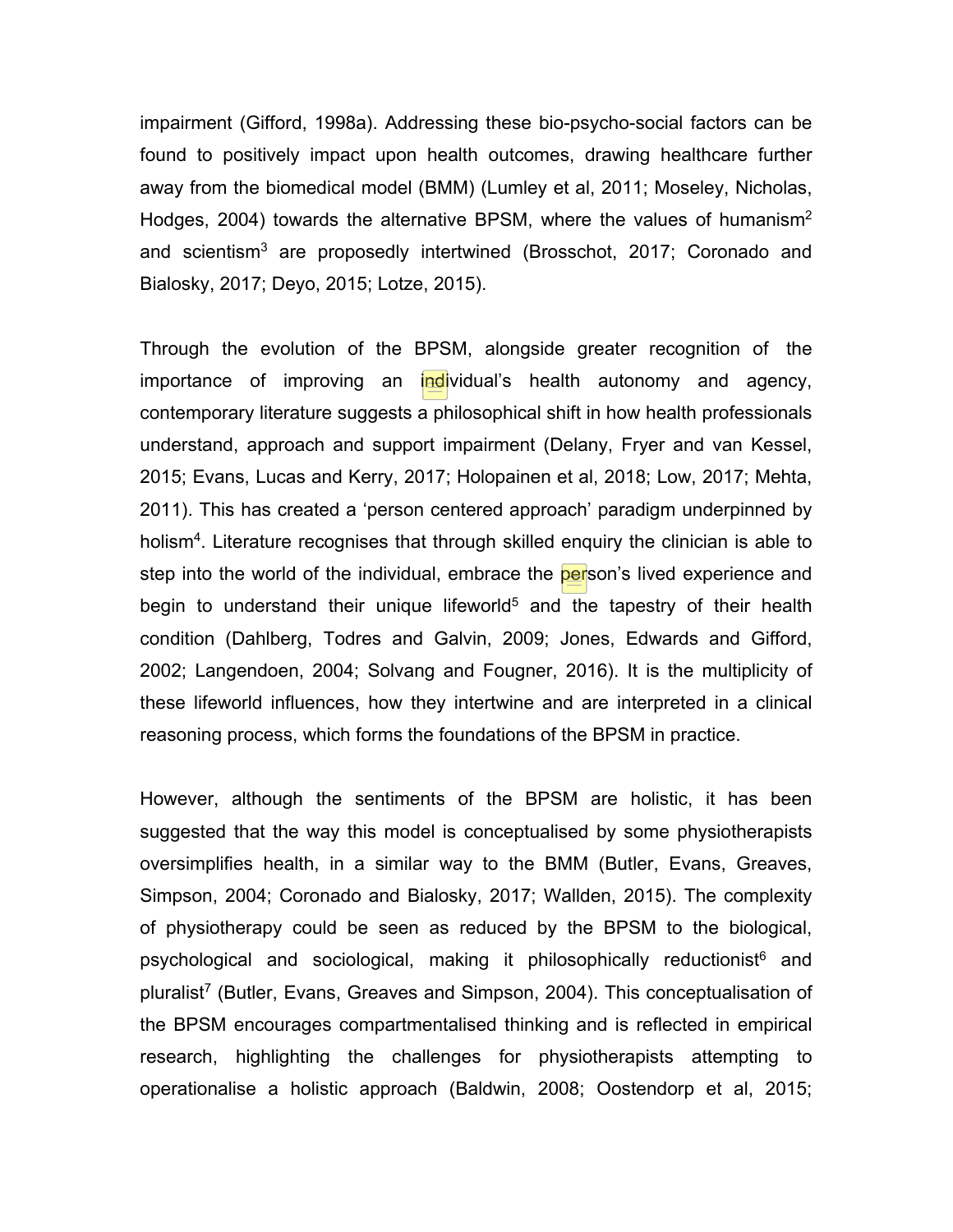Sanders, Foster, Bishop and Ong, 2013; Singla, Jones, Edwards and Kumar, 2015). Many factors influence conceptualisation and application of the model; education and training, traditional structures of healthcare systems and sociocultural factors, the nature of the clinician and their individual life experiences, which creates diversity between practitioners (Bientzle, Cress, and Kimmerle, 2014; Jones, Edwards and Gifford, 2002; Nijs et al, 2013; Oostendorp et al, 2015; Staub and Vollhardt, 2008). Thus, a lack of clarity in conceptualisation of the BPSM may affect implementation and its ability to evolve, indirectly impeding the growth of person centered holistic care within musculoskeletal physiotherapy (Cronin, Ryan and Coughlan, 2010; Rodgers, 1989). The aim of our research is to clarify this conceptual understanding of the BPSM within musculoskeletal physiotherapy, in order to understand its meaning and use in clinical practice.

#### **Methodology**

This study employed concept analysis methodology (Rodgers, 1989; Rodgers and Knafl, 2000) in order to seek clarification of how the BPSM is conceptualised in the physiotherapy literature. Concepts – such as the BPSM - are represented as ideas that can be formed and changed through the use of words within a particular community. Within concept analysis, these 'words' are known as 'attributes', which when utilised can alter a concept's meaning and application over time, rather like the children's game of 'Chinese whispers', where meaning can become 'lost or changed in translation' between people over time (Rodgers and Knafl, 2000; Weaver and Mitcham, 2008).

A concept analysis aims to enhance understanding of the influences that precede ('antecedents') and resulted from ('consequences') the concept's existence. An exploration of the antecedents, consequences and attributes could offer clarity to the conceptualisation of the BPSM and illuminate a greater understanding of its evolution. Conceptual clarity would **provide transparency to a universal definition** of the BPSM and gives grounding for further conceptual growth and development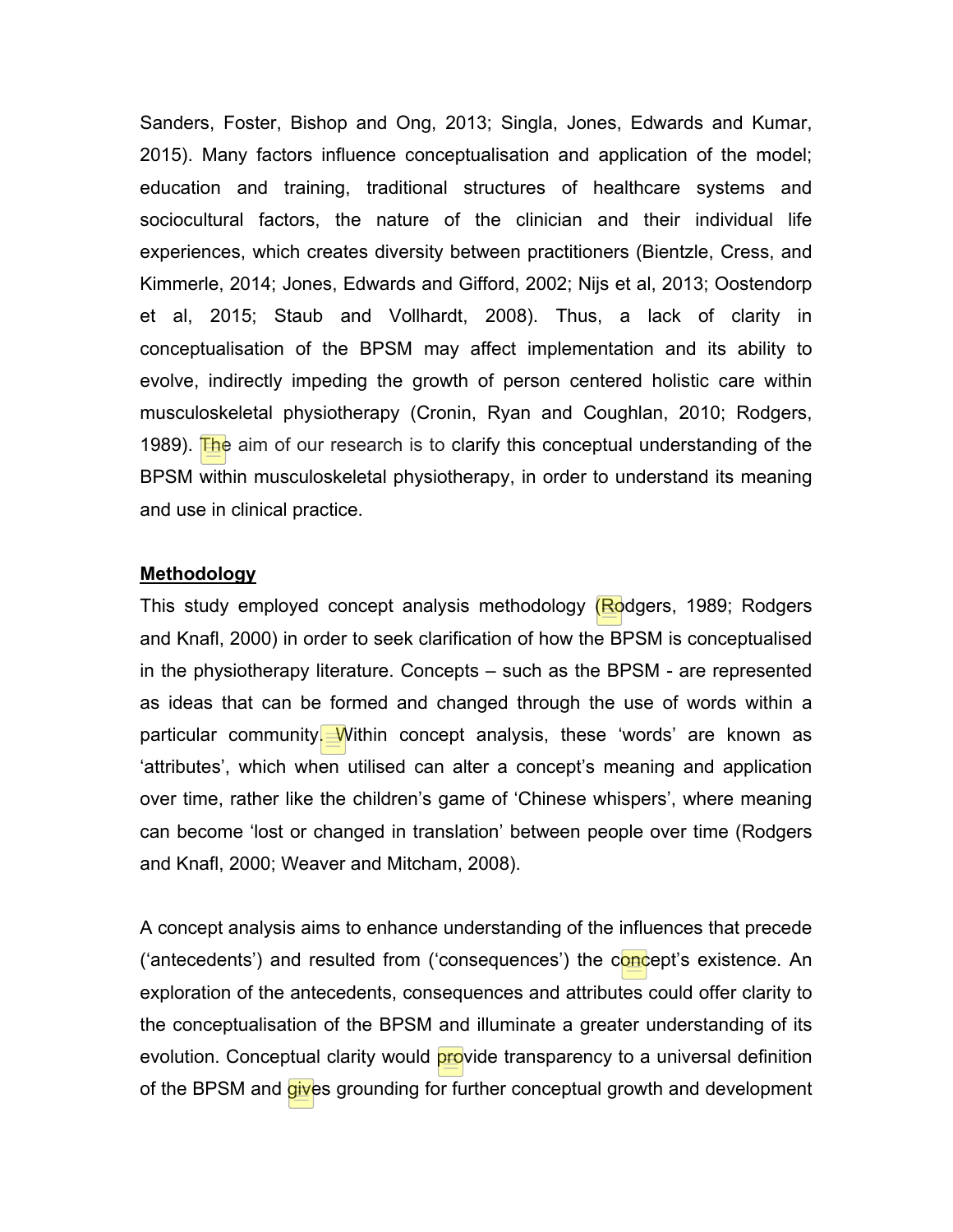of the concept (Baldwin, 2008; Risjord, 2008). The acceptance of changes occurring to concepts over time, introduces an 'evolutionary' epistemological<sup>8</sup> view and thus the 'evolutionary method' of concept analysis was used to clarify how the BPSM is conceptualised in musculoskeletal physiotherapy.

### **Method**

The evolutionary concept analysis 'method' follows a number of steps listed below (Rodgers and Knafl, 2000; Tofthagen and Fagerstrøm, 2010). Phases 1-3 are discussed within this section and phase 4-5 within the Findings and Discussion sections.

- 1. Identify the concept of interest and associated terms (surrogate terms).
- 2. Identify and select an appropriate realm (setting and sample) for data collection.
- 3. Collect data relevant to identify antecedents, consequences and attributes (Table 1 for definitions).
- 4. Analyse the data of each of these areas separately.
- 5. Identify implications for current and future practice and research.

The surrogate terms (words that are used interchangeably with BSPM) were identified by a preliminary search on the MEDLINE database via PubMed using the search terms 'biopsychosocial' AND 'physiotherapy'. Terms that occurred regularly in abstracts were classified as 'surrogate terms' (Table 2). Next, these terms proceeded to become the key words used within a systematic literature search. A further comprehensive database search using the surrogate terms (Table 2) was performed through combining these keywords with 'physiotherapy' and 'physical therapy'. Truncations ('\*') and Boolean terms 'AND' were added when using MEDLINE through PubMed, CINHAL, Embase via Ovid, AMED and Cochrane. An iterative 'snowballing' search strategy was chosen and limited to the most recent five years (2012 - 2017). This search had an efficient strategy of focusing on selecting contemporary literature that would offer a 'current'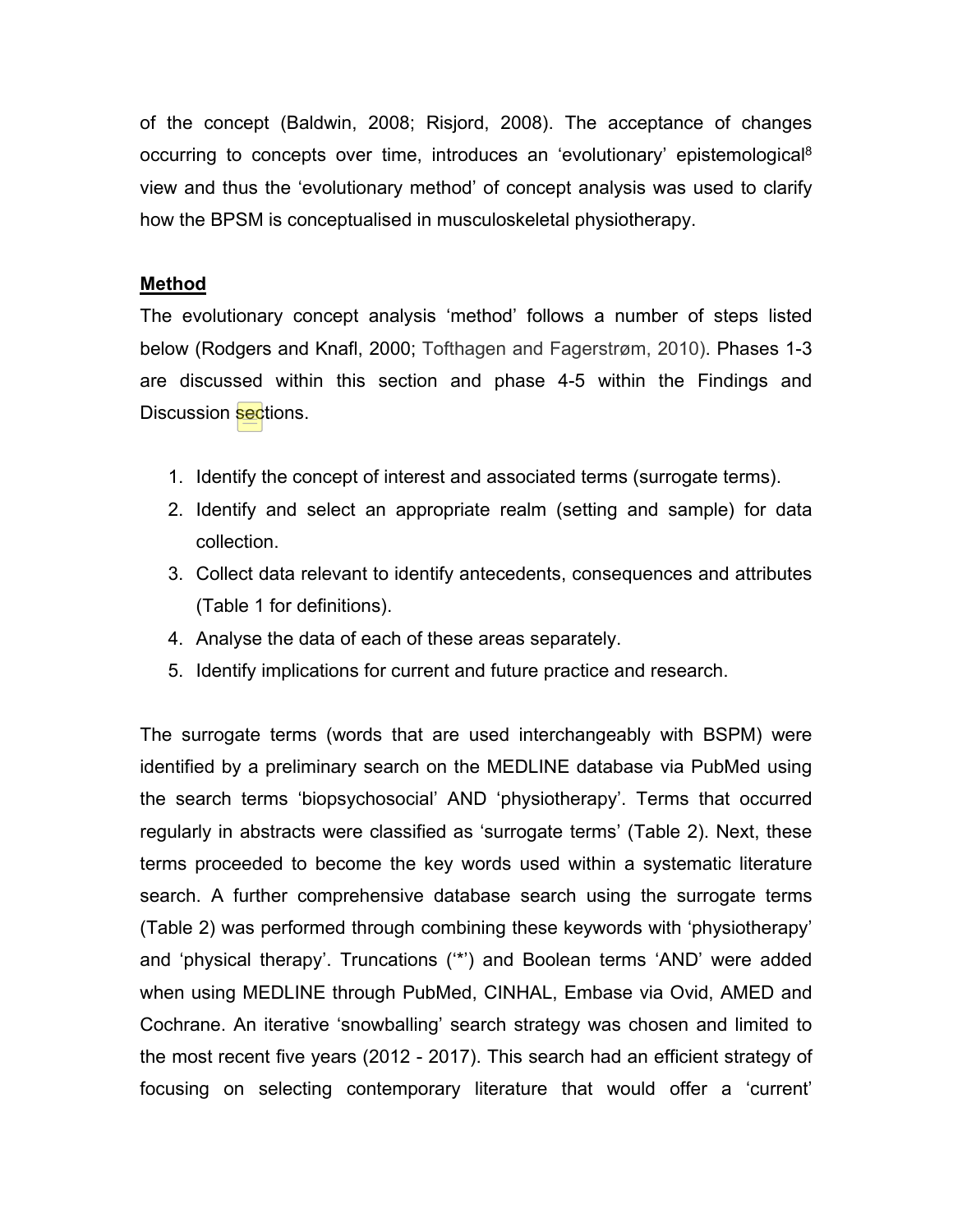conceptual viewpoint of the BPSM in musculoskeletal physiotherapy (Greenhalgh and Peacock, 2005; Jesus, Bright, Kayes and Cottl, 2016; Rodgers and Knafl, 2000). The snowballing method involved four search phases. These are referred to as the 'Primary', 'Secondary', 'Tertiary' and 'Quaternary' database searches. At each phase, the reference lists of all the selected articles were manually reviewed. If titles of articles in the reference list reflected the surrogate/ key terms these were added to the list of identified articles (Figure 1).

The titles and abstracts of all identified articles were screened against the eligibility criteria (Table 3). In cases where contextual significance to the BSPM within physiotherapy was unclear, the full article text was reviewed and screened by the author and another reviewer (both Advanced Musculoskeletal Physiotherapy Practitioners). If article suitability remained ambiguous, the article was included.

#### **Data Analysis**

An inductive thematic analysis as proposed by Braun and Clarke (2006) guided the process of clustering BPSM antecedents, consequences and attributes (Table 4). The selected articles were reviewed and re-reviewed to allow for full emersion of the conceptualisation of BPSM within the selected literature. Reoccurring ideas, words and descriptions used in reference to the antecedents, consequences and attributes of the BPSM were highlighted, coded and grouped. Together these grouped data items offer a formalised grounding of why and how the BPSM came about (antecedents); the effect that its evolution has had on health and healthcare (consequences); and what is actually meant by the term 'BPSM' (attributes). The grouped data items form the findings of the analysis and are presented as themes. To support methodological understanding and transparency, an extract from the data that constructed the antecedent theme 'failure of biomedical model' is shown in Table 5.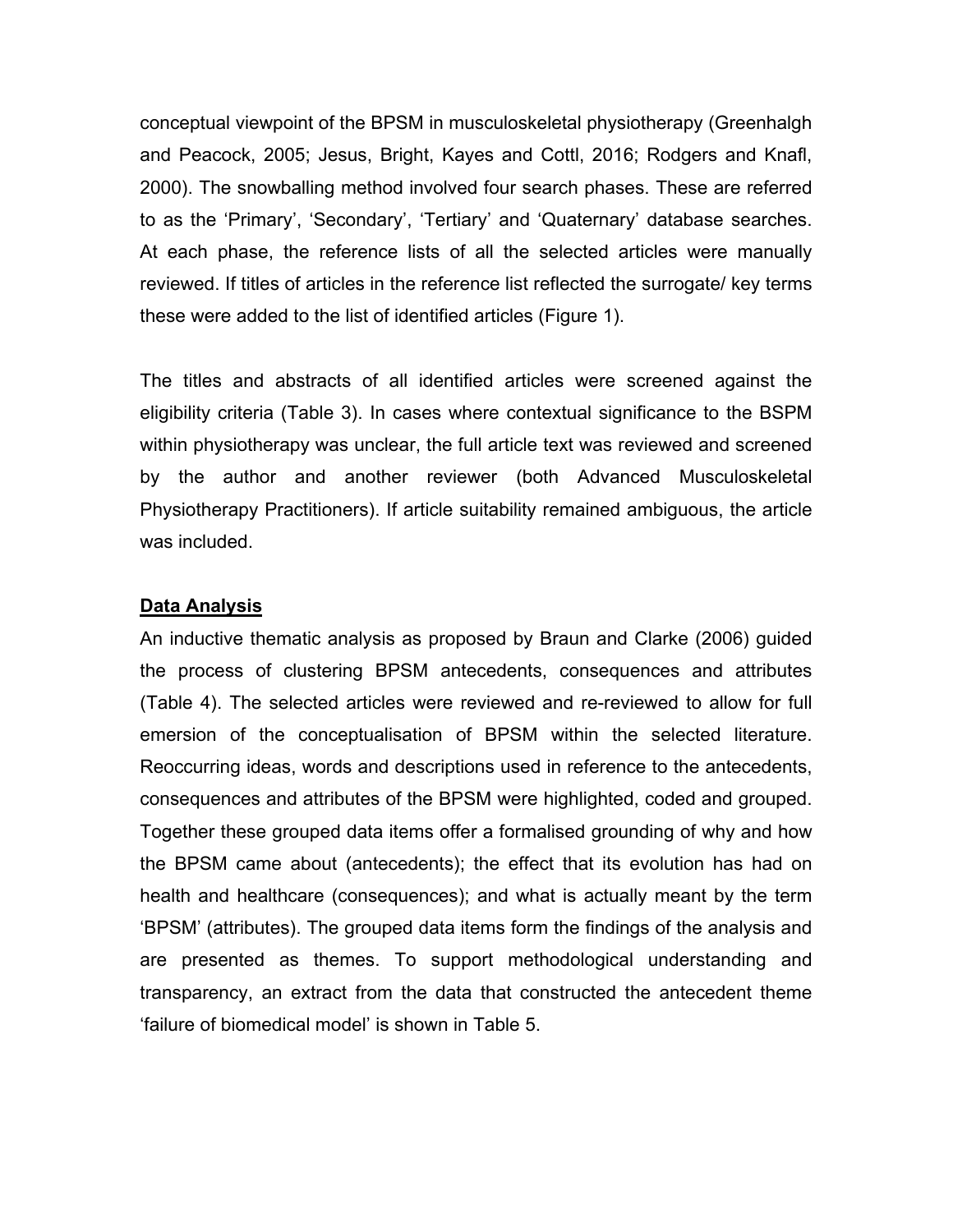### **Findings**

An overview of the antecedents, consequences and attribute themes identified in the literature are summarised in Figure 2. Single words, phrases and direct quotations from the salient literature have been used within the following sections to highlight how the themes and sub-themes (Figure 2) are conceptualised in musculoskeletal physiotherapy.

## **Antecedent Themes** *(what preceded the BPSM)*

Antecedents set the scene and explain the reasoning behind why the BPSM evolved within musculoskeletal physiotherapy. The analysed literature defined three main themes that explained how the BMM was inadequate at managing musculoskeletal conditions and that a more person-focused approach was necessary. This led to the development of national and international guidelines to support a cultural shift within physiotherapy practice. These will be further discussed below.

## **Failure of the Biomedical Model (BMM)**

There was a consensus that the nature of **pain** and disability is multi-dimensional and cannot be explained through the BMM alone (Sanders, Foster, Bishop and Ong, 2013; Synnott et al, 2016). This evidence concedes that the BMM is ineffective and adherence to the BMM in physiotherapy MSK practice is a risk factor for '*long-term sick-leave'* and '*iatrogenic effects'* consequentially affecting poor outcomes (Domenech et al, 2011; Nijs et al, 2013; Oostendorp et al, 2015):

*"An excessively biomedical style of undergraduate training can increase negative beliefs and attitudes about LBP (low back pain)"* (Domenach et al, 2011).

## **Literature and supporting guidelines**

The selected BPSM literature discusses an awareness of how LBP, disability and persistent pain complaints are referred to as conditions that require the individual's psychological (cognitive) and social perspectives to include effective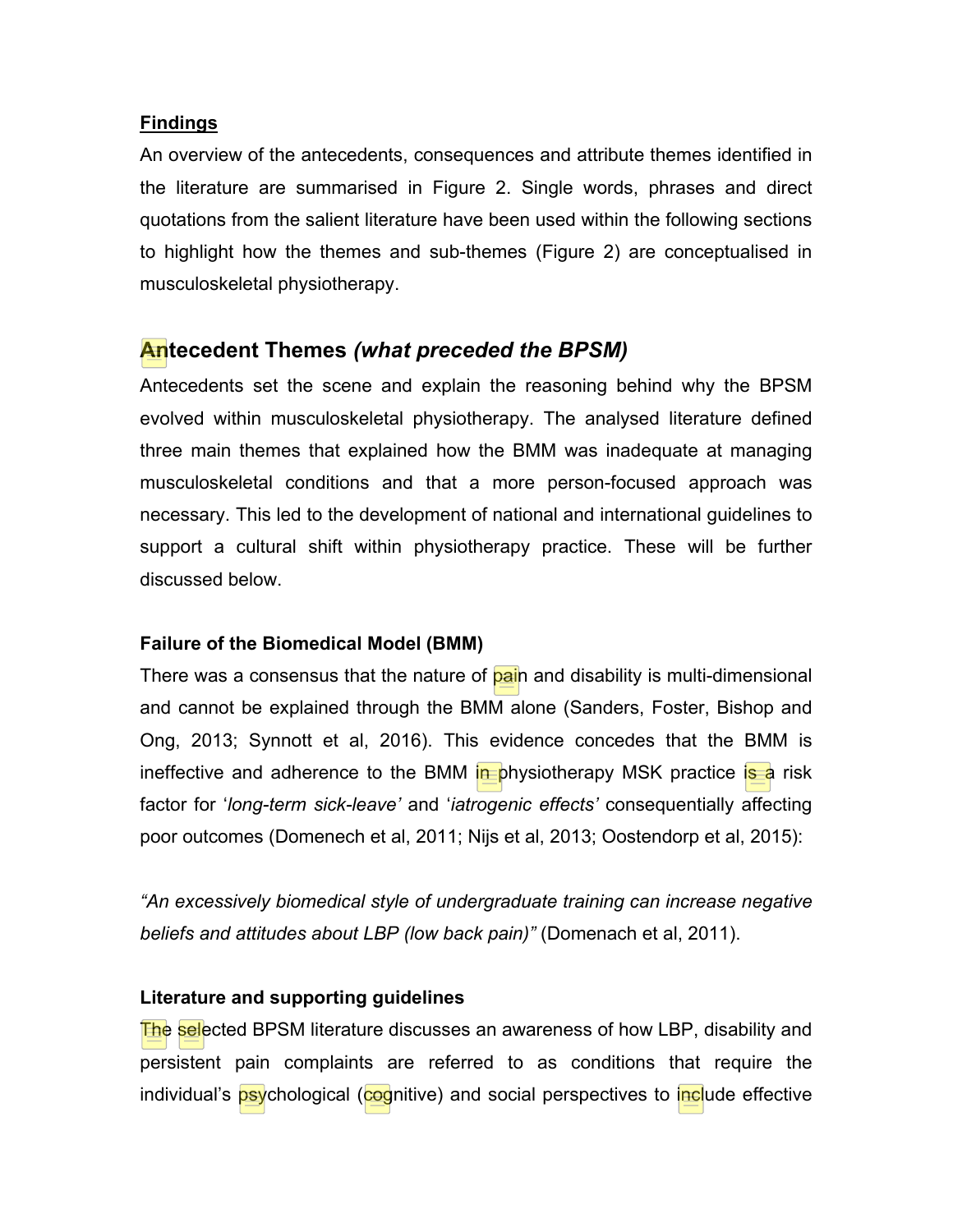treatments, which highlights a shift in physiotherapy practice (Foster and Delitto, 2011; Langendoen, 2004; Nijs et al, 2013; Oostendorp et al, 2016; Sanders, Foster, Bishop and Ong, 2013; Singla, Jones, Edwards and Kumar, 2015; van Erp et al, 2016). The literature referred to three guidelines recognising the need for an '*integrated approach*' by addressing biomedical, personal and environmental factors in order to reduce pain and disability. The guidelines were the National Institute for Health and Care Excellence (NICE), the guideline for LBP, the World Health Organization (WHO) for the International Classification of Functioning (ICF) guideline and the chronic LBP (CLBP) treatment guidelines, (Foster and Delitto, 2011; Langendoen, 2004; Oostendorp et al, 2015; Sanders, Foster, Bishop and Ong, 2013; Singla, Jones, Edwards and Kumar, 2015; Solvang and Fougner, 2016).

#### **Cultural change in physiotherapy**

There was a consensus of the data confirming the association of psychosocial considerations on pain and disability with an emphasis on *'patients' rights'* and involvement in their health (Langendoen, 2004). This increased autonomy over one's health raised an awareness of the need to embrace a cultural change within physiotherapy and a paradigm shift from a '*practitioner-centred'* to *'patientcentred'* approach (Cowell et al, 2016; Foster and Delitto, 2011; Singla, Jones, Edwards and Kumar, 2015; Solvang and Fougner, 2016):

*"Patient-centredness is considered to be the practical application of the multidimensional bio-psychosocial illness model"* (Langendoen, 2004)

### **Attribute Themes** *(the characteristics of the model)*

The attributes identified in the literature highlight that the characteristics of the model are predominantly conceptualised in line with the mode is pluralist name, with three of the 5 master themes being the major components of this model (biomedical, psychological, social). However, the other two master themes,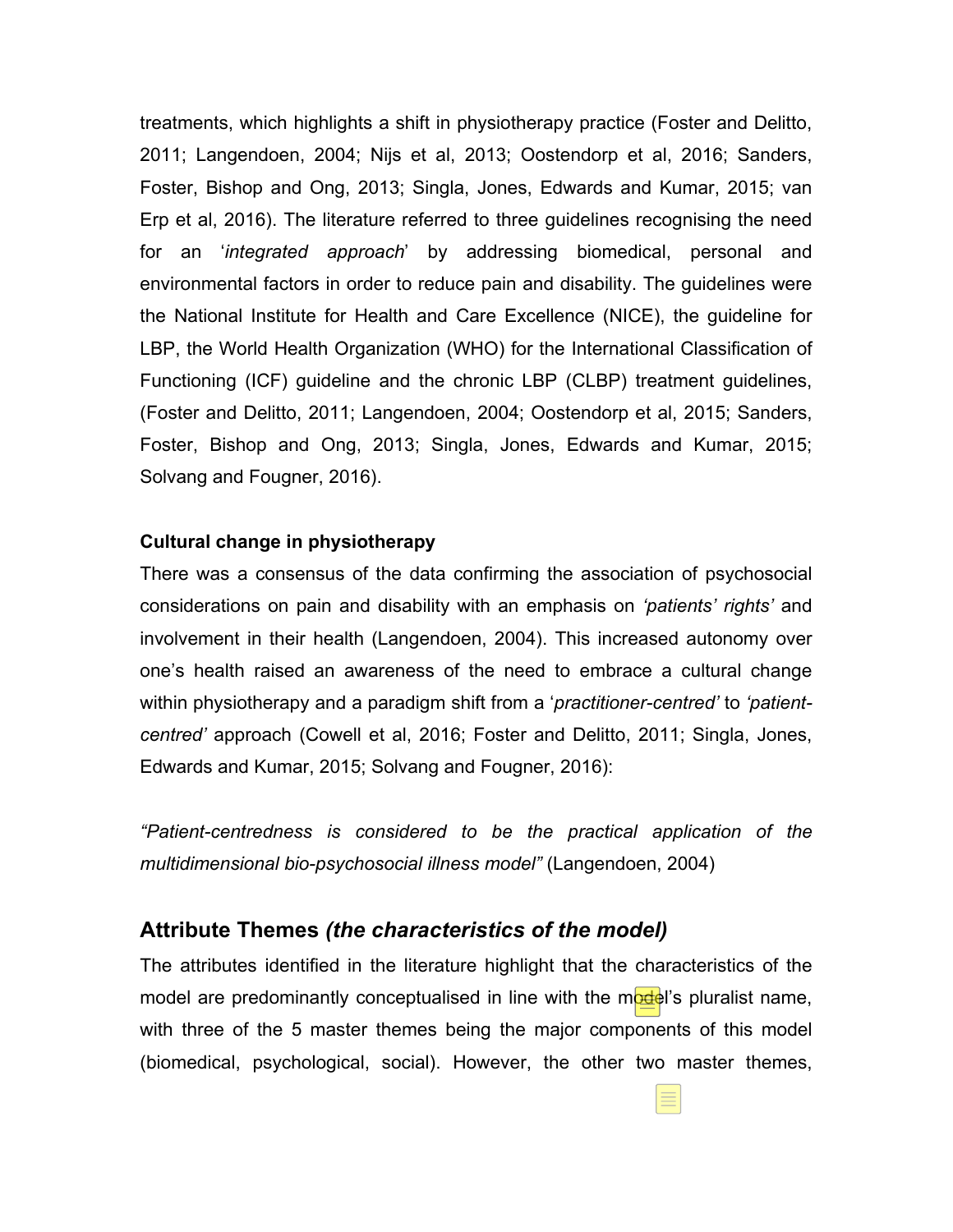communication and individualised care, reveal conceptualisation that goes beyond this reductionist perspective.

#### **Biomedical**

The biomedical aspect of the BPSM was described as involving a *"comprehensive, systematic, appropriate, valid and tailored functional assessment to analyse disabilities… and impairments"* (Foster and Delitto, 2011; Jones, Edwards and Gifford, 2002; Langendoen, 2004). The data infers that the BPSM encapsulates a diagnostic reasoning approach through placing an emphasis on the *'physical assessment'* and drawing on *'clinical reasoning'*, substantiating an informed *'diagnosis'* to be made (Figure 3) (Nijs et al, 2013; Oostendorp et al, 2017; Solvang and Fougner, 2016; Synnott et al, 2016; van Erp et al, 2016; Wijma, van Wilgen, Meeus and Nijs, 2016). These objective factors highlight the importance of establishing the physical characteristics of health, and that *"the biopsychosocial model should not be used to ignore biomedical factors"* (Nijs et al, 2013).

However, the biomedical focus was commonly discussed with an emphasis on the *'holistic'* influences over pain:

*"the therapist needs to assess causes, physical and non-physical contributing factors and mechanisms (psychosocial and socio-economic factors) that seem to play a role in the overall clinical presentation"* (Langendoen, 2004).

A myriad of connections were consistently drawn between the biomedical characteristics of the BPSM and the other themes within this analysis. These connections propose an inability to separate the intertwined nature of the physical with the psychological and social, and suggest how the BPSM represents an integrated approach: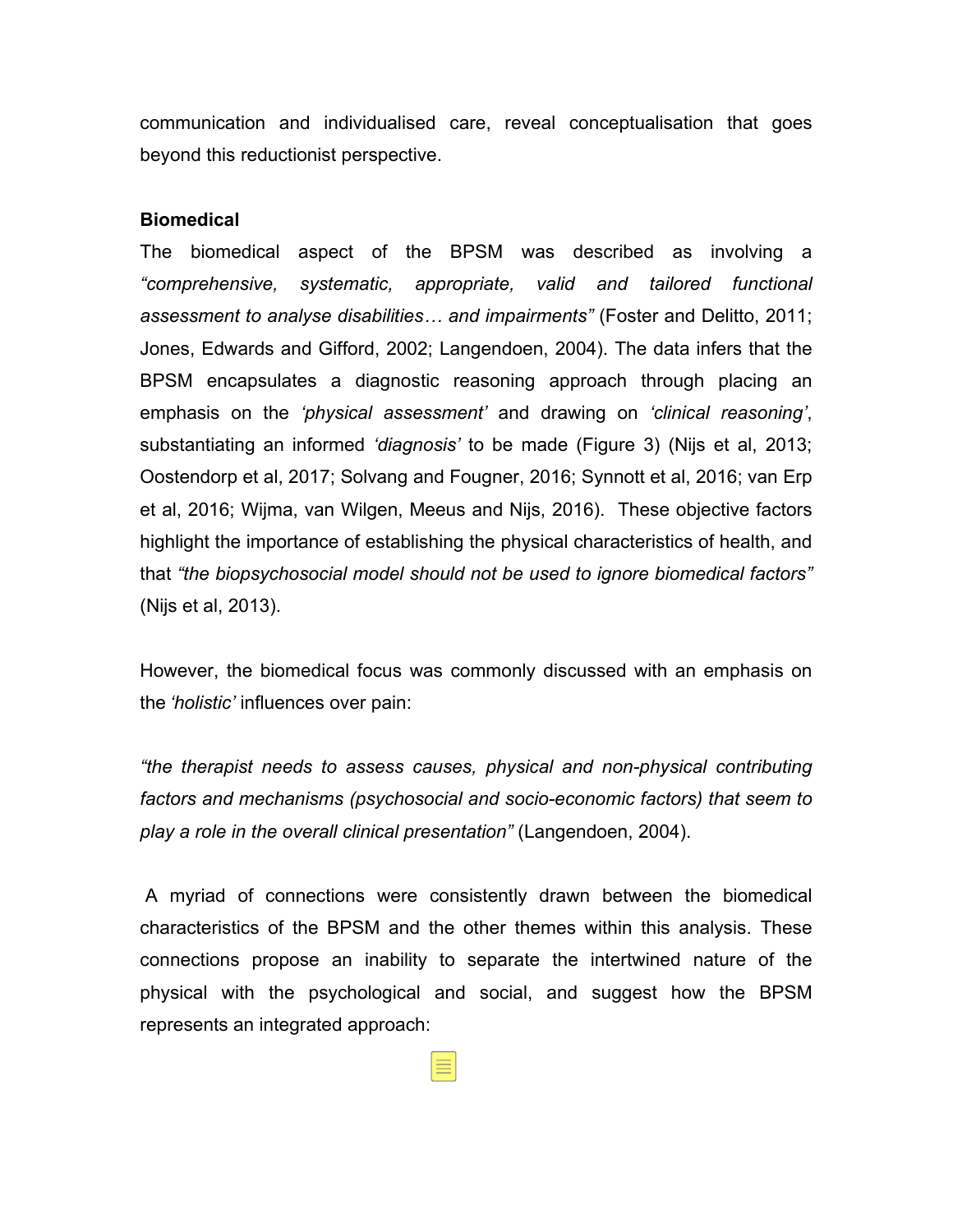*"the biopsychosocial model implies integrated clinical reasoning with respect to biological as well as psychological and social factors"* (Nijs et al, 2013).

Treatment modalities were discussed predominantly around *'chronic pain'* and *'low back pain'* (LBP) (Domenech et al, 2011; Foster and Delitto, 2011; Nijs et al, 2013; Oostendorp et al, 2017; Singla, Jones, Edwards and Kumar, 2015; van Erp et al, 2016; Wijma, van Wilgen, Meeus and Nijs, 2016). **This is suggestive of how** there is a lack of research reflecting the use of the BPSM in regards to the treatment of acute pain, pain in other areas of the body, or in disability. However, treatments in relation to the BPSM ranged from *'hands-on'* therapy to *'exercise'* prescription, and incorporating a *'graded activity'* focus that was based around *'patient-specific goals'* (Figure 3).

### **Sub-theme education**

*'Education'* was referred to as a type of treatment modality that frequently described education on pain physiology and aspects of 'health promotion' to support the individual gaining a greater comprehension of their condition (Figure 2). There was an emphasis on customising the language, depth of information and style of teaching to ensure information is transferred to the individual (Cowell et al, 2016; Jones, Edwards and Gifford, 2002):

*"information addressing pain perceptions and coping strategies should be used by the therapist to tailor the individual education sessions"* (Nijs et al, 2013).

For information to be meaningful to the individual, the literature recognized the importance of helping the person to know themselves through exploring the biomedical, psychological and social factors with an emphasis on the ability to individualise and translate this therapeutically (Jones, Edwards and Gifford, 2002; Nijs et al, 2013; Oostendorp et al, 2017; Solvang and Fougner, 2016; Wijma, van Wilgen, Meeus and Nijs, 2016):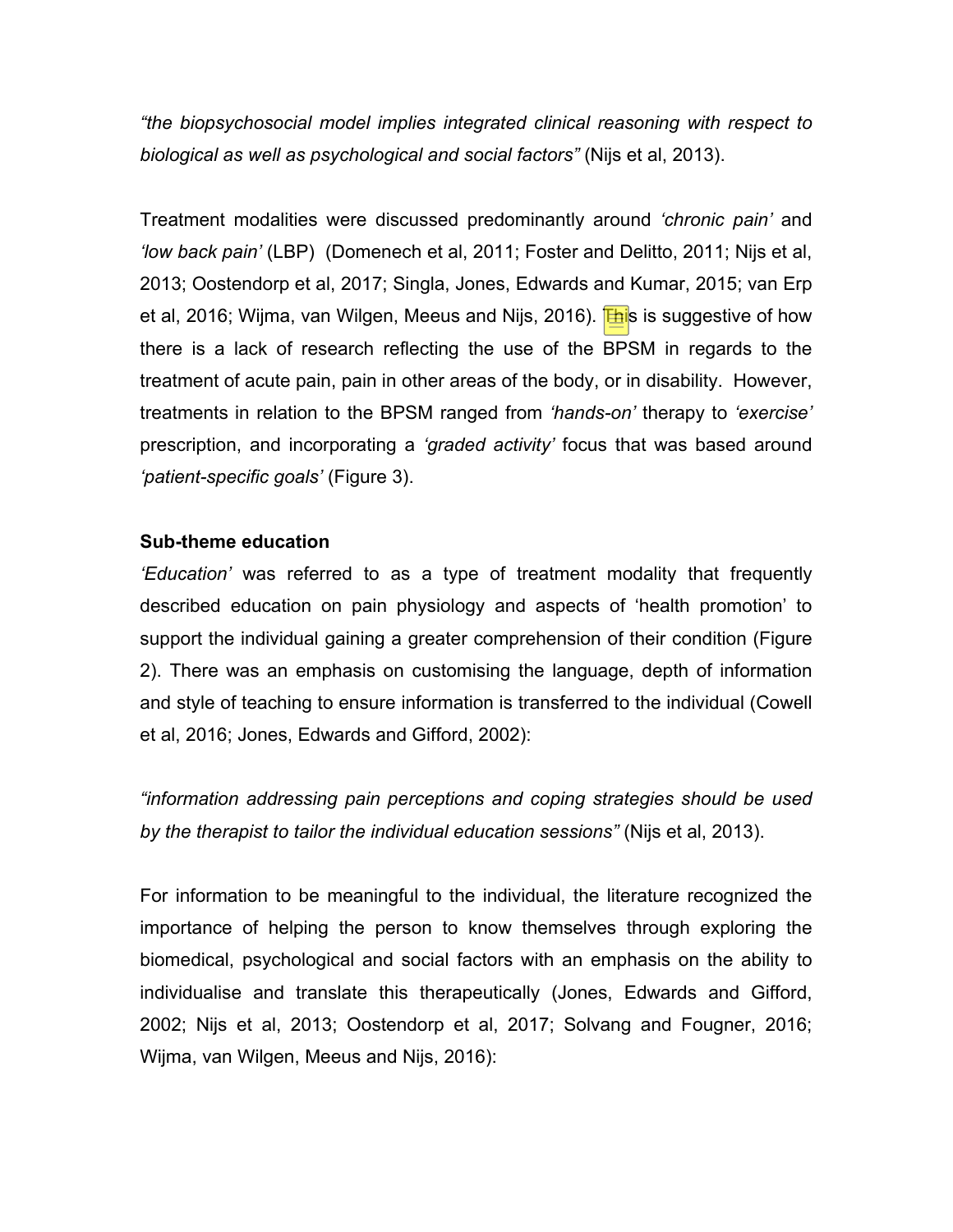*"communicative teaching… Here the intent is to foster insight in our patient with regard to the factors which may be contributing to the ongoing production of pain*" (Jones, Edwards and Gifford, 2002).

## **Psychological factors**

The theme 'psychological factors' was present in the data in descriptions of people's *'feelings'* and *'emotions'*, such as *'anxiety', 'fear'* and *'depression'* that reflected a key element to the BPSM (Wijma, van Wilgen, Meeus and Nijs, 2016) (Figure 3). The literature described psychological factors as inseparable from the individual's experiences, behaviours and cognitions (Langeodeon, 2004; Synnott et al, 2016; Wijma, van Wilgen, Meeus and Nijs, 2016). Although behavioural and cognitive factors are represented as sub-themes for the presentation of theming the data, in the literature they were understood as symbiotic with the individual's psychology.

The BPSM literature frequently discussed the importance of physiotherapists recognising the uniqueness of the person's health experience, with an emphasis on an ability to enquire into the emotive influences on wellbeing:

*"Managing patients' problems also requires the understanding of their unique pain or illness experience (… by making enquiries about … their understanding, beliefs, feelings and coping strategies)"* (Jones, Edwards and Gifford, 2002).

Operationalising this enquiry is difficult and communication was discussed as an important feature that enabled a personal exploration (Figure 6). This highlights the binding force that communication has between the master themes of the BPSM (*biomedical, psychological, social and individualised care),* (Duncan, Bishop and Foster, 2016; Sanders, Foster, Bishop and Ong, 2013; Solvang and Fougner, 2016; Synnott et al, 2016; van Erp, et al 2016):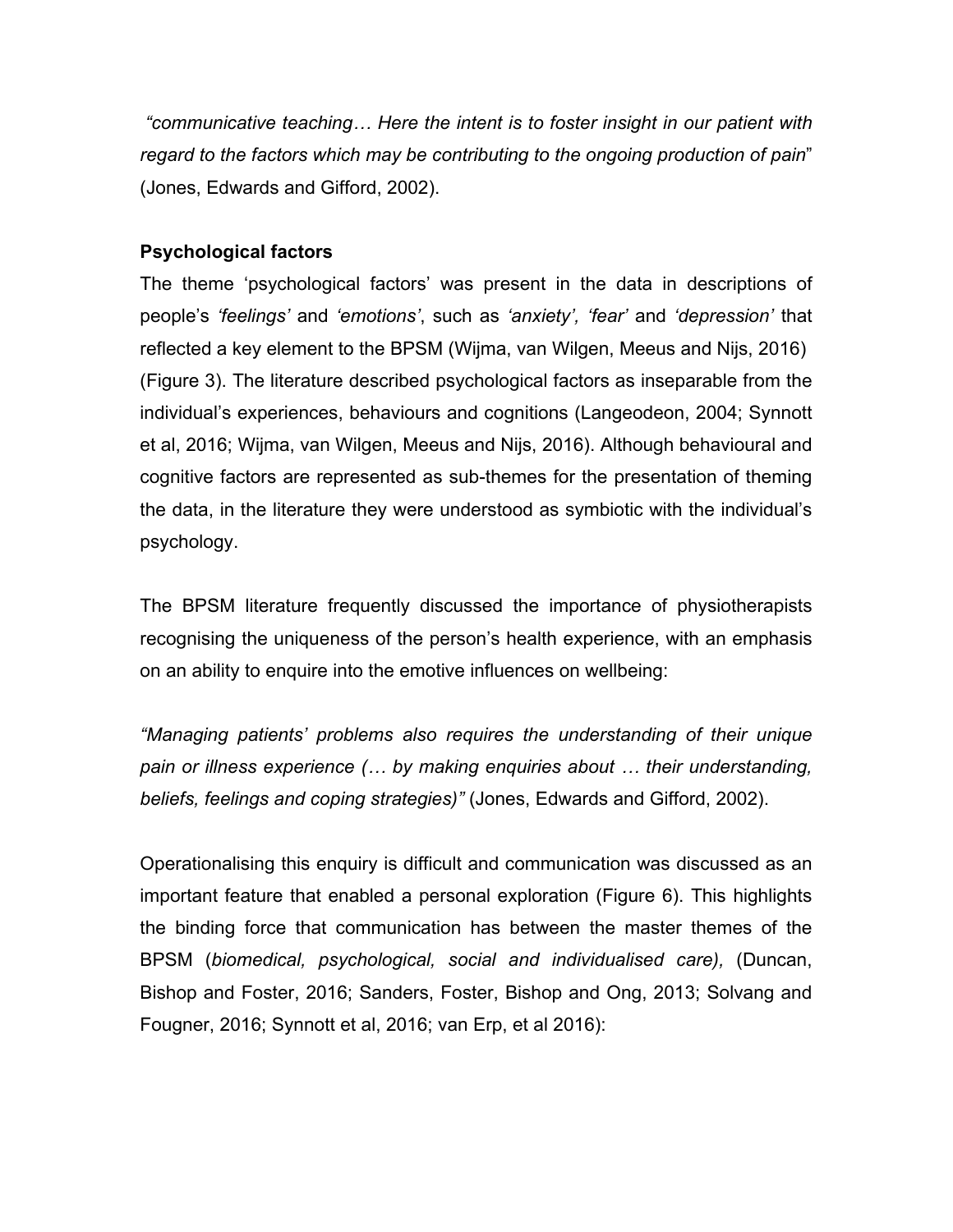*"an open communication style promoted an easiness and fluidity in the exploration of the cognitive, psychological and social dimensions with patients"* (Synnott et al, 2016).

#### **Sub-theme - behavioural factors**

The BPSM literature in musculoskeletal physiotherapy recognised the involvement of behavioural factors within pain and their exploration as a key aspect of the model (Figure 4). There was an awareness of behavioural influences over *'patient engagement'*, linking to the *'motivation'* of the individual and their *'attitude'* and *'readiness'* to change (Jones, Edwards and Gifford, 2012; Foster and Delitto, 2011; Nijs et al, 2013; van Erp et al, 2016). Further behaviours such as *'catastrophising'* and *'fear avoidance'* are discussed within the literature as consequences of misaligned beliefs and emotions responding to these beliefs, highlighting the influence of psychological and cognitive factors over behaviour (Domenech et al, 2011; Foster and Delitto, 2011; Jones, Edwards and Gifford, 2002; Nijs et al, 2013; Sanders, Foster, Bishop and Ong, 2013; Solvang and Fougner, 2016; Synnott et al, 2016; Wijma, van Wilgen, Meeus and Nijs, 2016). Consequentially, these negative behaviours were perceived to contribute to the development of particular *'coping strategies'* and may affect the *'patient's engagement'* within musculoskeletal physiotherapy:

*"Negative illness perceptions …are associated with maladaptive illness behaviour, dysfunctioning, poor treatment adherence and treatment outcome"* (Nijs et al, 2013).

#### **Sub-theme - cognitive factors**

Cognitive factors were commonly referenced in regards to the *'beliefs'*, *'expectations'* and *'illness perceptions'* of the individual (Figure 4). They are discussed with an emphasis towards *'re-conceptualising negative thoughts'* through "*understanding and interacting with patients and their belief systems"* (Jones, Edwards and Gifford, 2002). There was consensus within the data that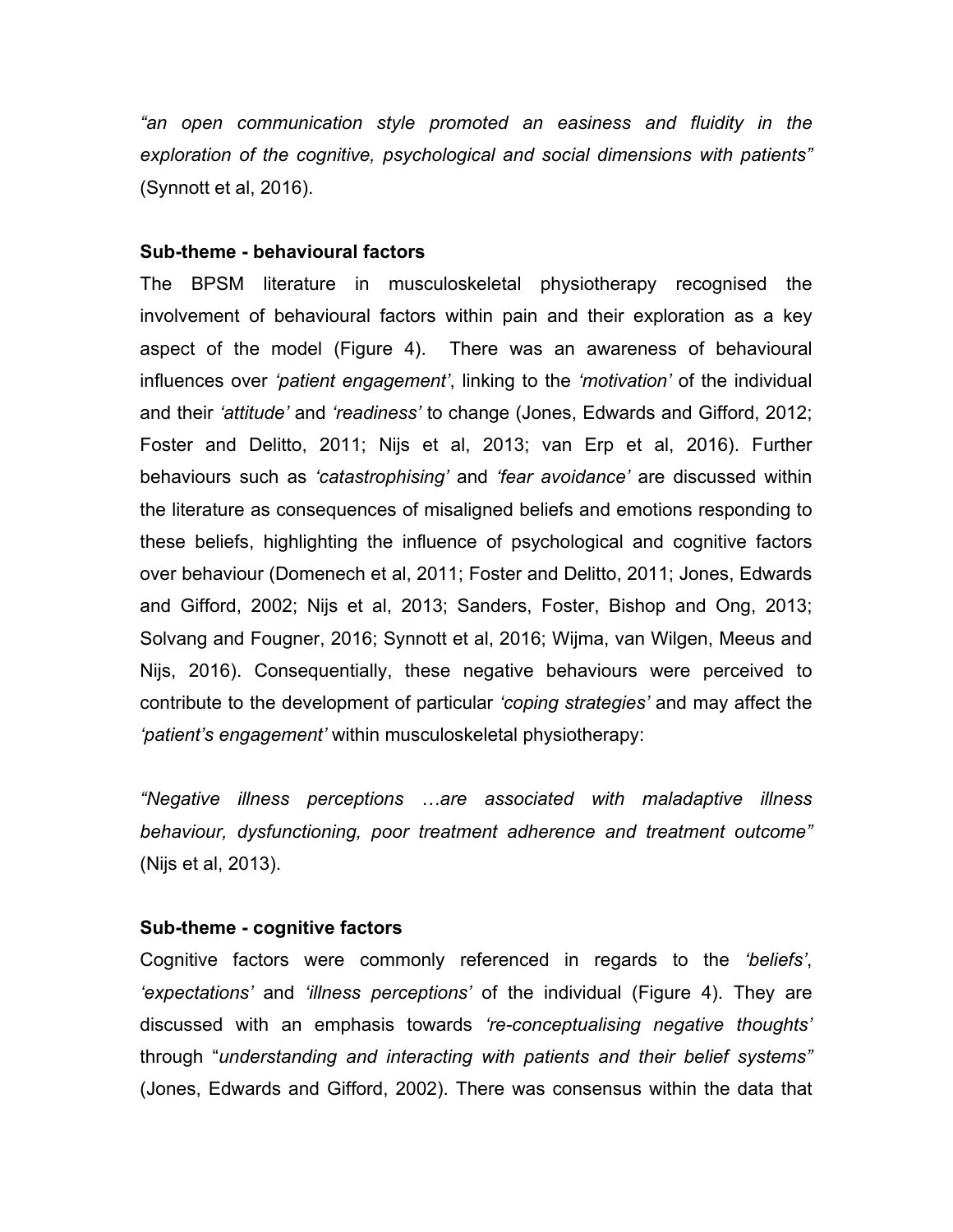the BPSM encapsulates the ability of the clinician to step into the cognitive world of the individual, to see the world through their lens and to further understand the relationships and influences these have on the individual's behavioural and psychological expressions (Foster and Delitto, 2011; Jones, Edwards and Gifford, 2002; Langendoen, 2004; Nijs et al 2013; Sanders, Foster, Bishop and Ong, 2016; Solvang and Fougner, 2016; Synott et al, 2016):

*"When patients encounter physiotherapists who engage with their lifeworld, they report feelings of being heard"* (Solvang and Fougner, 2016).

#### **Social factors**

The literature discusses social factors as essential characteristics of the BPSM, recognising the influence that the social and physical environment can have on health (Solvang and Fougner, 2016). The existence of cultural diversities, *'family'* and *'friendships'* are identified as characteristics within a person's community that can shape an individual's response to illness, and impact upon how they may perceive and interact with pain and disability (Figure 5) (Foster and Delitto, 2011; Nijs et al, 2013; Sanders, Foster, Bishop and Ong, 2013; Solvang and Fougner, 2016; Synnott et al, 2016; van Erp et al, 2016):

*"the cultural, family and work circumstances (e.g. support, cohesion, control and efficacy, security and autonomy) together influence their* (patients') *thoughts, behaviours and their biomedical health condition"* (Singla, Jones, Edwards and Kumar, 2015).

#### **Sub-theme - occupational factors**

The data frequently made reference to *'job satisfaction', 'socio-economic'* status, *'unemployment'* and the psychological consequences of these occupational factors such as anxiety and depression (Figure 5). These consequences may influence *'illness-perceptions'* and behavioural responses to pain (Nijs et al,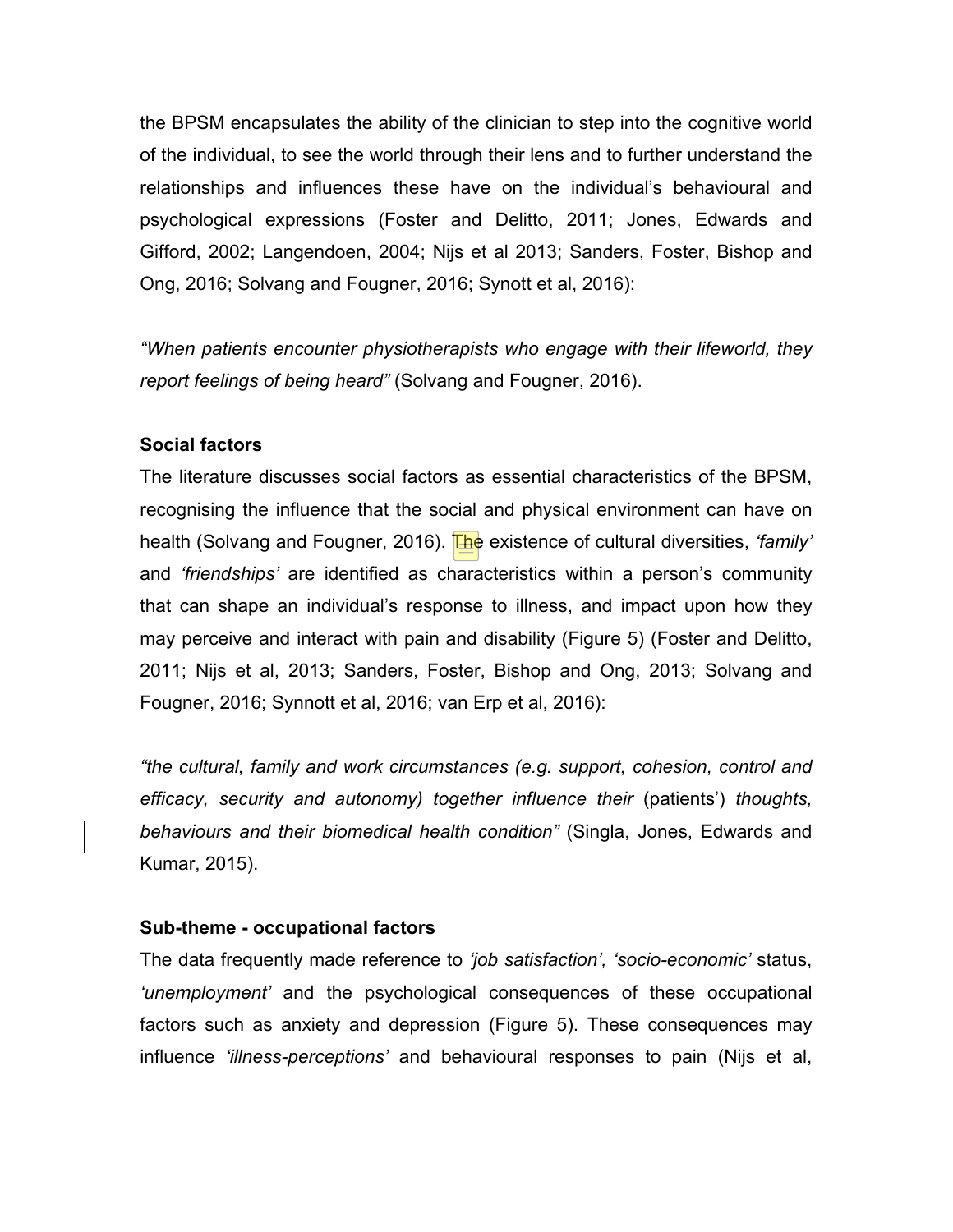2013; Sanders, Foster, Bishop and Ong, 2013; Synnott et al, 2016; Wijma, van Wilgen, Meeus and Nijs, 2016).

#### **Communication**

Communication was discussed as a key feature of the BPSM and regarded as a channel that enables *'patient-centred'* management by connecting to the beliefs of the individual:

*"forms of communication that are more personal in order to gain greater insights into the thoughts and beliefs of their patients"* (Solvang and Fougner, 2016).

Communication was discussed as a key feature of the BPSM and regarded as a channel that enables *'patient-centered'* management by connecting to the beliefs of the individual and cultivating *'forms of communication that are more personal in order to gain greater insights into the thoughts and beliefs of their patients'* (Solvang and Fougner, 2016).

Ways of embracing this were emphasised through discussing an awareness of the specifics of *'language'* used by the therapist; focusing on *'reassurance'* and an *'empathetic'* dialogue (Figure 6), that is intuitive and flexible in accordance with the individual (Cowell et al, 2016; Jones, Edwards and Gifford, 2002; Langendoen, 2004; Solvang and Fougner, 2016):

*"listening; empathy; encouragement… and simple language; … giving patients time to discuss their story*" (Synnott et al, 2016).

*'Motivational interviewing'* involving *'explorative'* inquiry, *'open questions'* and *'attentive listening'* are common within the data when discussing the BPSM (Figure 6) (Foster and Delitto, 2011; Jones, Edwards and Gifford, 2002; Langendoen, 2004; Sanders, Foster, Bishop and Ong, 2013; Solvang and Founger, 2016; Synnott et al, 2016):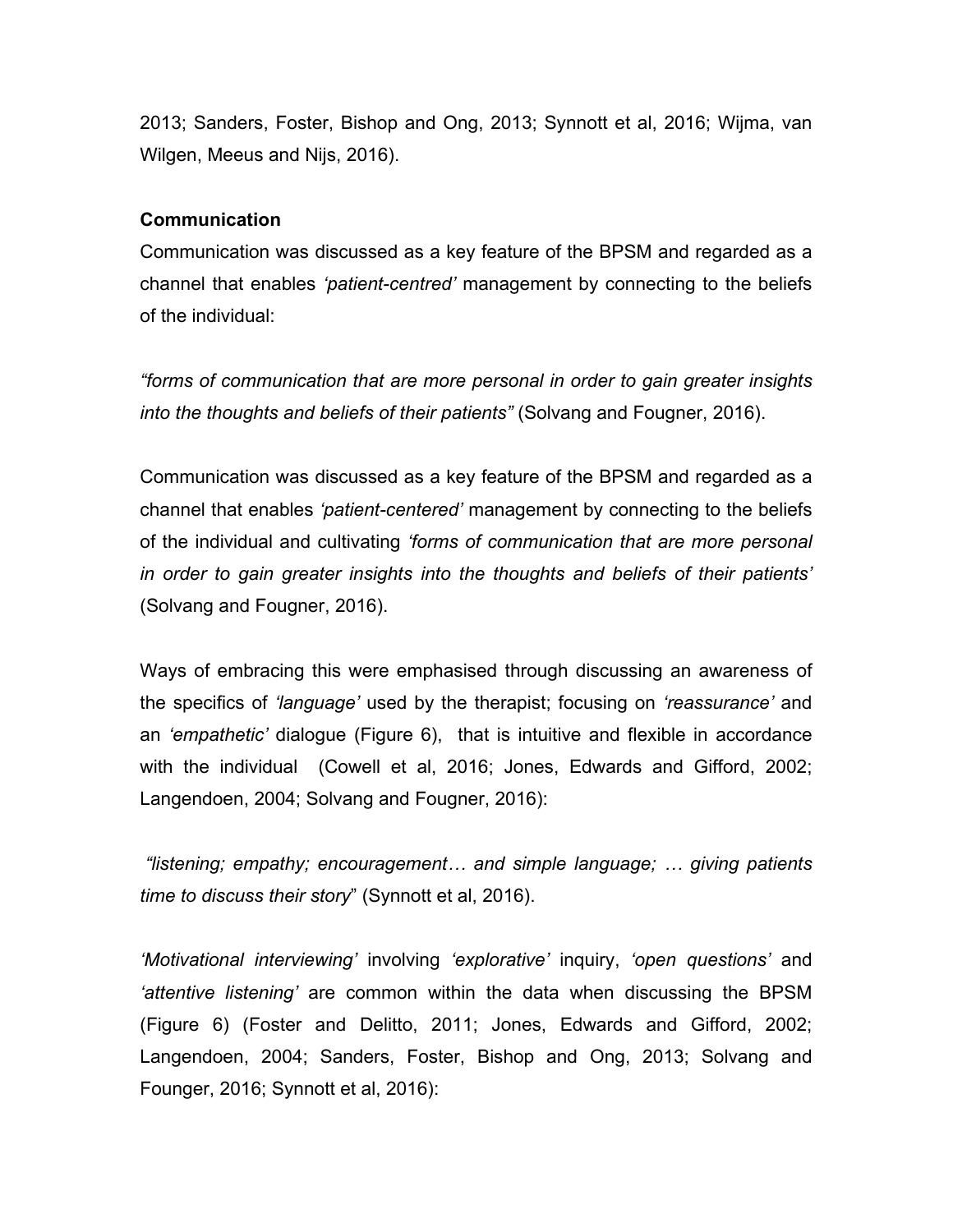*"When therapists responded with a facilitating approach, using open questions,*  formulating a version of the patient's talk, and affirmative head nodding, then *active patient participation was enhanced"* (Cowell et al, 2016).

These skills were discussed as assisting in gaining '*understanding'* and *'knowing of the patient'* (Figure 6) (Jones, Edwards and Gifford, 2002; Langendoen, 2004). Communication was also discussed as encompassing a commitment to a *'reflective approach'* within and upon the therapeutic dialogue, and an opportunity for insightful reasoning (Cowell et al, 2016; Langendoen, 2004; Nijs et al, 2013; Sanders, Foster, Bishop and Ong, 2013; Solvang and Founger, 2016; Synnott et al, 2016; Singla, Jones, Edwards and Kumar, 2015; van Erp et al, 2016; Wijma, van Wilgen, Meeus and Nijs, 2016):

*"Changing the understanding and behaviour (of either therapist or patient) requires transforming existing perspectives. …changing existing perspectives requires reflection on the basis of those perspectives or beliefs"* (Jones, Edwards and Gifford, 2002).

#### **Individualised care**

In the data, the individual's pain response was described as being affected by a multitude of personal and societal influences, and this was explicitly linked to an individualised management plan, even in the presence of similar physical diagnoses (Cowell et al, 2016; Domenech et al, 2011; Langendoen, 2004; Oostendorp et al, 2017; Oostendorp et al, 2015; Sanders, Foster, Bishop and Ong, 2013; Singla, Jones, Edwards & Kumar, 2015; Synnott et al, 2016; van Erp et al, 2016; Wijma, van Wilgen, Meeus and Nijs, 2016). Ill-health "*is very much framed by the circumstances of the patient's lived life"* (Solvang and Fougner, 2016), and therefore *"pain or illness is shaped in part by who they are and how they and their unique system responds"* (Jones, Edwards and Gifford, 2002).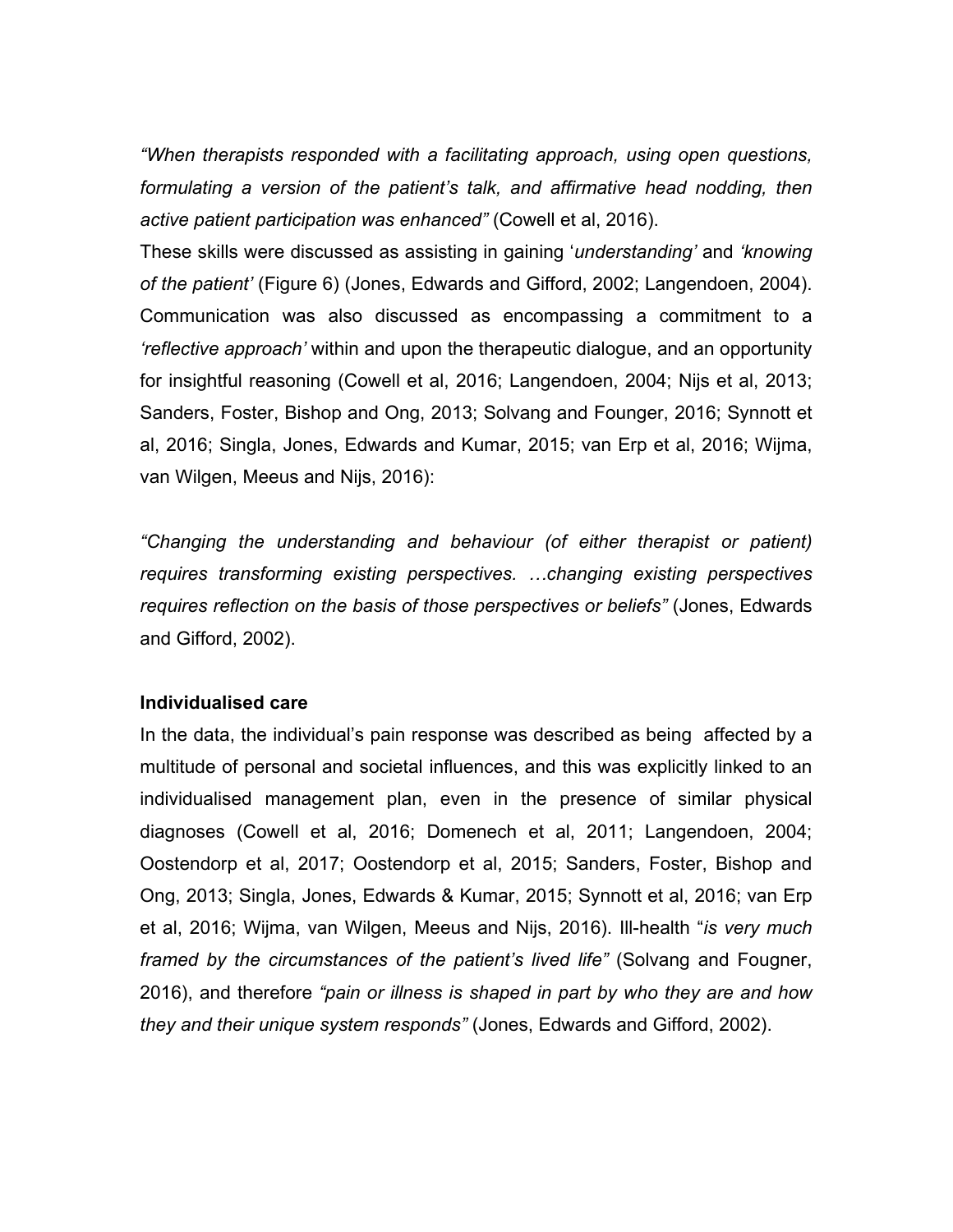The data also presents an *'integrated'*, *'holistic'* understanding of the complexity and uniqueness of the individual's pain experience (Figure 6), (Cowell et al, 2016; Foster and Delitto, 2011; Langendoen, 2004; Nijs et al, 2013; Oostendorp et al, 2017; Sanders, Foster, Bishop & Ong, 2013; Solvang and Fougner, 2016; van Erp et al, 2016). Individualising care was discussed in a way that suited "*a person's preferences and needs"* and showed an "*understanding of their viewpoint and individual pain"* exploring *"what really makes them tick"* (Synnott et al, 2016).

## **Sub-theme therapeutic alliance**

*'Therapeutic alliance'* was one of the most frequently acknowledged attributes of the BPSM. Creating a therapeutic bond is thought to facilitate a greater depth of understanding through the sharing and aligning of the individual's and therapist's thoughts, beliefs and emotions (Nijs et al, 2013; Solvang and Fougner, 2016; Wijma, van Wilgen, Meeus and Nijs, 2016):

*"development and maintenance of rapport… facilitated a deeper insight into the individual cognitive and psychological drivers of pain"* (Synnott et al, 2016).

Communication and individualised care were presented as intricately linked to the building of a positive therapeutic alliance, where *'mutual agreements'* and respect for the patient as a person were important (Jones, Edwards and Gifford, 2002; Solvang and Fougner, 2016 Synnott et al, 2016);

*"The patient is not only to be thought of as representing a set of diagnoses, but rather as an individual to be allied with whose voice is to be heard"* (Solvang and Fougner, 2016).

## **Consequence themes** *(what occurred as an effect of the BPSM)*

Four main consequence themes were developed that highlight how the shift towards the BPSM consequentially offered more person-centered care and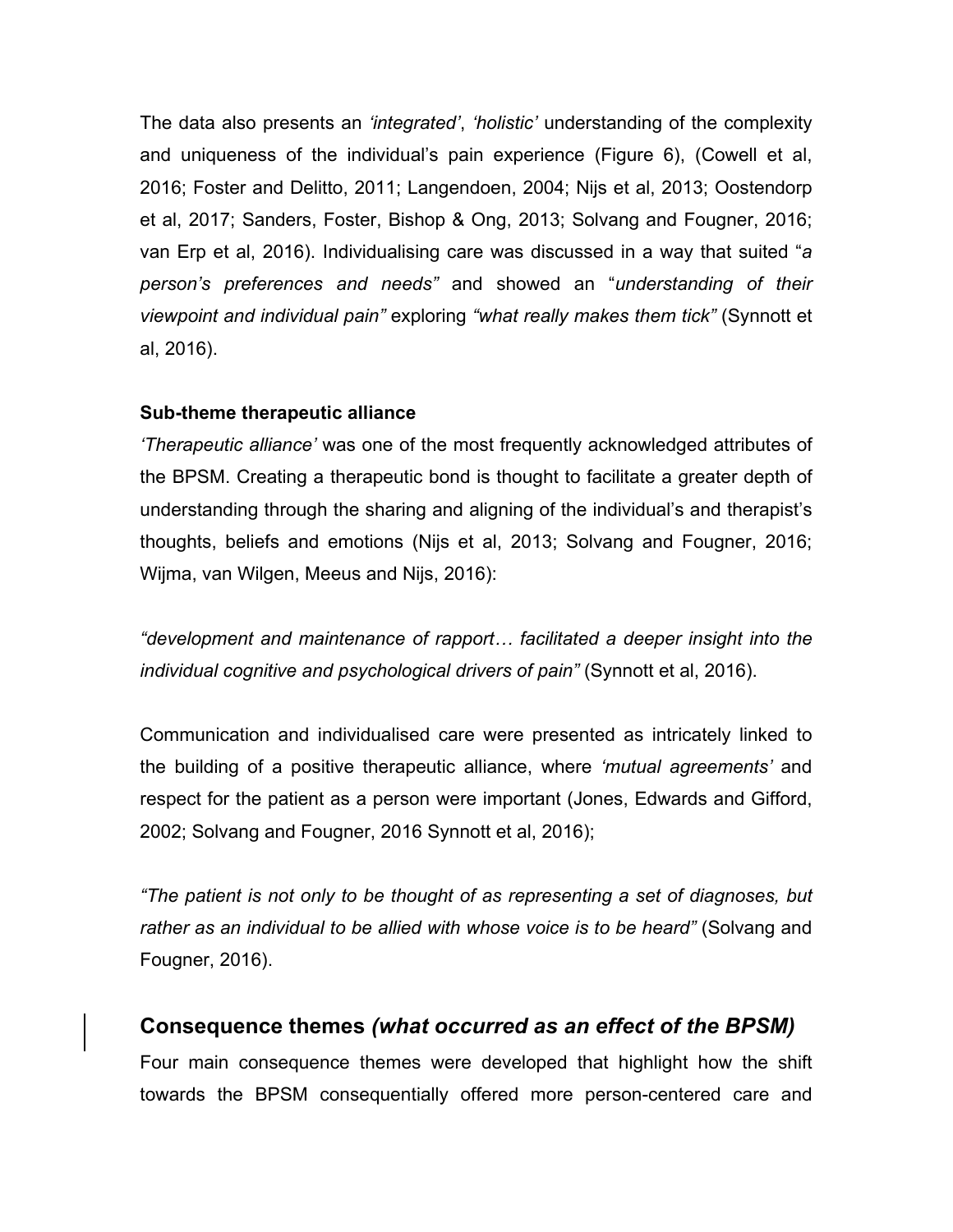proposed improved outcomes. However, conversely there is a recognition within the musculoskeletal physiotherapy literature that there is a failure to implement the BPSM, highlighting a training need within the profession.

#### **Improved outcomes**

The data showed how improved treatment adherence and better outcomes in *'functional, cognitive and behavioral measures'* may be influenced through involving the individual more in their health. This offers a resolution to malformed *'illness perceptions', 'coping strategies'* and *'movement patterns'* (Cowell et al, 2016; Nijs et al, 2013; Synnott et al, 2016; van Erp et al, 2016). There is *"research evidence indicating better patient outcomes when"* the BPSM is *"used alongside traditional physiotherapy"* (Sanders, Foster, Bishop and Ong, 2013).

## **Enhanced aspects of person-centered care (PCC)**

It was a common opinion within the data that *"the practical application of the biopsychosocial illness model"* is *"called a patient-centred approach"* (Langendoen, 2004). When the BPSM was used in a way that facilitated a deeper enquiry of an individual's health experience, there was *"a greater willingness"* for people/ patients *"to voice their opinions", w*hich was regarded within the literature as enhancing PCC (Foster and Delitto, 2011; Solvang and Fougner, 2016; Synnott et al, 2016). The acceptance of the 'person' rather than the person labelled as a 'diagnosis' was discussed and 'patient-centered' management presented as a consequence (Langendoen, 2004; Nijs et al, 2013; Sanders, Foster, Bishop and Ong, 2013):

*"biopsychosocial assessment is required to understand the process of CS*  (central sensitisation) *and allow an individualized, patient-centered explanation"* (Wijma, van Wilgen, Meeus and Nijs, 2016).

### **Implementation/ application failure of the BPSM in practice**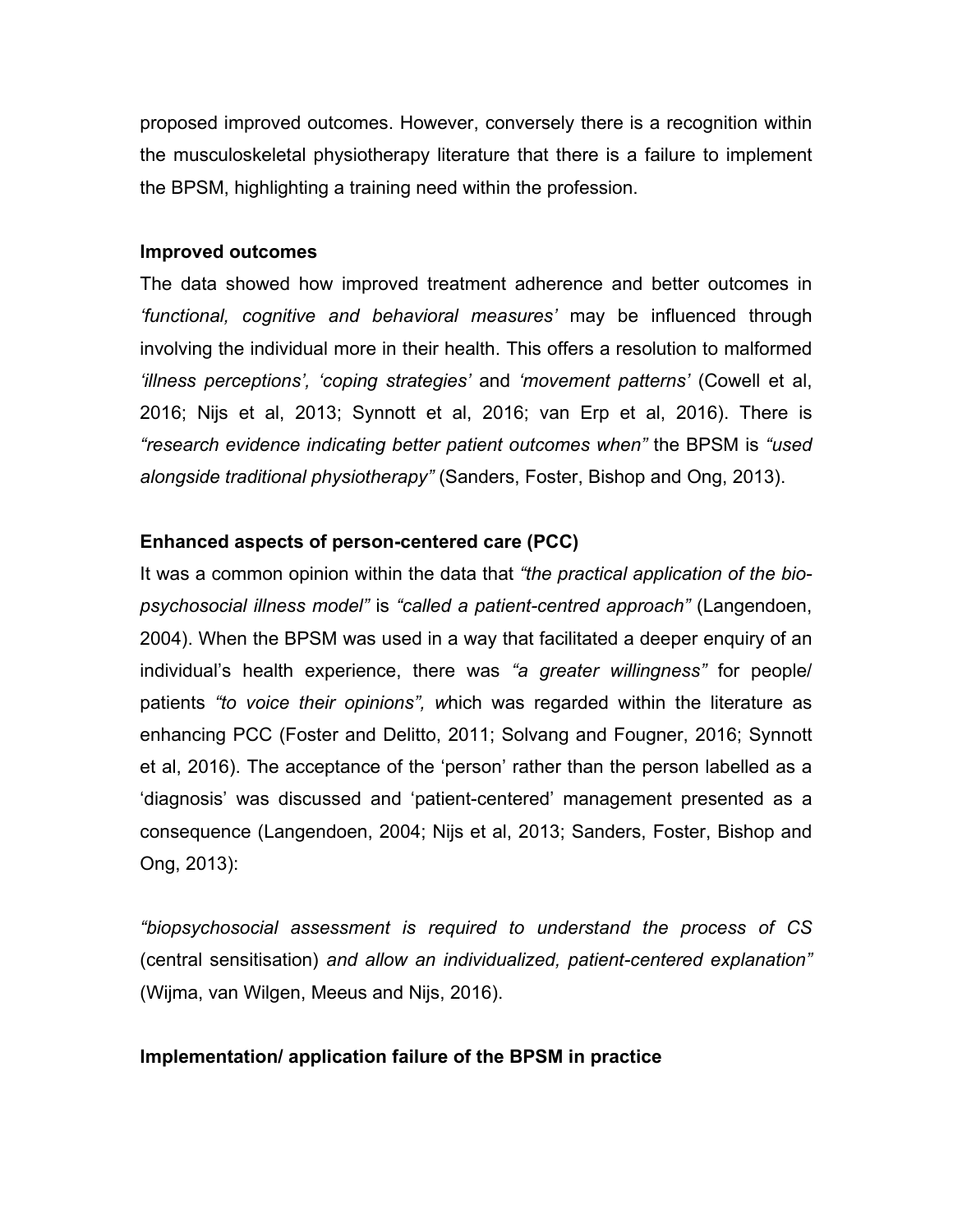The literature discussed how there is a lack of standardisation in the use of the BPSM. Evidence from qualitative research suggests that physiotherapists felt *"under-prepared"* within the psychosocial elements of the model and believed "*these problems fell outside of their immediate scope of practice"* (Sanders, Foster, Bishop and Ong, 2013; Singla, Jones, Edwards and Kumar, 2015). This was discussed as a failure of clinicians' ability to work within a BPSM of care. The lack of time and resources available for physiotherapists to address these factors fully, as well as poor clinician adherence to guidelines and theory-based evidence, was discussed as consequentially affecting the application of the BPSM (Foster and Delitto, 2011; Langendoen, 2004). It was suggested that implementation failure was also a consequence of a lack of conceptual understanding of the BPSM (Domenech et al, 2011; Duncan, Bishop and Foster, 2015; Foster and Delitto, 2011; Singla, Jones, Edwards and Kumar, 2015). A physiotherapist's dualistic conception of the BSPM as psycho-social 'or' biological-medical is discussed as a consequence of how physiotherapists are still predominately positioned towards the BMM of care (Domenech et al, 2011; Nijs et al, 2013; Sanders, Foster, Bishop and Ong, 2013):

*"participants… demonstrated an understanding of the biopsychosocial model where they saw the 'biological' and 'psychosocial' as two separate entities"* (Singla, Jones, Edwards and Kumar, 2015).

#### **Training need within physiotherapy**

The data suggested that physiotherapists feel undertrained to address the psychosocial dimensions of the BPSM, and authors identified a training need focusing on these aspects of physiotherapy (Foster and Delitto, 2011; Sanders, Foster, Bishop and Ong, 2013; Solvang and Fougner, 2016). The literature discussed how the dominance of the BMM in physiotherapy inhibits the integration of the BPSM and draws this back to an insufficiency in academic and professional training (Foster and Delitto, 2011; Singla, Jones, Edwards and Kumar, 2015):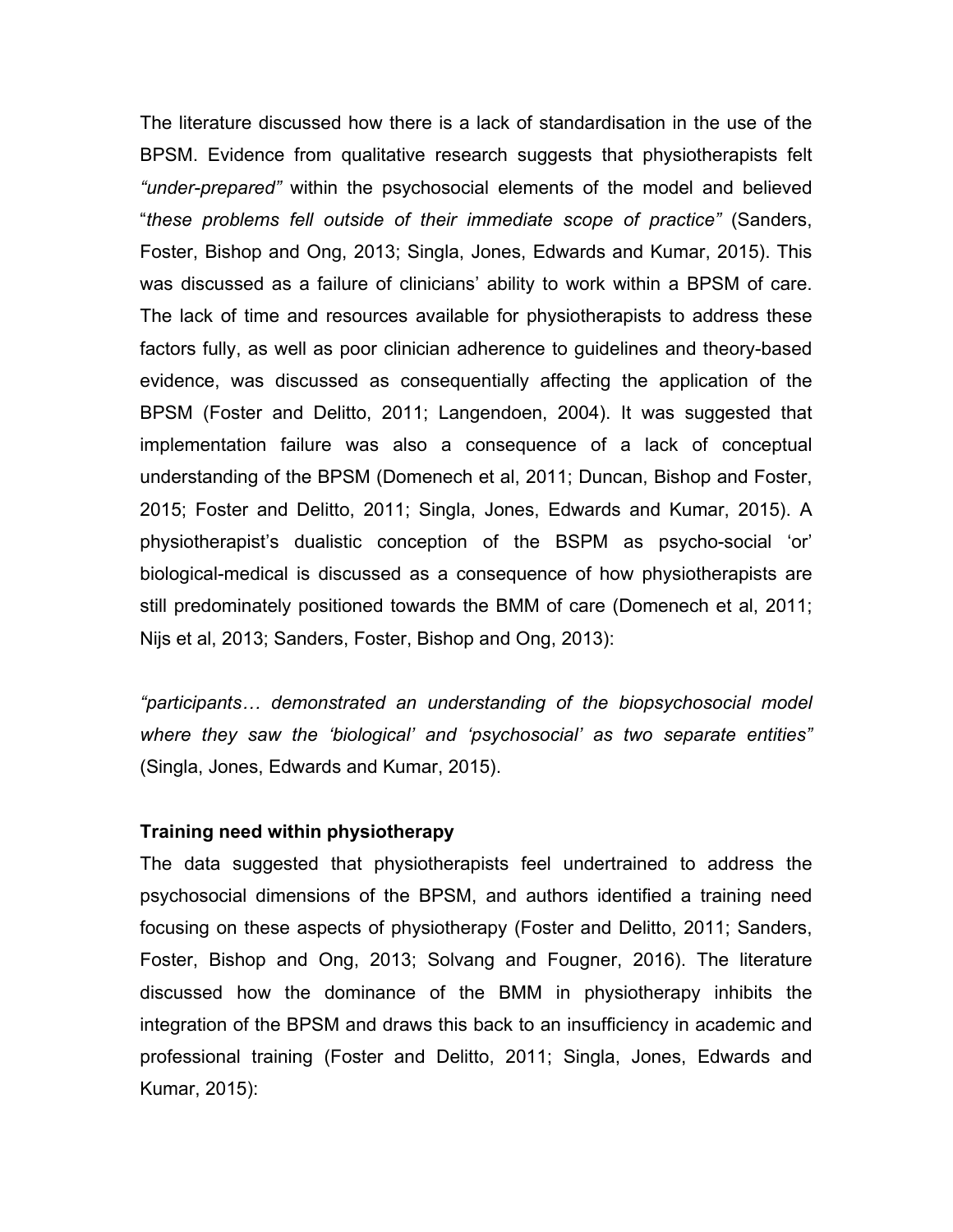*"The high number of physical therapy students with inappropriate beliefs… has forced us to rethink the methods of training students… and to examine its biopsychosocial aspects"* (Domenach et al, 2011).

#### **Discussion**

This concept analysis of the BPSM explored the model's 'antecedents' (factors that preceded the model); 'consequences' (factors that followed the model); and 'attributes' (unique characteristics of the model itself) (Table 1), and has enabled the formation of conceptual maps to offer clarity to the meaning of the BPSM in musculoskeletal physiotherapy (Figures 3, 4, 5 and 6). The discussion will primarily focus on the interconnectedness and relevance of the findings to one another and, through this, draw upon the influences this analysis has on the notional, philosophical and practical understanding of the BPSM in musculoskeletal physiotherapy.

Anteceding factors in this analysis support Engel's (1978) original purpose of the BPSM to address a 'failure of the biomedical model' in managing health, necessitating a 'cultural shift in physiotherapy (healthcare)'. 'Literature and supporting guidelines' were also an antecedent in this analysis that suggests the BMM alone is ineffective in therapeutic care. This view resonates with literature that highlights a need to address the psychosocial components of disability and ill-health to improve outcomes in various clinical scenarios including acute as well as chronic peripheral and spinal pain (Chester, Shepstone, Lewis and Jerosch, 2013; Deyo, 2015; Sanchis-Alfonso, 2015).

The BPSM has been schematically represented by three overlapping themes (biological, psychological and sociocultural), and presented as a Venn diagram to supposedly aid in facilitating a more person-focused, holistic<sup>9</sup> practice (Figure 7). This visual representation and the title itself 'bio-psycho-social' does not align to a philosophically holistic stance, but to one that is reductionist<sup>10</sup>, where the health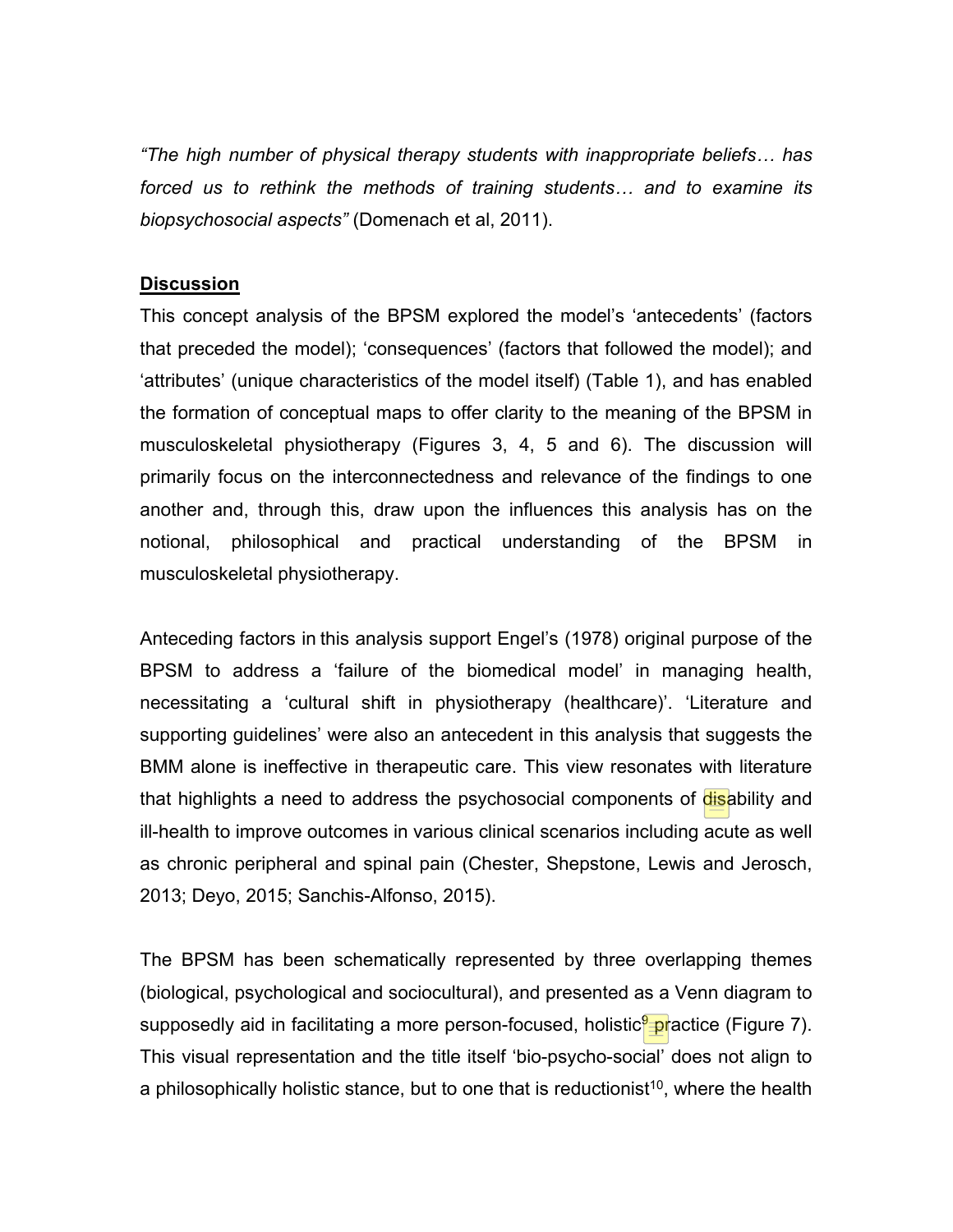of an individual is reduced into sections that may, at times, overlap. However, as recognised by Aristotle, 'the whole is greater than the sum of the parts', yet the 'bio-pyscho-social' title and its traditional visual representation, (without the accompanying theoretical explanations), dichotomizes Engel's original holistic intentions. This traditional Venn diagram representation of the model might, in part explain the dualist<sup>11</sup> or pluralist<sup>12</sup> conceptions that some musculoskeletal physiotherapists have of the BPSM, where the 'biological' and 'psychosocial' can be valued as two or three separate entities (Singla, Jones, Edwards and Kumar, 2015). The struggle between the theoretical holistic nature and the pluralist, reductionist visual representation of the BPSM resonates with the findings of this study; *'implementation failure of the BPSM in practice'*, and a *'training need within physiotherapy'* for an individualised, person-centered, holistic approach.

The consequence themes *'Implementation/ application failure of the BPSM in practice'* and a *'Training need within physiotherapy'*, seem juxtaposed to the other consequence themes *'enhanced person-centered care (PCC)'* and *'improved outcomes'.* This highlights the contrasts between rhetoric and operationalization, where 'words' (theory and theoretical understanding) do not always translate into 'actions' (skill-set and behaviours) (Foster and Delitto, 2011; Sanders, Foster, Bishop and Ong, 2013). This is echoed in the findings of a study which identified discrepancies between what was observed, and how physiotherapists perceived themselves to have implemented components of the BPSM (Oostendorp et al, 2015). This suggested that there may be inconsistency between understanding and operationalising the BPSM.

Physiotherapists have described managing psychosocial factors as *"out of the scope of physiotherapy practice"* (Sanders, Foster, Bishop and Ong, 2013), supporting the consequence '*training need in physiotherapy*'. Furthermore, contrary to psychological factors, sociocultural influences on health are not as well recognised and are theoretically and empirically underexplored in comparison, particularly to that of the biomedical aspects (Chalmers and Madden, 2019; Killick and Davenport, 2014; Lumley et al 2011). This may further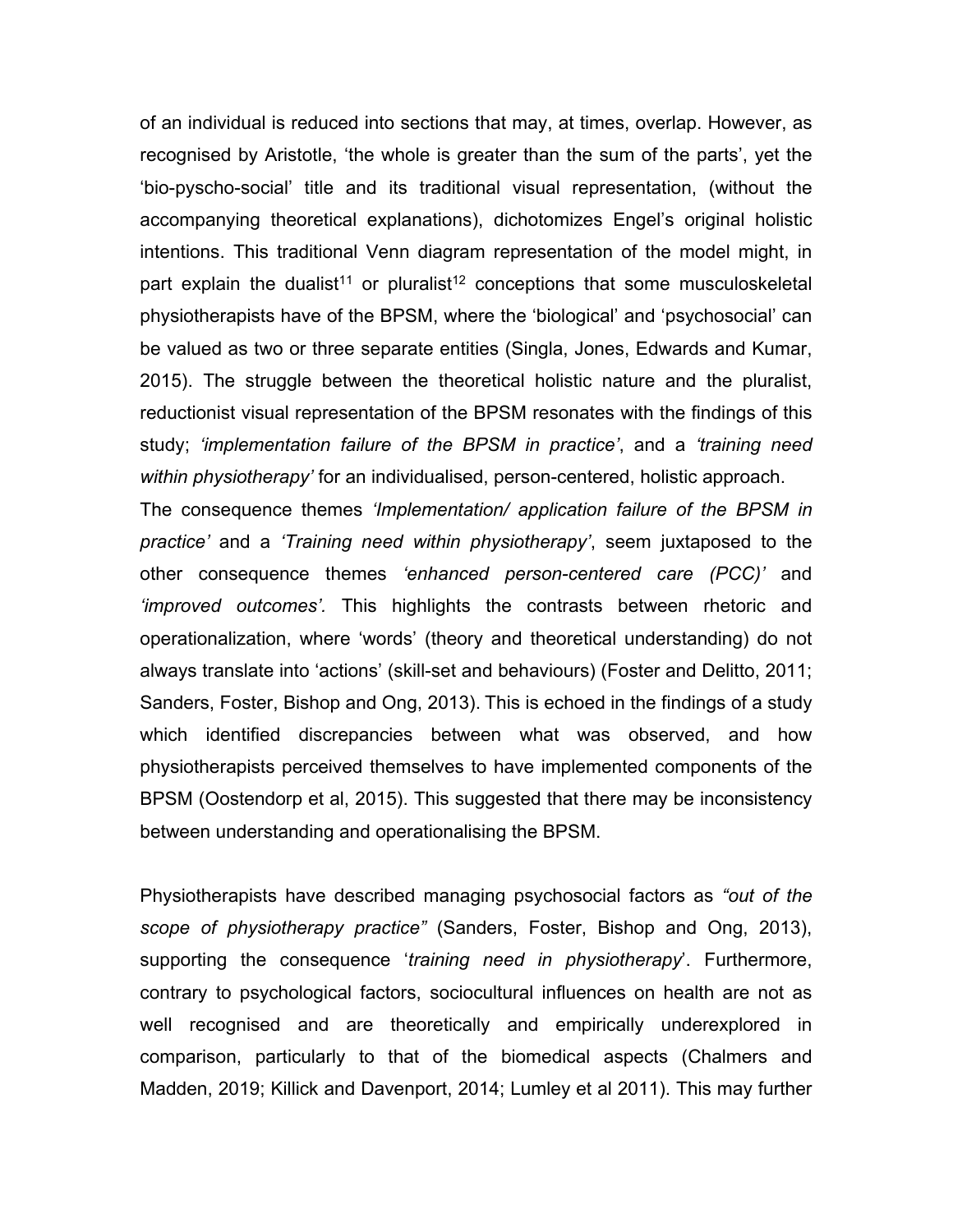explain '*BPSM implementation failure'*. It has been proposed that the consequence of both the *'training need in physiotherapy'* and '*BPSM implementation failure'* can be changed by psychosocially orientated education (Sanders, Foster, Bishop and Ong, 2013). However, studies have shown that clinicians who undergo training demonstrate positive changes in their attitudes and beliefs towards pain (Domenech et al, 2011; Synnott et al, 2016), but these changes do not transfer into practice (Overmeer, Boersma, Main and Linton, 2009).

One aspect that could influence physiotherapists' ability to implement the BPSM may relate to an individual's philosophical stance. A physiotherapist who has objectivist<sup>13</sup> philosophical leanings may naturally bias more towards the 'bio' aspects of the model, objectifying and compartmentalising the biological and the psychosocial elements as separate entities (Sanders, Foster, Bishop and Ong, 2013; Singla, Jones, Edwards and Kumar, 2015; Synnott et al, 2015). To support a change in physiotherapeutic individualised and PCC, education on the BPSM needs to consider training methods that explore philosophy, and reflect on one's own nature of reality or 'being' (ontology<sup>14</sup>) and how one understands the nature of knowledge (epistemology<sup>15</sup>). This sets foundations for the clinician to be mindful of 'their' self in the therapeutic encounter, potentially affecting how one then approaches and navigates the 'self' of another person.

The development of conceptual maps in this concept analysis (Figures 3, 4, 5 and 6) has attempted to clarify the BPSM's attributes and gain conceptual clarity. Five interconnected master themes; *biomedical, psychological* and *social factors*, *communication* and *individualised care* alongside five subthemes; *education*, *cognitive*, *behavioural* and *occupational factors*, and *therapeutic alliance* were identified in this study as the essence of the BPSM. This analysis has found communication and therapeutic alliance to be the binding force between the themes within the conceptual maps and Venn diagrams (Figures 3, 4, 5, 6 and 7). Exploration of the themes *biomedical, education, psychological*, *cognitive*,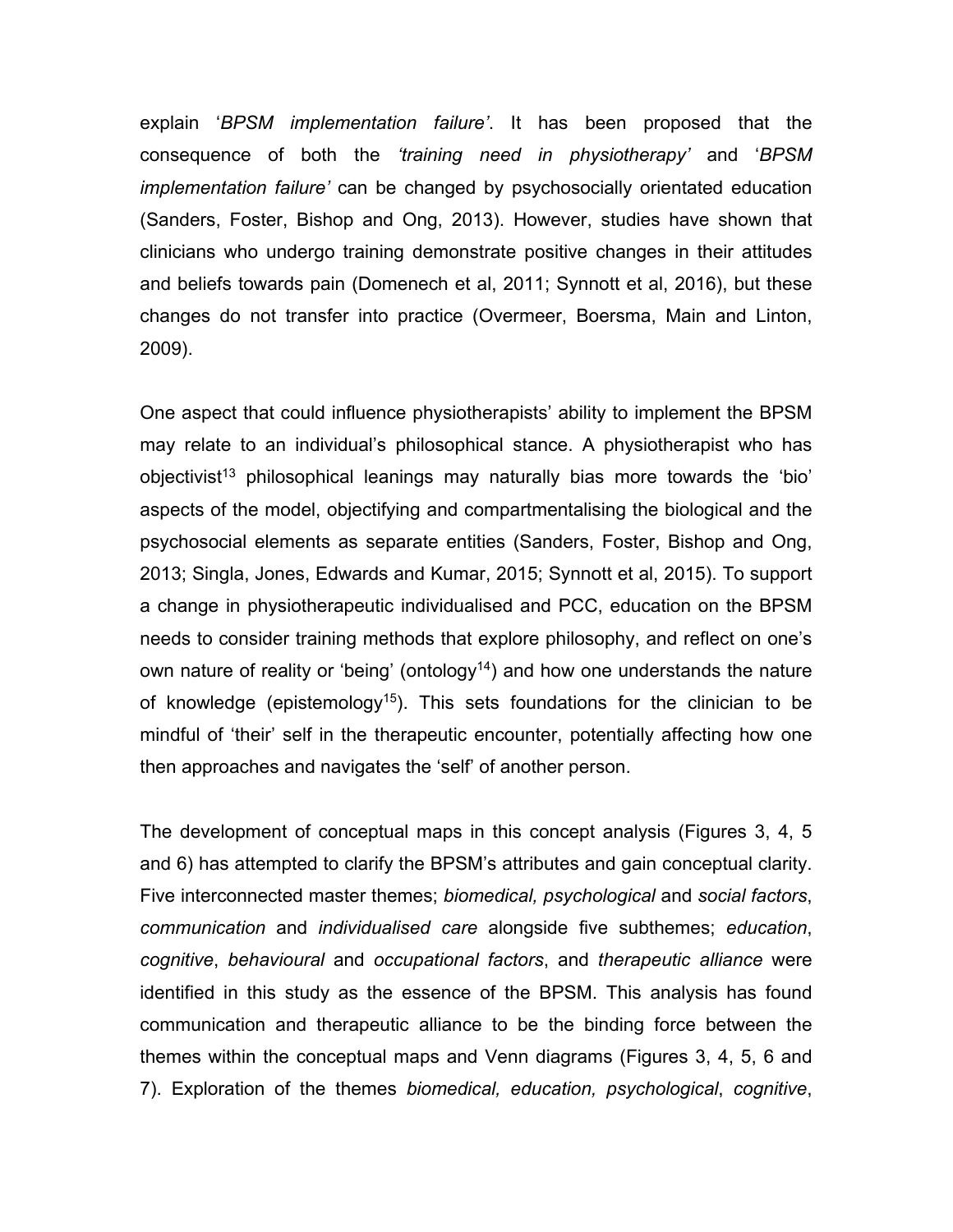*behavioural*, *social* and *occupational* factors and the development of *individualised care* and *therapeutic alliance,* depend upon the clinician's communicative adaptability. Communication is vital in creating a positive therapeutic relationship which has been shown to improve outcomes and health (Besley, Kayes and McPherson, 2011; Josephson et al, 1982; Pinto et al, 2012; Roberts and Langridge, 2017 in Petty, 2017). This resonates with the consequences of the BPSM '*improved outcome'* and *'enhanced person centred care (PCC)'.*

'C*ommunication'* and '*education'*, *'individualised care*' and *'therapeutic alliance'* have been identified in PCC literature (Cooper, Smith and Hancock, 2008; Morgan and Yoder, 2012; Pinto et al, 2012; Wijma et al, 2017). Further connections between PCC and the BPSM are also reflected in this study's analysis of consequences, where one of the products of the BPSM was '*enhanced aspects of PCC'*. This highlights the interdependence between the BPSM and PCC, echoing the model proposed by Mead and Bower, (2000) where the BPSM is seen as a key dimension of PCC.

However, the lack of skilled, adaptable communication may also explain the consequence *'implementation failure of the BPSM'*. Physiotherapists' misinterpretation of an individual's needs through a lack of skilled *'language', 'listening', 'empathy'* and *'understanding'* have been shown to negatively affect the therapeutic alliance (Cooper, Smith and Hancock, 2008; Mudge, Stretton and Kayes, 2014), which is a consistent BPSM attribute (Duncan, Bishop and Foster, 2015).

If the main attribute themes from this analysis are displayed in the same Vennstyle diagram that has been traditionally used as a framework for practice (Figure 7), the BPSM would be presented as in Figure 8. This representation continues to reduce the BPSM to its basic foundations, as the process of concept analysis reduces the essential elements of the concept in order to enhance understanding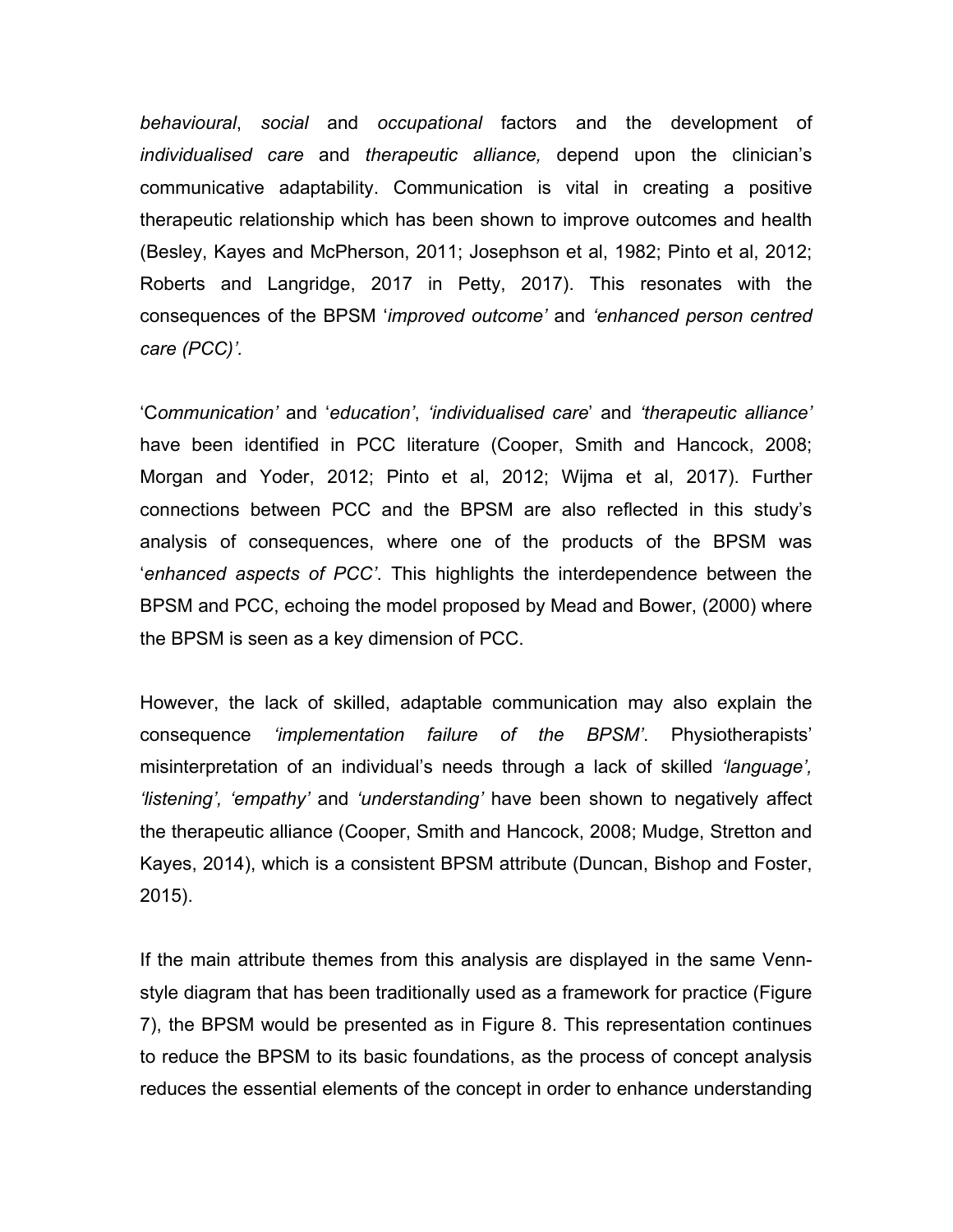(Regenmortel, 2004). However, within the practical management of health, reductionism<sup>16</sup> can be inadequate as it relies heavily on the philosophy of the interpreter to build the bridges between the characteristics, and meld the (*biomedical, psychological, cognitive, behavioural, social* and *occupational*) threads back together to make a whole.

The authors believe it is important to not only remove the boundaries between the themes of the BPSM to allow for integration, but also to remove their overlap and embrace the holistic<sup>17</sup> quality of healthcare. A proposed 'holistic framework' for practice (Figure 9) aims to represent the meeting and joining of two different lives and all that is within them (lifeworlds<sup>18</sup>), that of the clinician and that of the individual, through a symbiotic existence between communication and therapeutic alliance. This aims to embrace the attribute theme *'individualised care'*. In Figure 9, the helix attempts to demonstrate the unique sequencing of the *biomedical, psychological (cognitive, behavioural), social (occupational)* elements of an individual's health. The helix also aims to symbolise the 'expressions' or individualised phenomena that arise from the complex interactions between these integral characteristics. *Communication* and *therapeutic alliance* are presented as the scaffold of the helix, the structure that enables the ingredients of complex, unique human experience to be explored. The partnership of an accomplished inquiry and an entrusted relationship enables the individual, their lifeworld and their experience to be understood and meaningfully supported.

This proposed holistic framework (Figure 9) is grounded upon explicit conceptual analysis of the BPSM and attempts to offer an evolved framework for practice beyond that of the BPSM, which can assist in understanding and implementing holism and individualised PCC within musculoskeletal physiotherapy.

#### **Limitations**

Although the search strategy initially sought discussion in the context of physiotherapy (irrespective of discipline), discussions in all the literature identified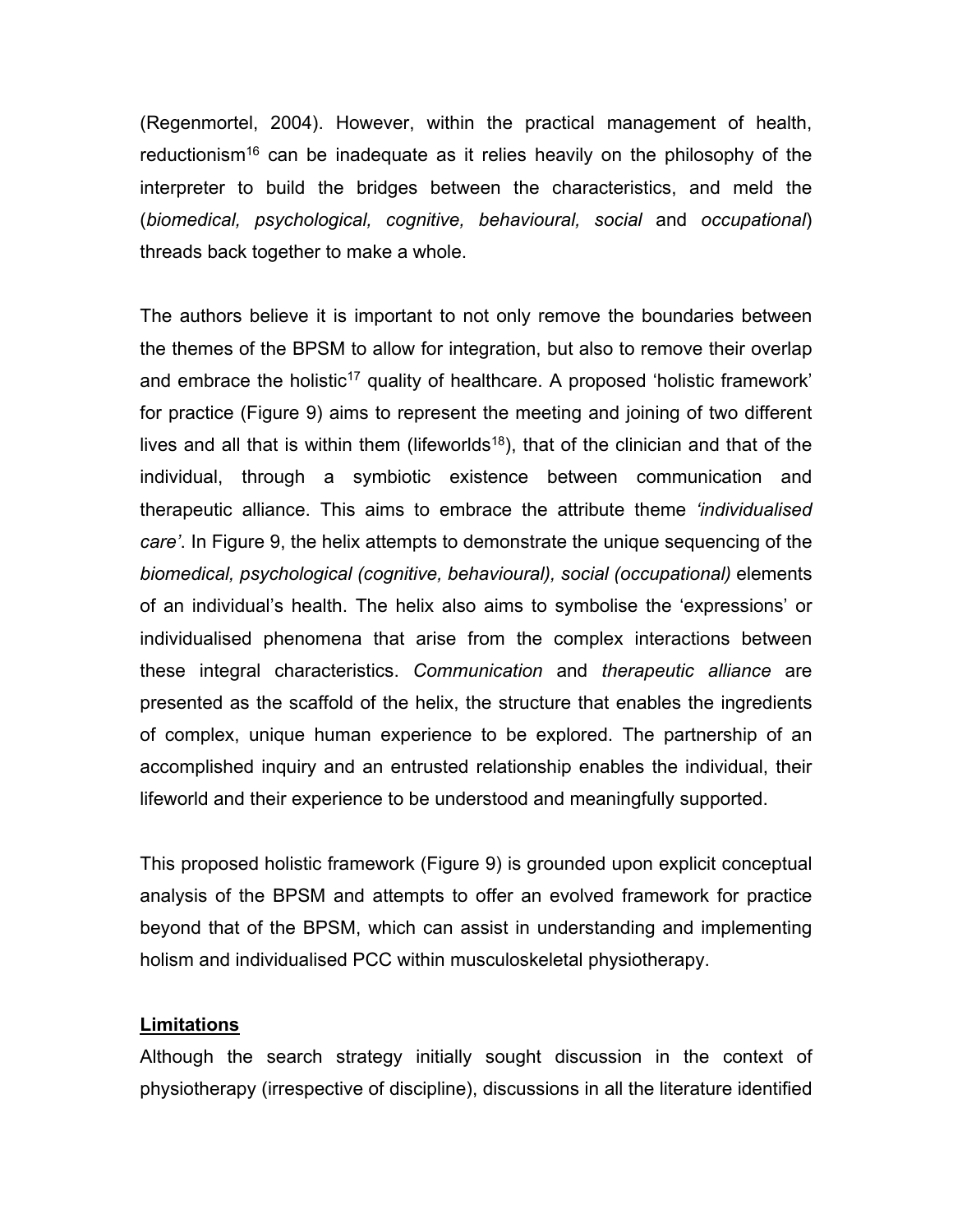in the search were in the context of musculoskeletal physiotherapy. Therefore, these findings may not be generalisable to other contexts. Due to limited literature exploring the societal impact on pain and disability within musculoskeletal physiotherapy, it is recognised that this concept analysis potentially represents a narrower 'social' construct of the BPSM and highlights a need for further research to be focused within this area.

#### **Implications for current and future practice and research**

A reductionist<sup>19</sup>, objectivist<sup>20</sup> view of the BPSM seems to result in its implementation in separate 'bio', 'psycho' and 'social' forms. The conceptual maps, reconstructed Venn diagrams and proposed holistic framework (Figures 3, 4, 5, 7, 8 and 9) aim to offer an opportunity for the model to support future training practically, alongside philosophically informed practice. This study identified communication and therapeutic alliance as the binding themes that enable the other themes within the analysis to exist. Musculoskeletal physiotherapy education should therefore support enhanced communication skills alongside an awareness of philosophy.

#### **Conclusion**

This concept analysis intends to offer notional clarity to the BPSM within musculoskeletal physiotherapy through identifying its antecedents, consequences and attributes (Table 1). The antecedents were *'Failure of the Biomedical Model'*, *'Literature and supporting guidelines'* and *'Cultural change in physiotherapy'*. The consequences were *'Improved outcomes', 'Enhanced aspects of person-centered care'* and paradoxically *'Implementation/ application failure of the BPSM in practice'* and *'Training need within physiotherapy'.* The attributes were clustered into themes, five master themes; *biomedical, psychological* and *social factors*, *communication* and *individualised care* alongside five subthemes; *education*, *cognitive*, *behavioural* and *occupational factors*, and *therapeutic alliance*.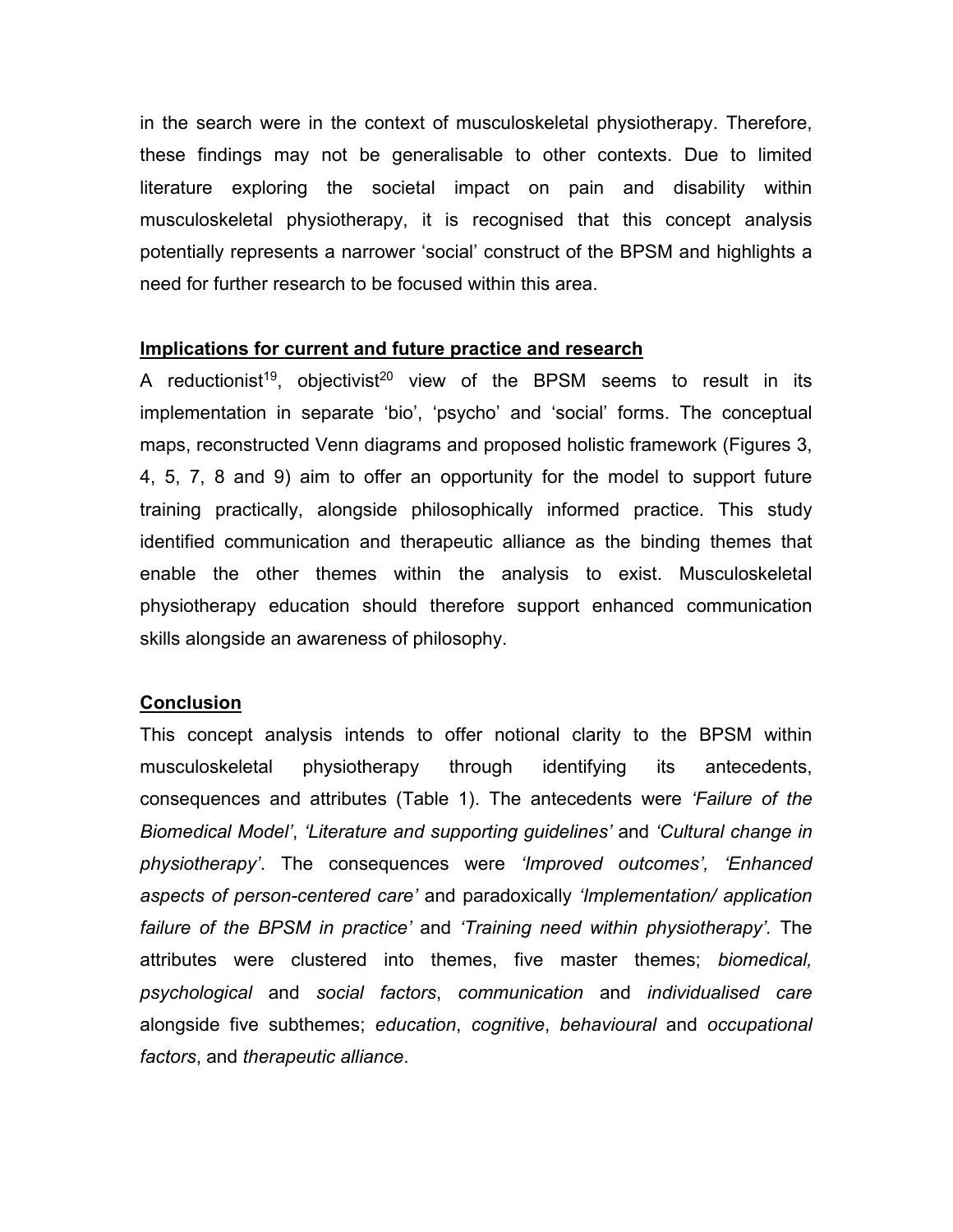Based on these findings a holistic<sup>21</sup> framework for care is proposed, in which communication and the therapeutic alliance forms the scaffold for a humanistic<sup>22</sup> approach to therapeutic care. This framework, having evolved through an evolutionary method of concept analysis reflects a holistic philosophical viewpoint to healthcare, supporting the notion that individual health is complex, unique and ever evolving. The reductionist<sup>23</sup>, pluralistic<sup>24</sup> traditional BPSM is insufficient at representing this complexity and halts expansion towards a more person centered approach. Musculoskeletal physiotherapy needs to reconceptualise the BPSM to support holistic PCC.

#### **Declaration of Interest**

The authors report no declarations of interest.

#### **Reference List**

Baldwin, M.A. 2008, Concept analysis as a method of inquiry, Nurse Researcher 15: 49.

Besley, J., Kayes, N.M., McPherson, K.M. 2011, Assessing therapeutic relationships in physiotherapy: literature review, New Zealand Journal of Physiotherapy 39: 81.

Bialosky, J.E., Beneciuk, J.M., Bishop, M.D., Coronado, R.A., Penza, C.W., Simon, C.B. & George, S.Z. 2018, Unraveling the Mechanisms of Manual Therapy: Modeling an Approach, The Journal of orthopaedic and sports physical therapy 48: 8-18.

Bientzle, M., Cress, U., Kimmerle, J. 2014, Epistemological beliefs and therapeutic health concepts of physiotherapy students and professionals, BMC medical education 14: 208-208.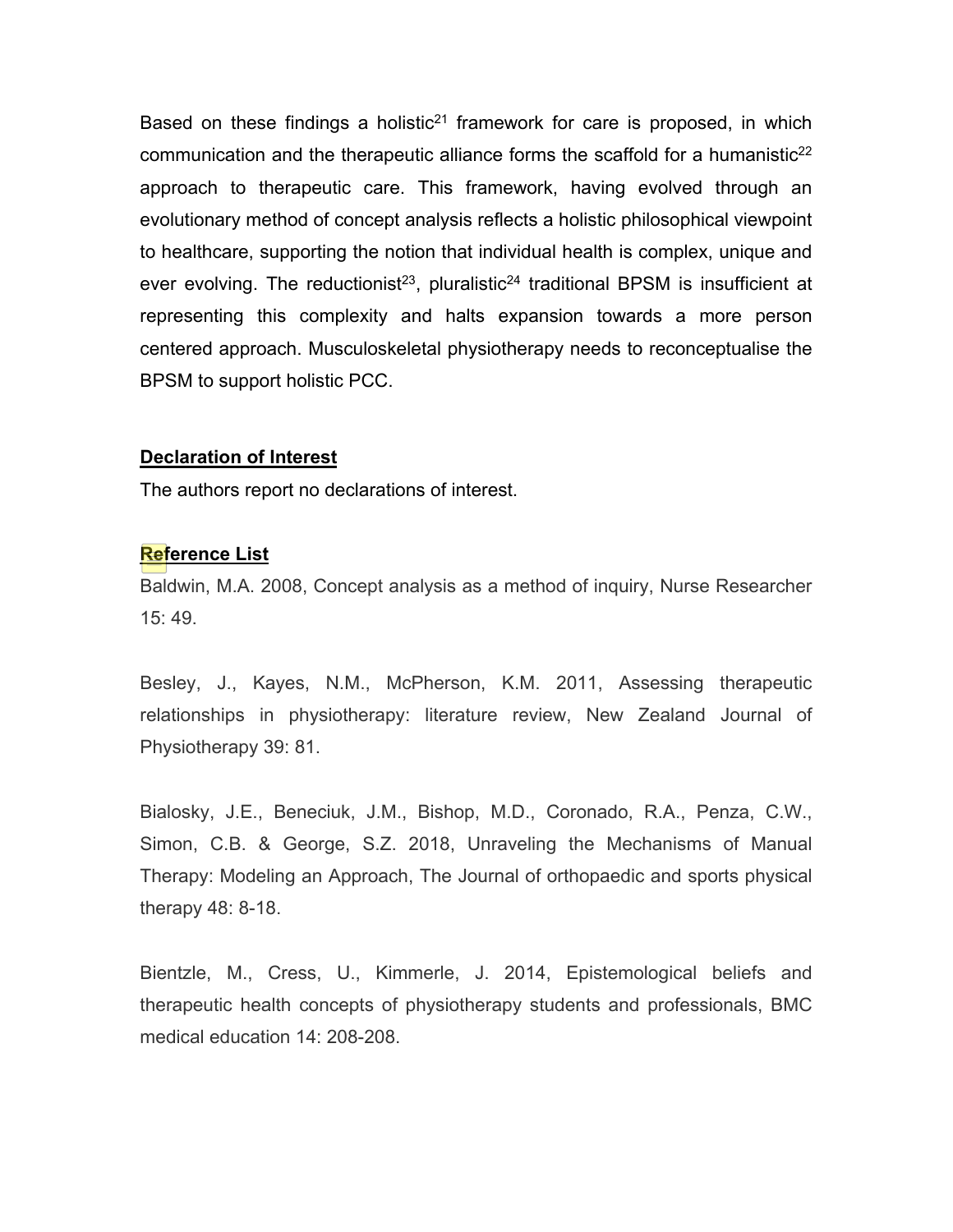Braun, V., Clarke, V. 2006, Using thematic analysis in psychology, Qualitative Research in Psychology 3: 77-101.

[Brosschot, J. F.](https://www-ncbi-nlm-nih-gov.ezproxy.brighton.ac.uk/pubmed/?term=Brosschot%20JF%5BAuthor%5D&cauthor=true&cauthor_uid=28451075) 2017, Ever at the ready for events that never happen, [European](https://www-ncbi-nlm-nih-gov.ezproxy.brighton.ac.uk/pubmed/?term=ever+at+the+ready+for+events+that+never+happen)  [Journal of Psychotraumatology](https://www-ncbi-nlm-nih-gov.ezproxy.brighton.ac.uk/pubmed/?term=ever+at+the+ready+for+events+that+never+happen) 8.

Butler, C.C., Evans, M., Greaves, D. & Simpson, S. 2004, Medically Unexplained Symptoms: The Biopsychosocial Model Found Wanting, Journal of the Royal Society of Medicine 97: 219-222.

Chester, R., Shepstone, L., Lewis, J.S., Jerosch-Herold, C. 2013, Predicting response to physiotherapy treatment for musculoskeletal shoulder pain: protocol for a longitudinal cohort study, BMC musculoskeletal disorders 14:192.

[Coronado, R. A.](https://www-ncbi-nlm-nih-gov.ezproxy.brighton.ac.uk/pubmed/?term=Coronado%20RA%5BAuthor%5D&cauthor=true&cauthor_uid=28694673), [Bialosky, J. E.](https://www-ncbi-nlm-nih-gov.ezproxy.brighton.ac.uk/pubmed/?term=Bialosky%20JE%5BAuthor%5D&cauthor=true&cauthor_uid=28694673) 2017, Manual physical therapy for chronic pain: the complex whole is greater than the sum of its parts, [Journal of Manual &](https://www-ncbi-nlm-nih-gov.ezproxy.brighton.ac.uk/pubmed/?term=manual+physical+therapy+for+chronic+pain%3A+the+complex+whole)  [Manipulative Therapy](https://www-ncbi-nlm-nih-gov.ezproxy.brighton.ac.uk/pubmed/?term=manual+physical+therapy+for+chronic+pain%3A+the+complex+whole) 25:115-117.

Cooper, K., Smith, B.H., Hancock, E. 2008, Patient-centredness in physiotherapy from the perspective of the chronic low back pain patient, Physiotherapy 94: 244- 252.

Cowell, I., McGregor, A., Murtagh, G., O'Sullivan, P., O'Sullivan, K., Poyton, R., Schoeb, V. 2016, 'What do you think is going on': Analysis of how physiotherapists' explore patients' back pain beliefs: A conversation analytic approach, Manual Therapy 25: 114-115.

Cronin, P., Ryan, F., Coughlan, M. 2010, Concept analysis in healthcare research, International Journal of Therapy and Rehabilitation 17: 62-68.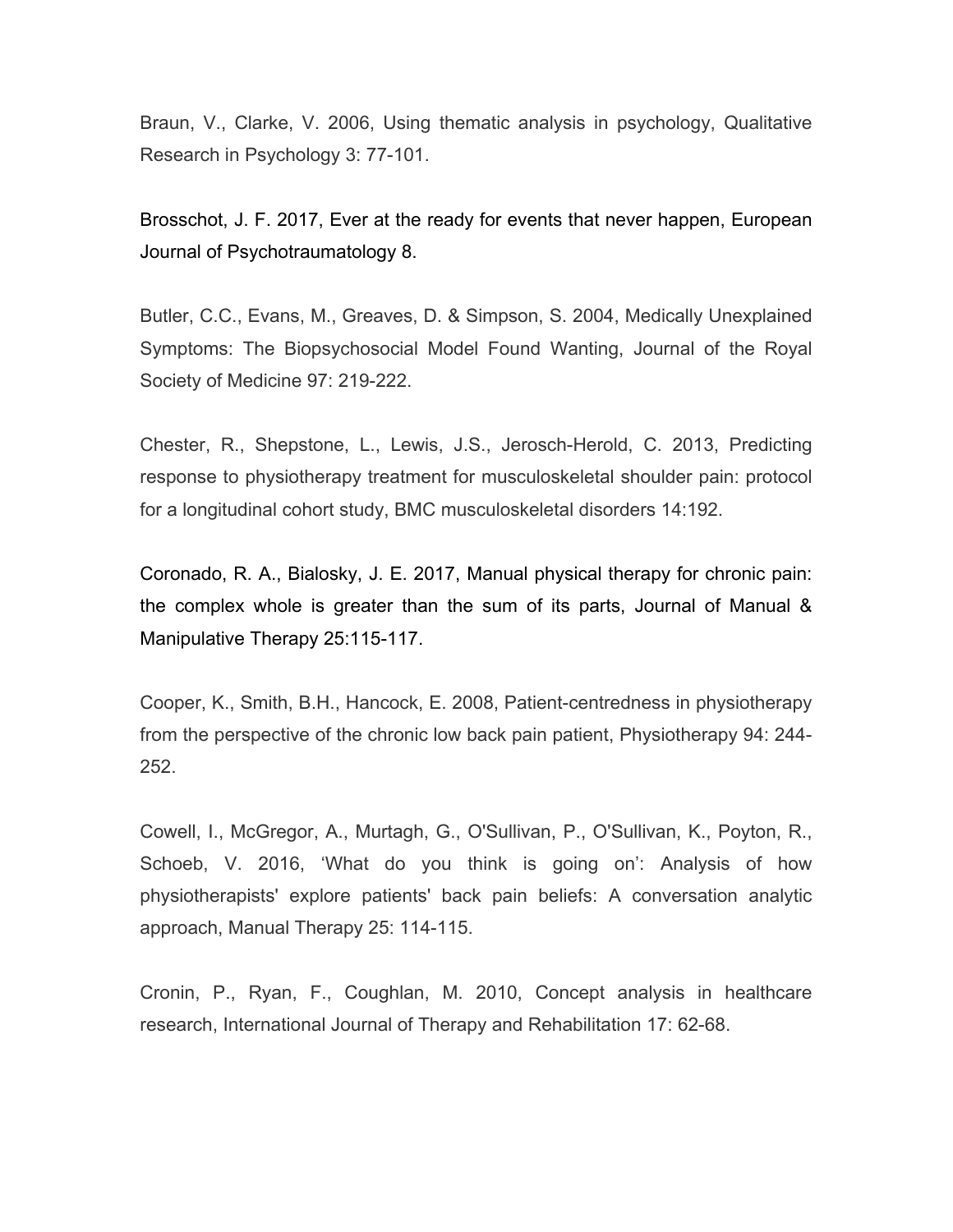Dahlberg, K., Todres, L., Galvin, K., Institutionen för vårdvetenskap och socialt arbete, Fakulteten för humaniora och samhällsvetenskap & Växjö universitet 2009, Lifeworld-led healthcare is more than patient-led care: an existential view of well-being, Medicine, health care, and philosophy 12: 265-271.

Delany, C., Fryer, C. & van Kessel, G. 2015, An ethical approach to health promotion in physiotherapy practice, Health Promotion Journal of Australia: Official Journal of Australian Association of Health Promotion Professionals 26: 255-262.

Deyo, R.A. 2015, Biopsychosocial care for chronic back pain, BMJ: British Medical Journal 350: 538-538.

Domenech, J., Sánchez-Zuriaga, D., Segura-Ortí, E., Espejo-Tort, B., Lisón, J.F. 2011, Impact of biomedical and biopsychosocial training sessions on the attitudes, beliefs, and recommendations of health care providers about low back pain: a randomised clinical trial, Pain 152: 2557-2563.

Duncan, K., Bishop, A., Foster, N. 2016, Development of a new conceptual framework for the biopsychosocial clinical approach using concept mapping methodology, Manual Therapy 25: 51-52.

Engel, G.L. 2012 (1978), The need for a new medical model: a challenge for biomedicine, Psychodynamic psychiatry 40: 377.

Engel, G.L. 1979, The biopsychosocial model and the education of health professionals, General hospital psychiatry 1: 156.

Evans, D. W., Lucas, N., Kerry, R. 2017, The form of causation [in health, disease](https://www-ncbi-nlm-nih-gov.ezproxy.brighton.ac.uk/pubmed/28124195)  [and intervention: biopsychosocial dispositionalism, conserved quantity transfers](https://www-ncbi-nlm-nih-gov.ezproxy.brighton.ac.uk/pubmed/28124195)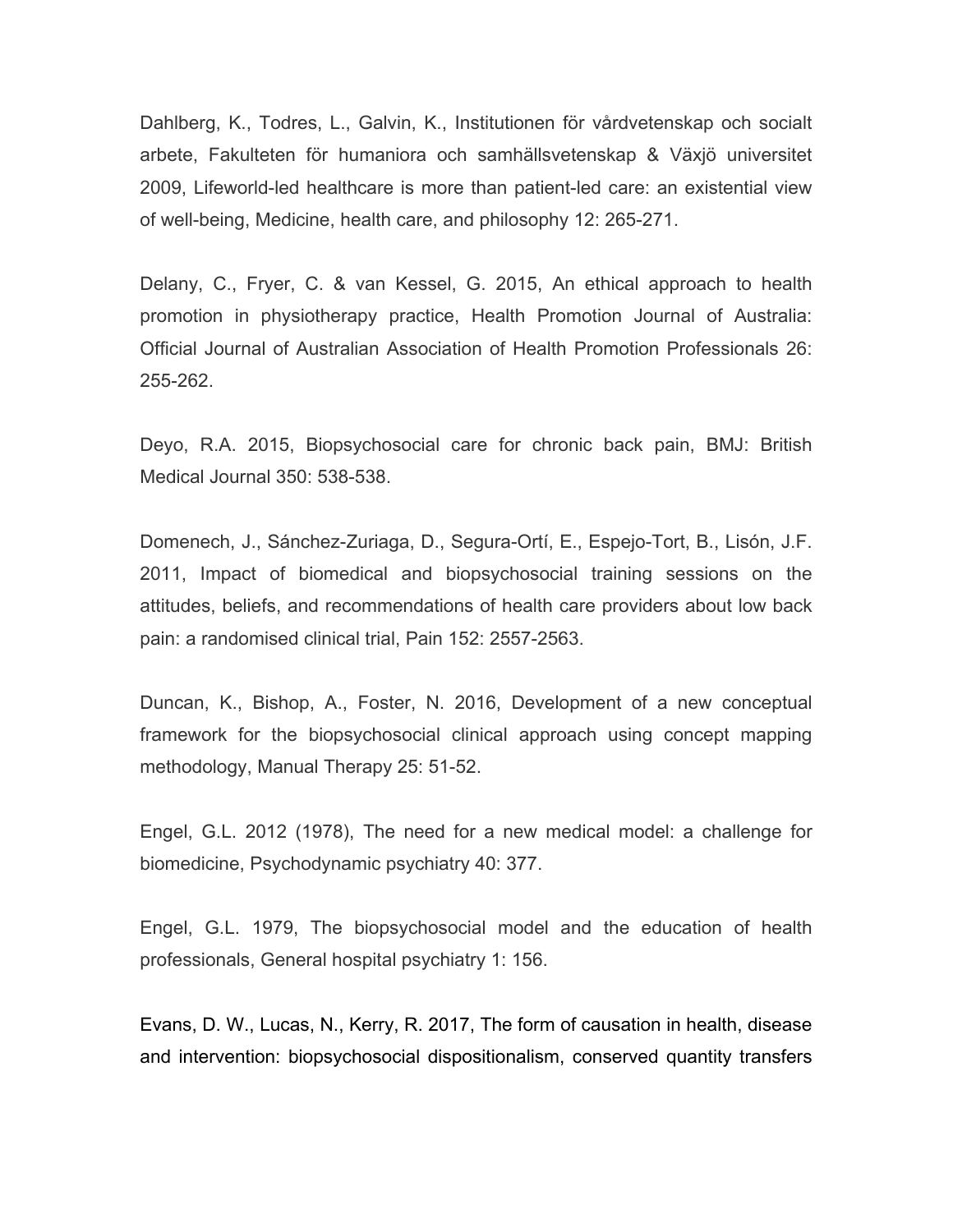[and dualist mechanistic chains,](https://www-ncbi-nlm-nih-gov.ezproxy.brighton.ac.uk/pubmed/28124195) Medicine Health Care and Philosophy 20: 353- 363.

Foster, N.E., Delitto, A. 2011, Embedding Psychosocial Perspectives Within Clinical Management of Low Back Pain: Integration of Psychosocially Informed Management Principles Into Physical Therapist Practice—Challenges and Opportunities, Physical Therapy 91: 790-803.

Gifford, L. & Physiotherapy Pain Association 1998, Topical issues in pain: science and management; Fear-avoidance beliefs and behaviour, NOI Press, Falmouth.

Greenhalgh, T., Peacock, R. 2005, Effectiveness and efficiency of search methods in systematic reviews of complex evidence: audit of primary sources, BMJ 331: 1064-1065.

Holopainen, R., Piirainen, A., Heinonen, A., Karppinen, J. & O'Sullivan, P. 2018, From "Non‐encounters" to autonomic agency. Conceptions of patients with low back pain about their encounters in the health care system, Musculoskeletal Care 16: 269-277.

Jesus, T.S., Bright, F., Kayes, N., Cott, C.A. 2016, Person-centred rehabilitation: what exactly does it mean? Protocol for a scoping review with thematic analysis towards framing the concept and practice of person-centred rehabilitation, BMJ open 6: e011959.

Jones, M., Edwards, I., Gifford, L. 2002, Conceptual models for implementing biopsychosocial theory in clinical practice, Manual Therapy 7: 2-9.

Josephson, I., Woodward-Kron, R., Delany, C., Hiller, A., Högskolan i Jönköping, Hälsohögskolan and The Jönköping Academy for Improvement of Health and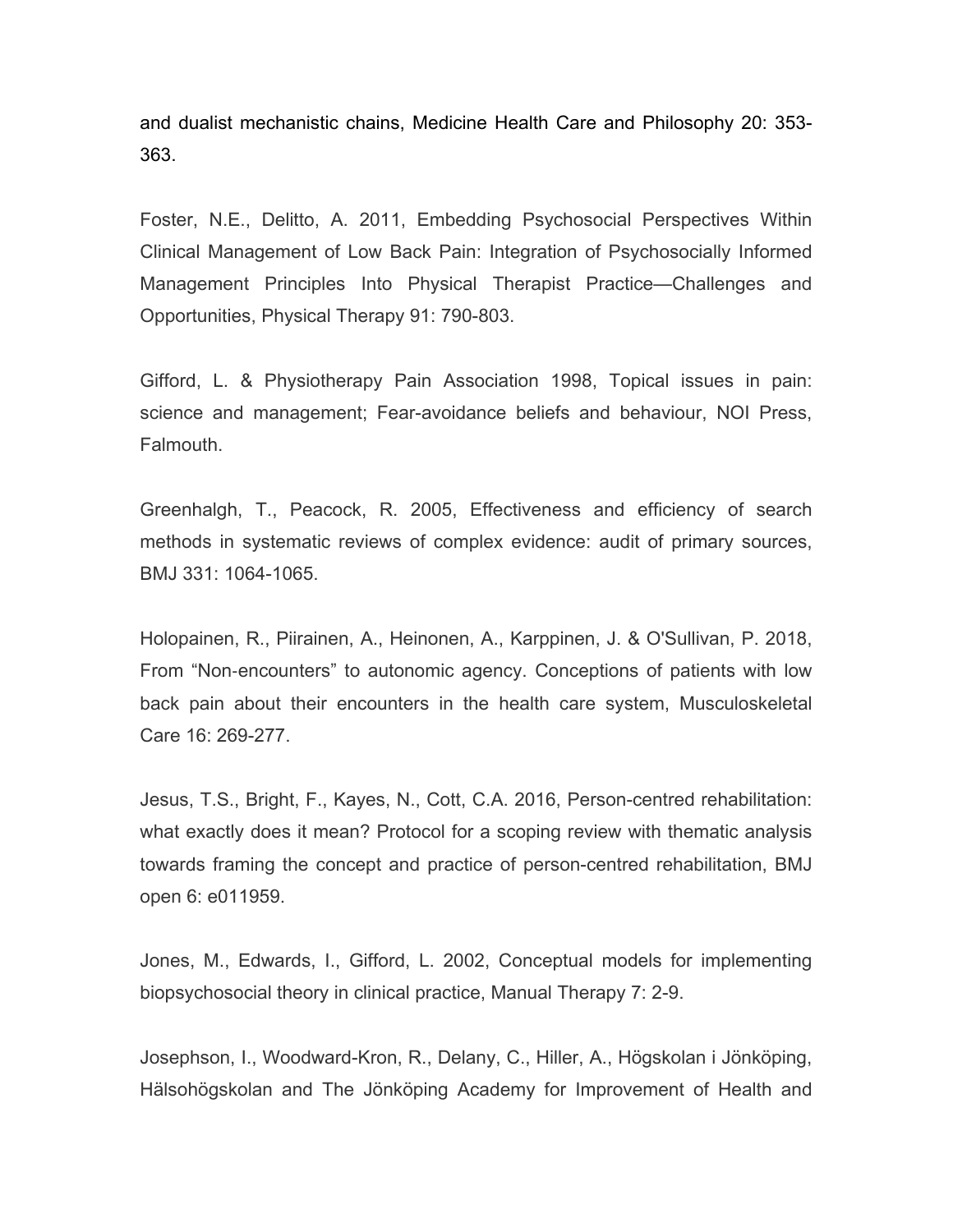Welfare 2015, Evaluative language in physiotherapy practice: How does it contribute to the therapeutic relationship?, Social science & medicine (1982) 143: 128-136.

Kerry, R., Maddocks, M. & Mumford, S. 2008, Philosophy of science and physiotherapy: An insight into practice, Physiotherapy Theory and Practice, 24: 397-407.

Killick, L. & Davenport, T.E. 2014, Pain Worlds: Towards the Integration of a Sociocultural Perspective of Pain in Clinical Physical Therapy, Physiotherapy Research International,19: 193-204.

Langendoen, J. 2004, The patient-centredness of evidence-based practice. A case example to discuss the clinical application of the bio-psychosocial model, Manual Therapy 9: 228-233.

Lotze, M., Moseley, G.L. 2015, Theoretical Considerations for Chronic Pain Rehabilitation, Physical therapy 95: 1316-1320.

Low, M. 2017, A novel clinical framework: The use of dispositions in clinical practice. A person centred approach, Journal of Evaluation in Clinical Practice 23: 1062-1070.

Lumley, M.A., Cohen, J.L., Borszcz, G.S., Cano, A., Radcliffe, A.M., Porter, L.S., Schubiner, H. & Keefe, F.J. 2011, Pain and emotion: a biopsychosocial review of recent research, Journal of Clinical Psychology 67: 942-968.

Malone, J.C. & García‐Penagos, A. 2014, When a clear strong voice was needed: A retrospective review of Watson's (1924/1930) behaviorism, Society for the Experimental Analysis of Behavior, United States.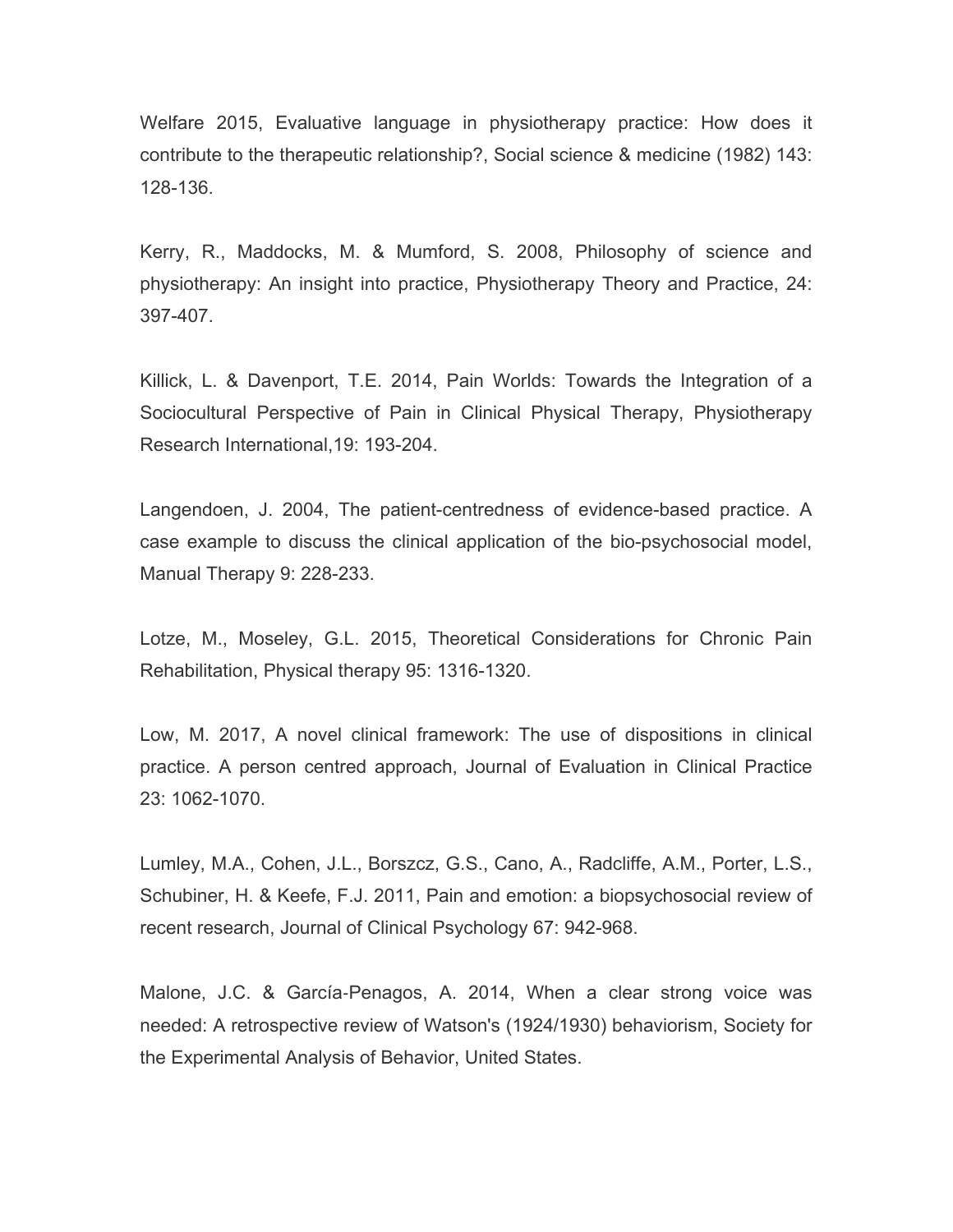Marmot, M.G., Smith, G.D., Stansfeld, S., Patel, C., North, F., Head, J., White, I., Brunner, E. & Feeney, A. 1991, Health inequalities among British civil servants: the Whitehall II study, Lancet (London, England) 337: 1387.

Mead, N., Bower, P. 2000, Patient-centredness: a conceptual framework and review of the empirical literature, Social Science & Medicine 51: 1087-1110.

Mehta, N. 2011, Mind-body Dualism: A critique from a Health Perspective, Mens sana monographs 9: 202.

Morgan, S., Yoder, L.H. 2012, A Concept Analysis of Person-Centered Care, Journal of Holistic Nursing 30: 6-15.

Moseley, G.L. & Butler, D.S. 2015, Fifteen Years of Explaining Pain: The Past, Present, and Future, Journal of Pain: 16: 807-813.

Moseley, G.L., Nicholas, M.K. & Hodges, P.W. 2004, A randomized controlled trial of intensive neurophysiology education in chronic low back pain, The Clinical journal of pain 20: 324.

Mudge, S., Stretton, C., Kayes, N. 2014, Are physiotherapists comfortable with person-centred practice? An autoethnographic insight, Disability & Rehabilitation 36: 457-463.

Nijs, J., Roussel, N., van Wilgen, C.P., Koke, A., Smeets, R. 2013, Thinking beyond muscles and joints: Therapists' and patients' attitudes and beliefs regarding chronic musculoskeletal pain are key to applying effective treatment, Manual Therapy 18: 96-102.

Oostendorp, R.A.B., Elvers, H., Mikolajewska, E., Laekeman, M., Trijffel, E.v., Samwel, H. 2017. Letter to the Editor. Clinical biopsychosocial physiotherapy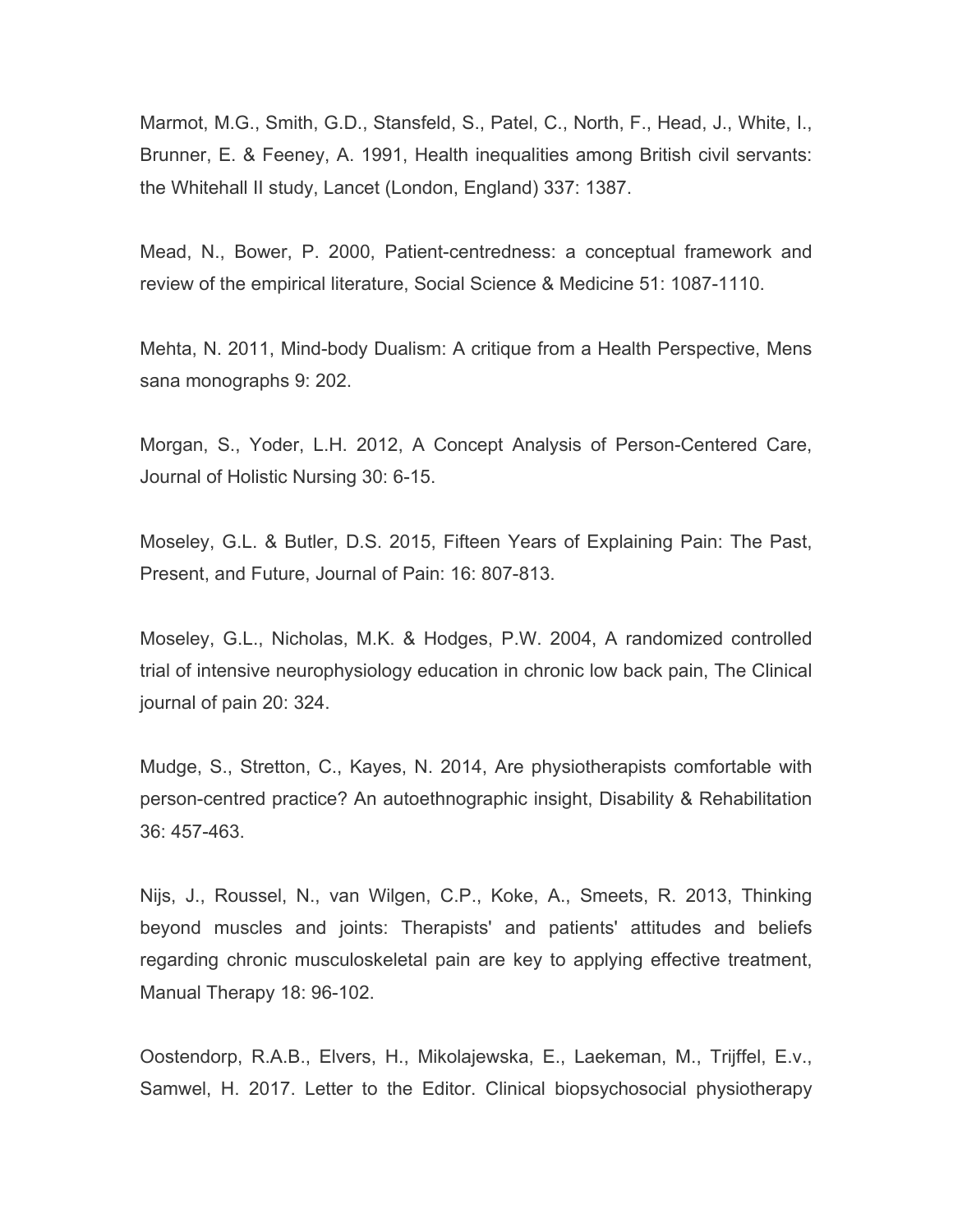assessment of patients with chronic pain: The first step in pain neuroscience education by Amarins J Wijma et al., 2016 33: 260-262.

Oostendorp, R.A.B., Elvers, H., Mikolajewska, E., Laekeman, M., Trijffel, E.v., Samwel, H. & Duquet, W. 2015, Manual physical therapists' use of biopsychosocial history taking in the management of patients with back or neck pain in clinical practice, Scientific World Journal 2015: 170463.

Overmeer, T., Boersma, K., Main, C.J., Linton, S.J. 2009, Do physical therapists change their beliefs, attitudes, knowledge, skills and behaviour after a biopsychosocially orientated university course?, Journal of evaluation in clinical practice 15: 724-732.

Petty, N.J. 2017, Principles of musculoskeletal treatment and management: a handbook for therapists, Third edn, Elsevier, London.

Pinto, R.Z., Ferreira, M.L., Oliveira, V.C., Franco, M.R., Adams, R., Maher, C.G., Ferreira, P.H. 2012, Patient-centred communication is associated with positive therapeutic alliance: a systematic review, Journal of physiotherapy 58: 77-87.

Regenmortel, M.H.V.V. 2004, Reductionism and complexity in molecular biology, EMBO reports 5: 1016-1020.

Risjord, M. 2009, Rethinking concept analysis, Journal of advanced nursing 65: 684-691.

Rodgers, B., Knafl, K. 2000, Concept development in nursing. Foundations, techniques and applications, 2nd edn, Elsevier.

Rodgers, B.L. 1989, Concepts, analysis and the development of nursing knowledge: the evolutionary cycle, Journal of advanced nursing 14: 330-335.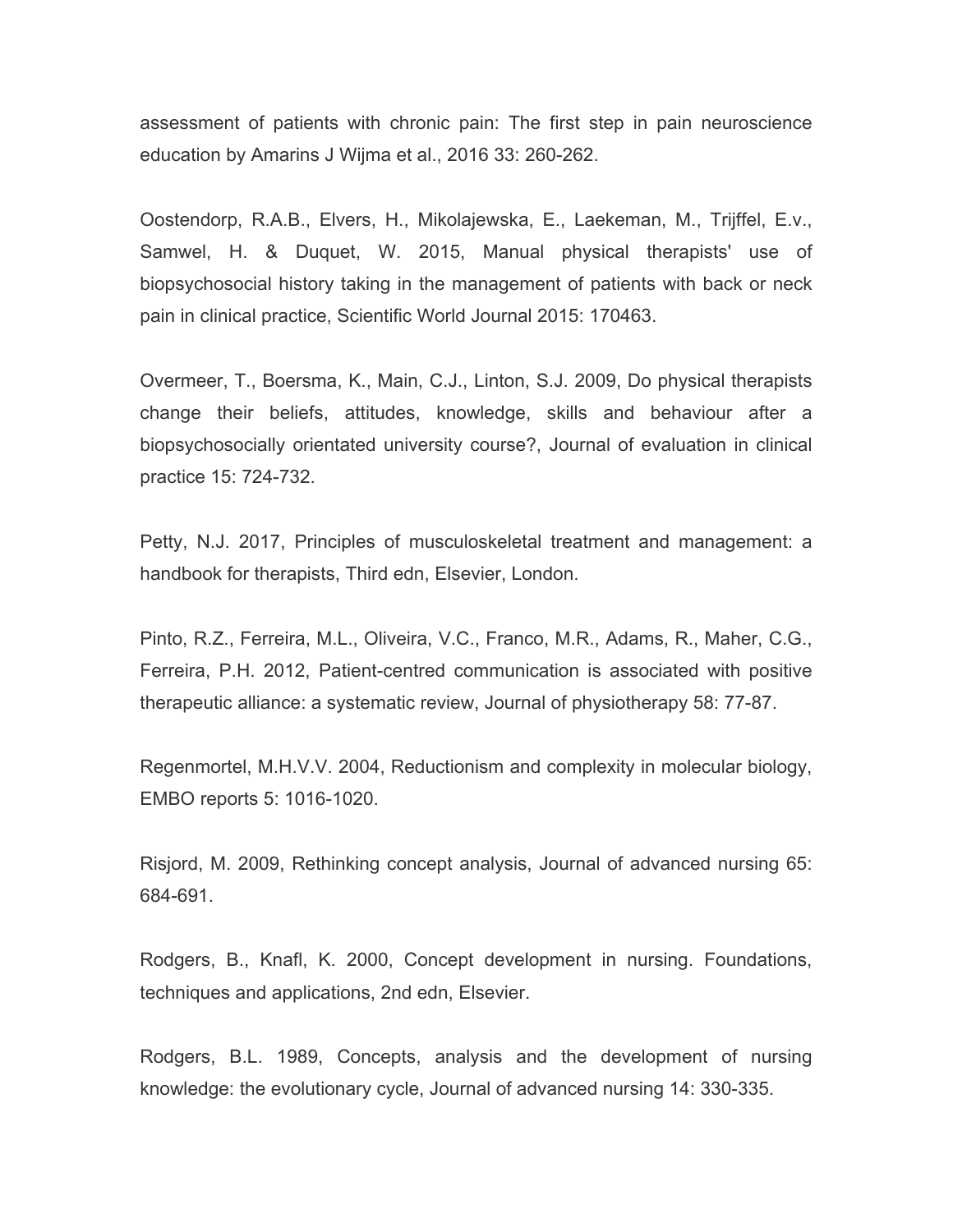Samelson, F. 1981, Struggle for scientific authority: The reception of Watson's Behaviorism, 1913–1920, Journal of the History of the Behavioral Sciences 17: 399-425.

Sanchis-Alfonso, V. 2014, Holistic approach to understanding anterior knee pain. Clinical implications, Knee Surgery, Sports Traumatology, Arthroscopy 22: 2275- 2285.

Sanders, T., Foster, N.E., Bishop, A., Ong, B.N. 2013, Biopsychosocial care and the physiotherapy encounter: physiotherapists' accounts of back pain consultations, BMC musculoskeletal disorders 14: 65-65.

Singla, M., Jones, M., Edwards, I., Kumar, S. 2015, Physiotherapists' assessment of patients' psychosocial status: Are we standing on thin ice? A qualitative descriptive study, Manual Therapy 20: 328-334.

Staub, E. & Vollhardt, J. 2008, Altruism born of suffering: the roots of caring and helping after victimization and other trauma, The American journal of orthopsychiatry 78: 267.

Syme, S. L, Berkman, L. F. 1976, Social class, susceptibility and sickness, American Journal of Epidemiology 104: 1–8.

Solvang, P.K., Fougner, M. 2016, Professional roles in physiotherapy practice: Educating for self-management, relational matching, and coaching for everyday life, Physiotherapy Theory and Practice 32: 591-602.

Staub, E. & Vollhardt, J. 2008, Altruism born of suffering: the roots of caring and helping after victimization and other trauma, The American journal of orthopsychiatry 78: 267.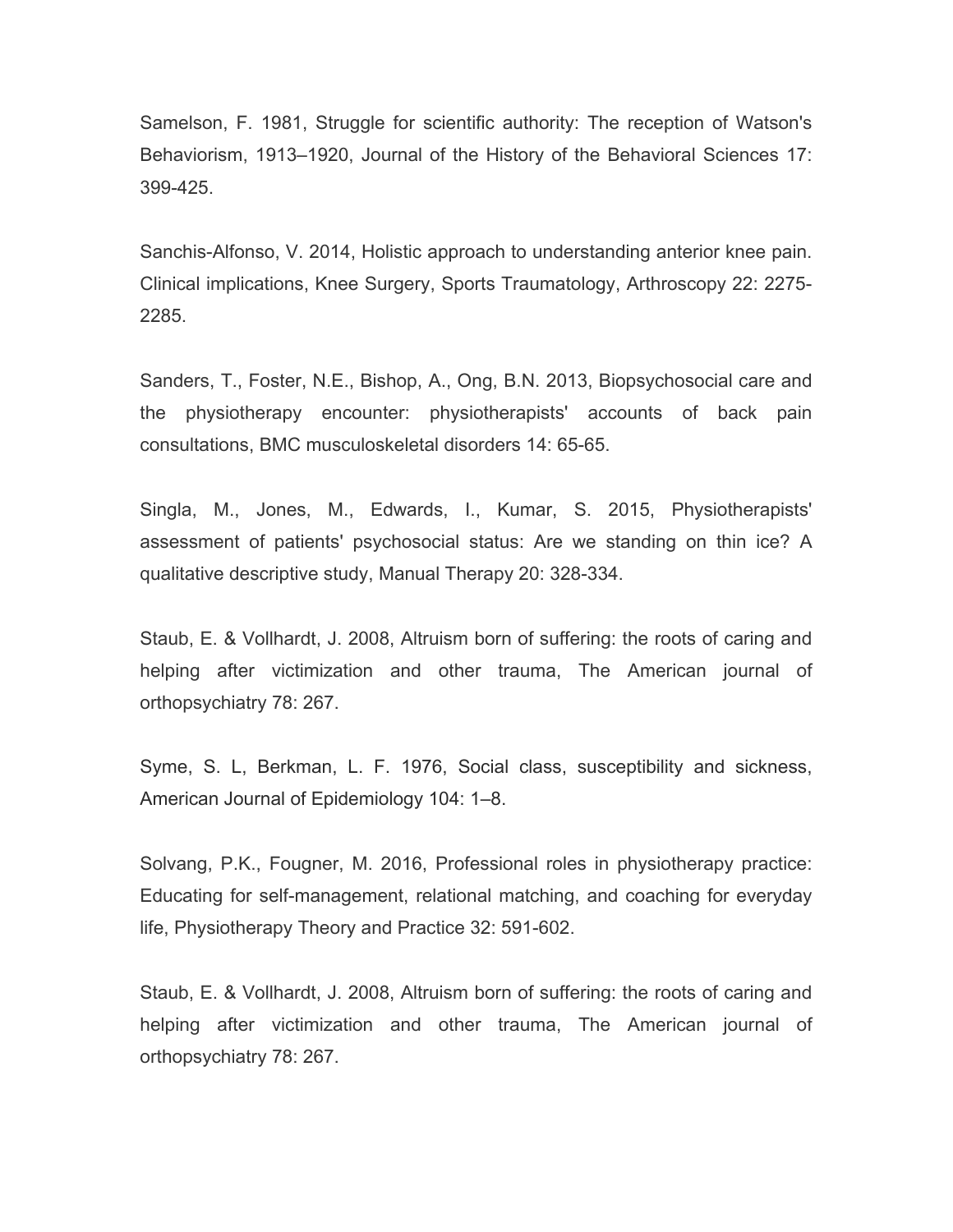Synnott, A., O'Keeffe, M., Bunzli, S., Dankaerts, W., O'Sullivan, P., Robinson, K., O'Sullivan, K. 2016, Physiotherapists report improved understanding of and attitude toward the cognitive, psychological and social dimensions of chronic low back pain after Cognitive Functional Therapy training: a qualitative study, Journal of physiotherapy 62: 215-221.

Synnott, A., O'Keeffe, M., Bunzli, S., Dankaerts, W., O'Sullivan, P., O'Sullivan, K. 2015, Physiotherapists may stigmatise or feel unprepared to treat people with low back pain and psychosocial factors that influence recovery: a systematic review, Journal of physiotherapy 61: 68-76.

Tofthagen, R., Fagerstrøm, L.M. 2010, Rodgers' evolutionary concept analysis a valid method for developing knowledge in nursing science: Presentation of Rodgers' evolutionary concept analysis, Scandinavian Journal of Caring Sciences 24: 21-31.

van Erp, R.M.A., Huijnen, I.P.J., Köke, A.J.A., Abbink, F.E., den Hollander, M., Smeets, R.J.E.M. 2017; 2016; Development and content of the biopsychosocial primary care intervention 'Back on Track' for a subgroup of people with chronic low back pain, Physiotherapy 103: 160-166.

Waddell, G. & Burton, A.K. 2005, Concepts of rehabilitation for the management of low back pain, Best Practice & Research Clinical Rheumatology 19: 655-670.

Waddell, G. 2004, The back pain revolution, 2nd edn, Churchill Livingstone, Edinburgh.

Waddell, G. 1987, 1987 Volvo award in clinical sciences. A new clinical model for the treatment of low-back pain, Spine 12: 632.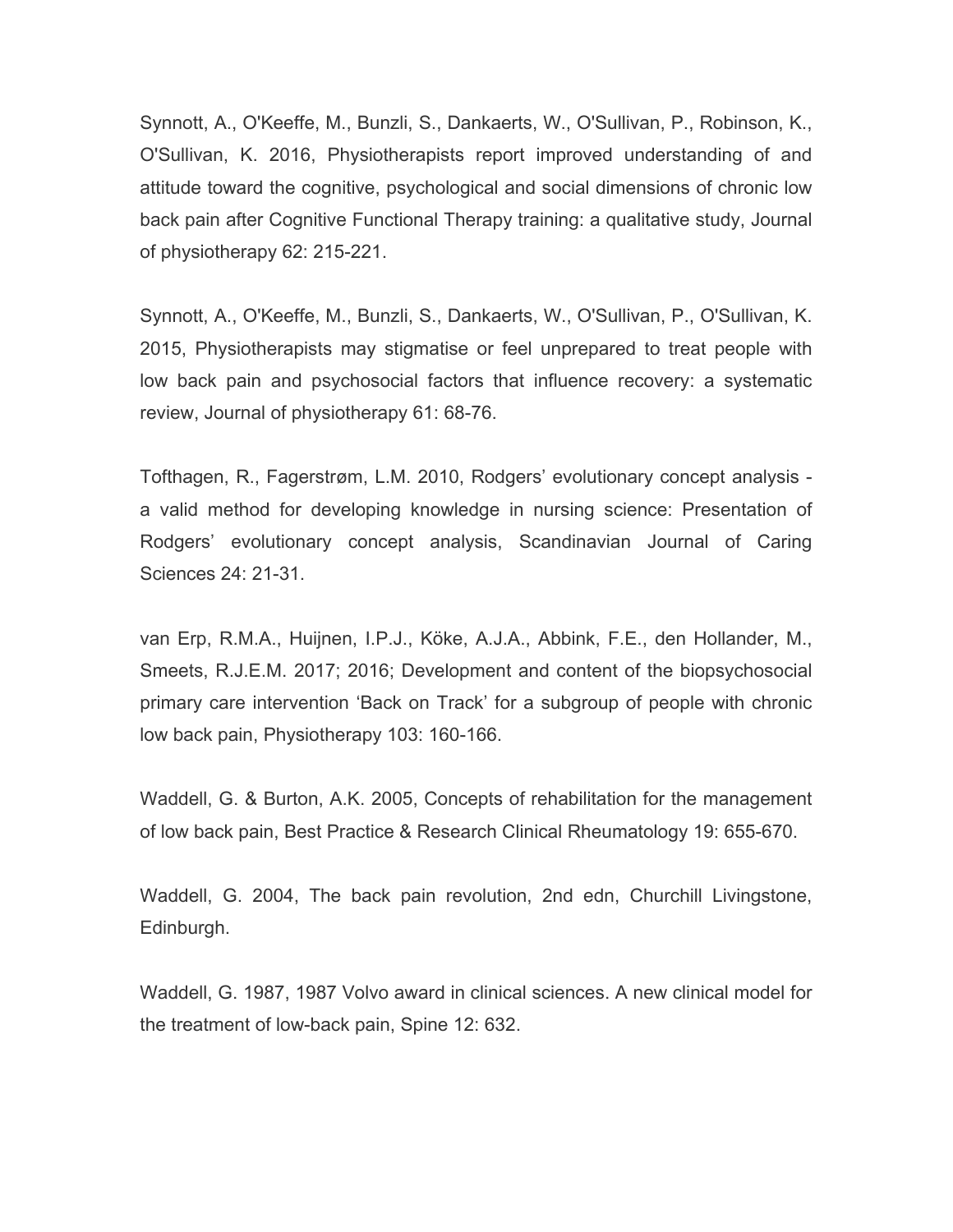Waddell, G., McCulloch, J.A., Kummel, E. & Venner, R.M. 1980, Nonorganic physical signs in low-back pain, Spine 5: 117.

Wallden, M. 2015, "But we're infinitely more complex than a car": A systems approach to health & performance, Journal of bodywork and movement therapies 19: 697.

Weaver, K., Mitcham, C. 2008, Nursing concept analysis in North America: state of the art, Nursing Philosophy 9: 180-194.

Wijma, A.J., Bletterman, A.N., Clark, J.R., Vervoort, Sigrid C J M, Beetsma, A., Keizer, D., Nijs, J., van Wilgen, C.P. 2017, Patient-centeredness in physiotherapy: What does it entail? A systematic review of qualitative studies, Physiotherapy Theory and Practice 33: 825.

[Wijma, A.J.](https://www-ncbi-nlm-nih-gov.ezproxy.brighton.ac.uk/pubmed/?term=Wijma%20AJ%5BAuthor%5D&cauthor=true&cauthor_uid=28339336), [van Wilgen, P. C.](https://www-ncbi-nlm-nih-gov.ezproxy.brighton.ac.uk/pubmed/?term=Paul%20van%20Wilgen%20C%5BAuthor%5D&cauthor=true&cauthor_uid=28339336), [Meeus, M.](https://www-ncbi-nlm-nih-gov.ezproxy.brighton.ac.uk/pubmed/?term=Meeus%20M%5BAuthor%5D&cauthor=true&cauthor_uid=28339336), [Nijs, J](https://www-ncbi-nlm-nih-gov.ezproxy.brighton.ac.uk/pubmed/?term=Nijs%20J%5BAuthor%5D&cauthor=true&cauthor_uid=28339336). 2017, Response to Letter. [Physiotherapy Theory and Practice](https://www-ncbi-nlm-nih-gov.ezproxy.brighton.ac.uk/pubmed/?term=response+letter+wijma+2017) 33: 263-265.

Wijma, A.J., van Wilgen, C.P., Meeus, M., Nijs, J. 2016, Clinical biopsychosocial physiotherapy assessment of patients with chronic pain: The first step in pain neuroscience education, Physiotherapy theory and practice, 32: 368-384.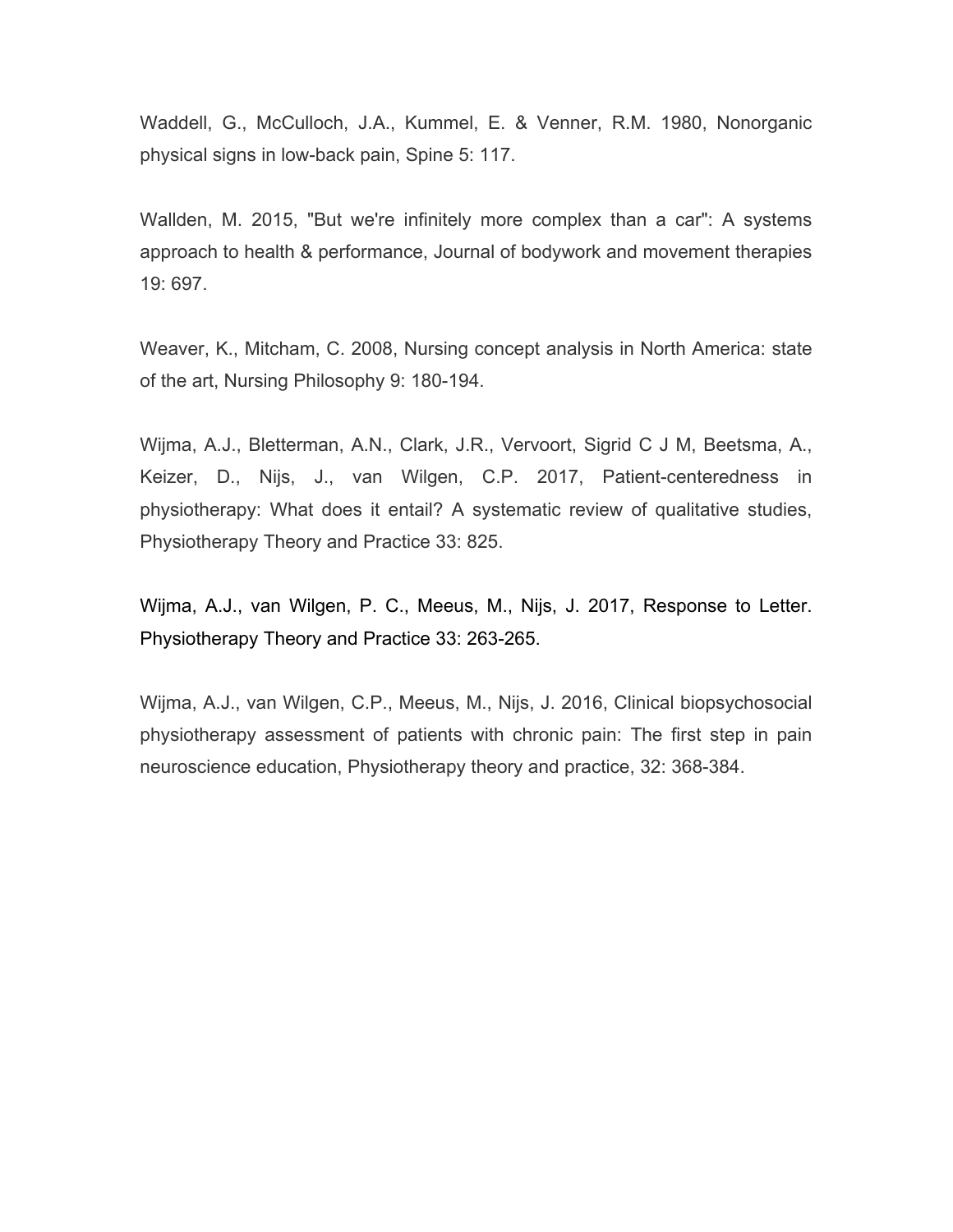## **Tables and Figures**

| Terminology                                                                   | Definition                                                |
|-------------------------------------------------------------------------------|-----------------------------------------------------------|
| Antecedents                                                                   | Behaviours, thoughts and events that preceded the concept |
| Consequences                                                                  | Resultant outcomes of the concept                         |
| Frequently occurring words that are used to describe the<br><b>Attributes</b> |                                                           |
|                                                                               | concept                                                   |

## **Table 1. Definitions of antecedents, consequences and attributes**

## **Table 2. Surrogate terms reflected as key search terms**

bio-psychosocial\*/ holistic\*/ patient-centered\*/ patient-centred\*/ patient centered\*/ patient centred\*/ person-centered\*/ person-centred\*/ person centered\*/ integration model/ relationship-centered\*/ relationship centered\*/ mind-body connection\*/ mind body connection\*

Key: \* - truncation to allow for biopsychosocial, holistic, mind-body connection model/ approach/ framework/ focus/ orientation and patient or person centered/ centeredness.

## **Table 3. Eligibility Criteria**

## Inclusion Criteria

Biopsychosocial is the focus of the article (one or more of the following):

- $\circ$  A justification or analysis of the use and implementation of the BPSM is offered.
- o Literature that focus on physiotherapists' understanding, experiences and perspectives of the BPSM.
- o Antecedents, consequences and attributes of the BPSM are provided (one or more of these).

Context of the literature relates to physiotherapy practice

Conceptual, and / or theoretical elements of the BPSM within physiotherapy are discussed

All years accepted

The literature is published in English

The literature is peer reviewed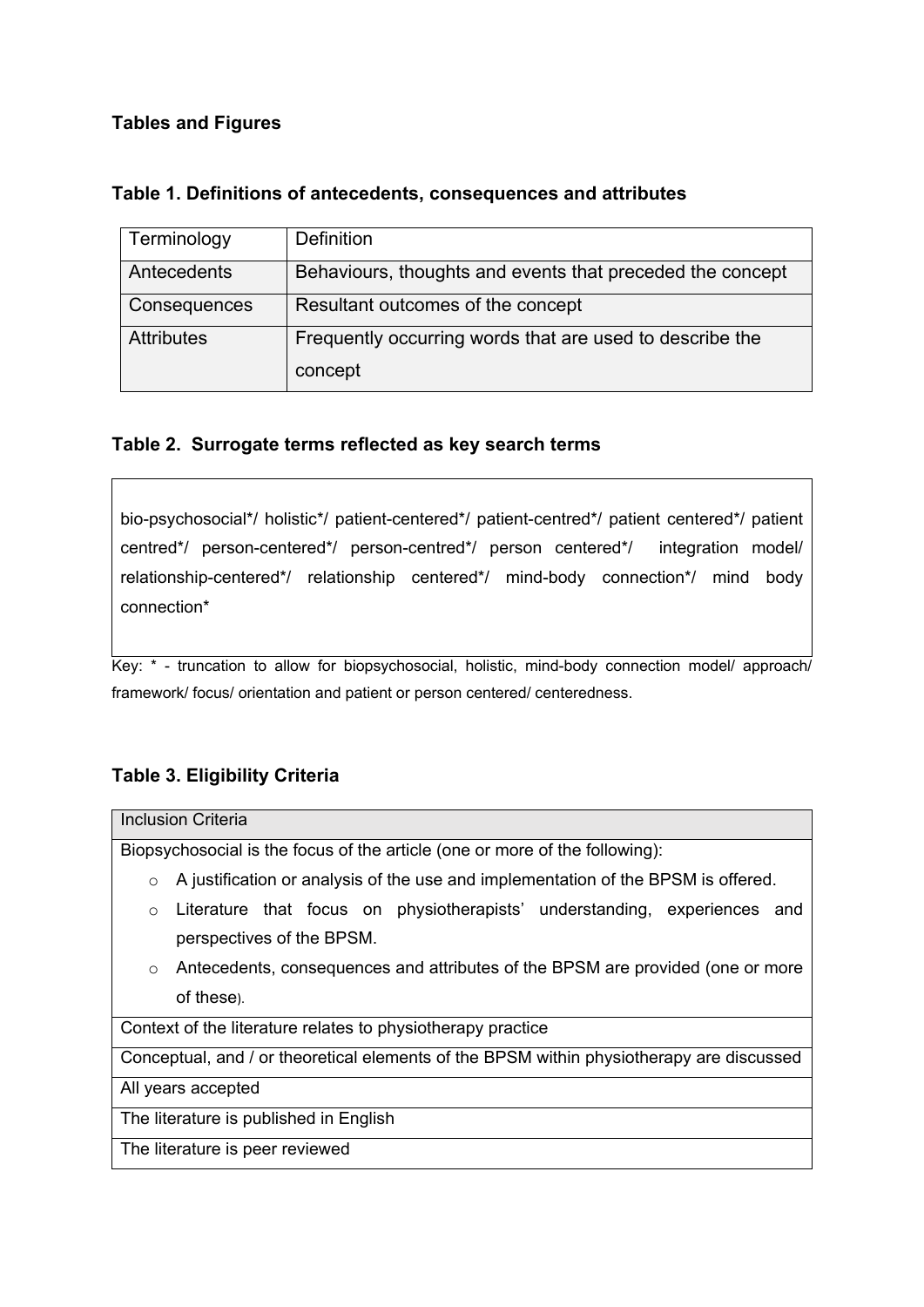| Six phase method of thematic analysis |                                       |  |
|---------------------------------------|---------------------------------------|--|
| 1.                                    | Familiarisation with the data         |  |
| 2.                                    | Generating initial codes              |  |
| 3 <sub>1</sub>                        | Searching for themes                  |  |
| 4.                                    | Reviewing themes                      |  |
| 5.                                    | Defining-redefining and naming themes |  |
| 6.                                    | Producing the report                  |  |

## **Table 4. Thematic analysis (Braun and Clarke, 2006)**

# **Table 5. An example from data analysis: the construction of the 'Failure of biomedical model' antecedent of the BPSM concept.**

| Meaning units (excerpts from retrieved<br>documents)                                                                                                                                                                                                                                                                          | Words and phrases standing<br>for the antecedents                                                  | Defining<br>antecedent      |
|-------------------------------------------------------------------------------------------------------------------------------------------------------------------------------------------------------------------------------------------------------------------------------------------------------------------------------|----------------------------------------------------------------------------------------------------|-----------------------------|
| BMM does not explain chronic pain.<br>Evidence shows treatment of chronic pain<br>include<br>self-efficacy,<br>needs<br>to<br>depression, pain catastrophising and<br>physical activity. Treatment focussed on<br>a biomedical approach in low back pain is<br>a risk factor for long-term sick leave, (Nijs<br>et al, 2013). | <b>Biomedically focused</b><br>treatment is insufficient.<br>BMM does not explain<br>complex pain. | <b>BMM</b> is<br>inadequate |
| Treatments need to be based around the<br>patient's perspectives; importance on the<br>physical, cognitive, affective and socio-<br>occupational factors<br>prompting<br>a<br>theoretical model shift in physiotherapy<br>(Sanders et al, 2013).                                                                              | BMM is failing.<br>A shift away from the BMM is<br>needed.                                         | Failure of<br>BMM           |
| style of undergraduate<br><b>Biomedical</b><br>training can increase negative beliefs and<br>attitudes about LBP (Domenech et al,<br>2011).                                                                                                                                                                                   | BMM training can be harmful.                                                                       | Failure of<br>BMM           |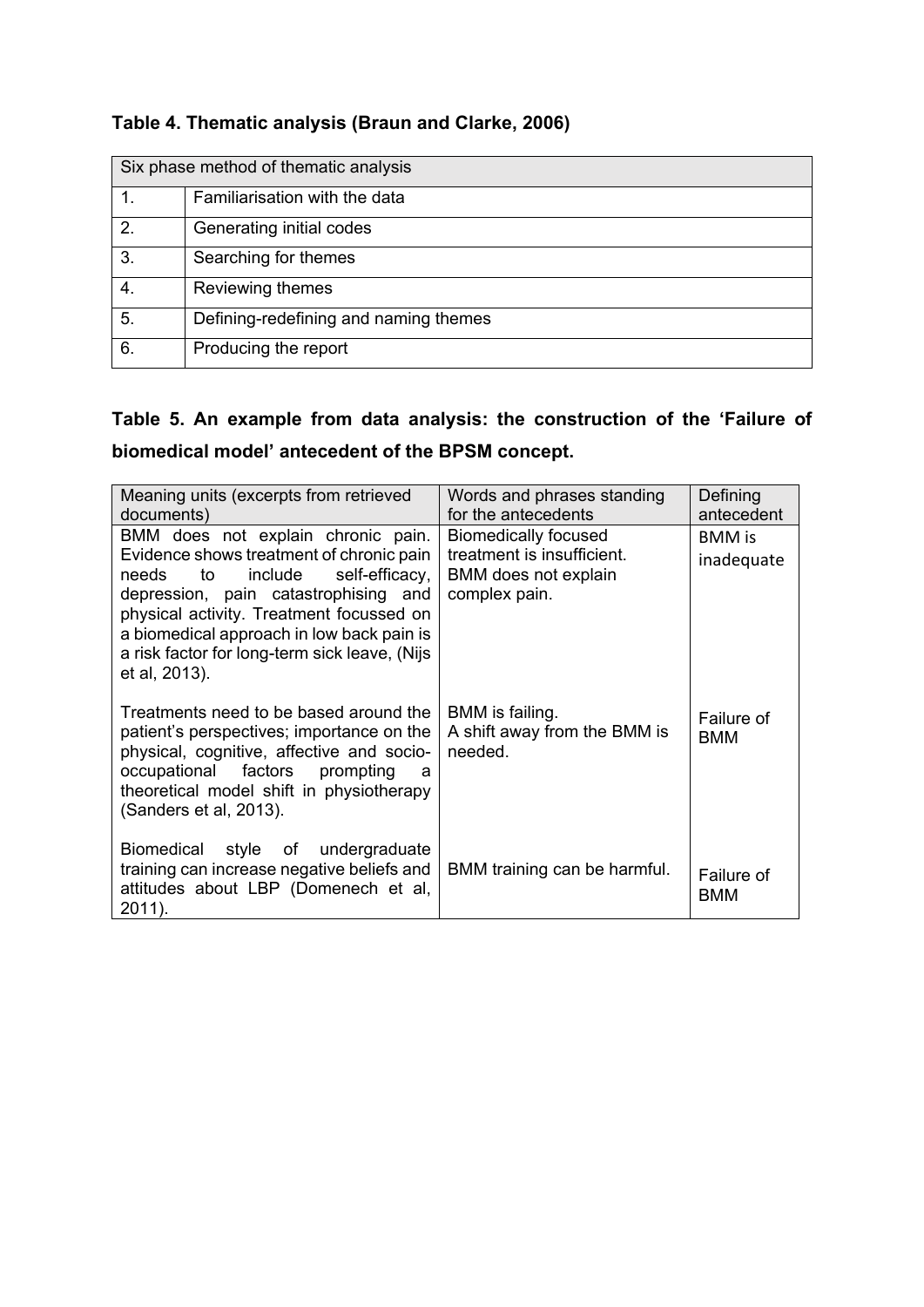## **Figure 1. Flow diagram of article search strategies and selection**

\* Secondary and tertiary searches involved a snowballing search strategy (Jesus, Bright, Kayes and Cott, 2016; Greenhalgh and Peacock 2005).

\* On a further quaternary snowballing search of the reference lists of the final two articles, no titles were appropriate for selection.

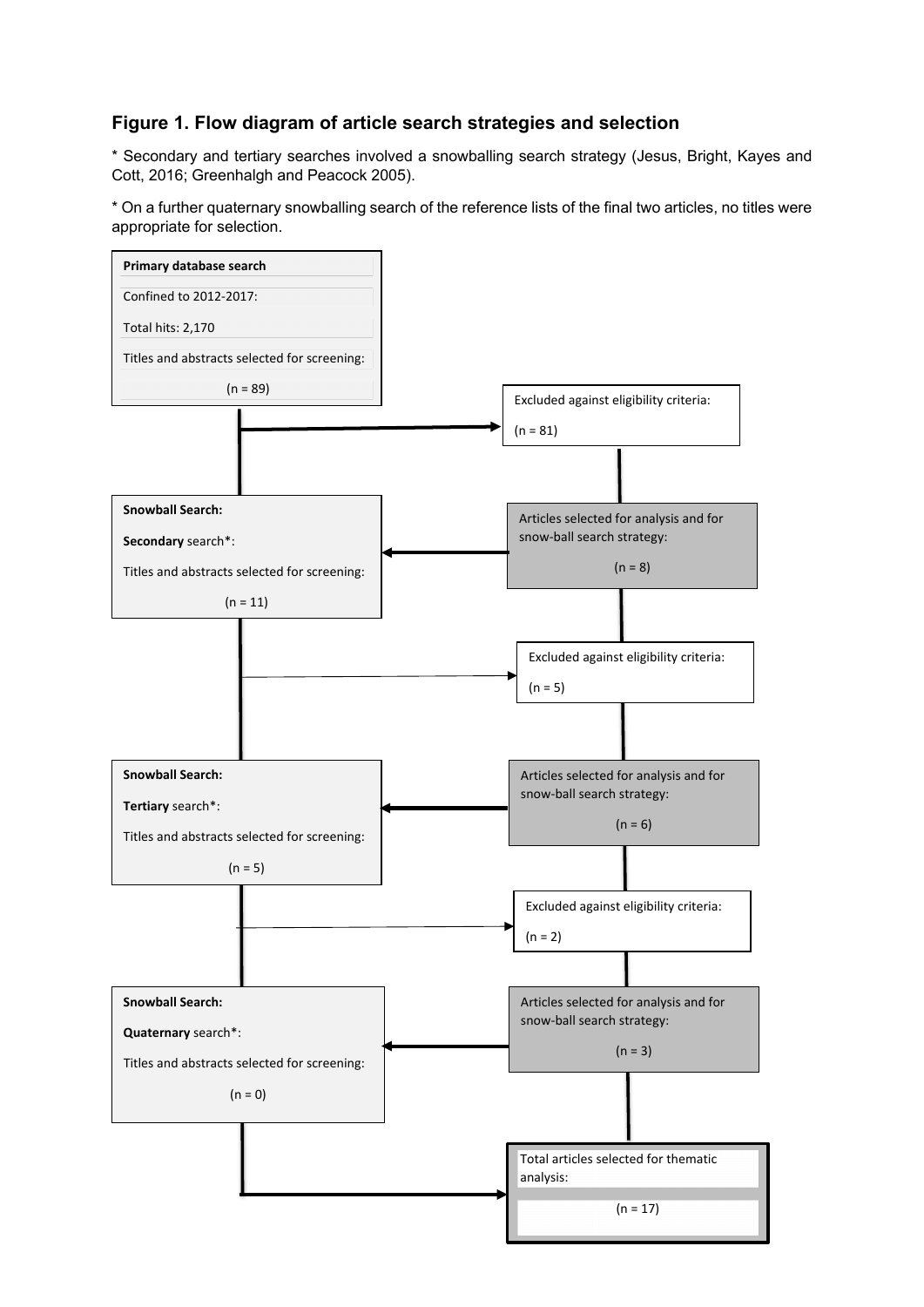**Figure 2. An overview of antecedents, attributes and consequences of the concept of the biopsychosocial model in musculoskeletal physiotherapy.** 



**Figure 3. Conceptual map of the Master theme 'BIOMEDICAL' and Subtheme 'Education'**

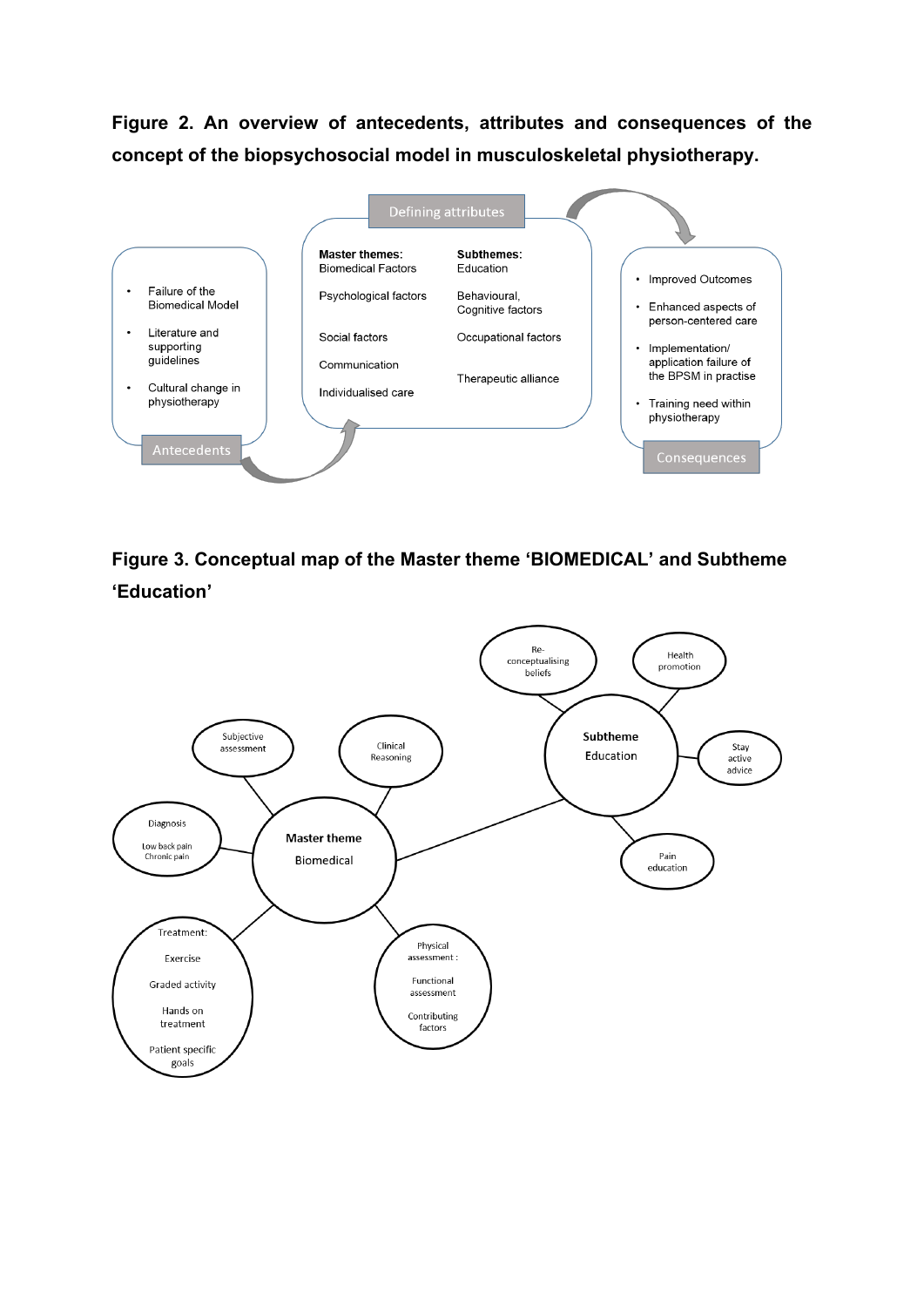**Figure 4***.* **Conceptual maps of master theme Psychological Factors and subthemes Cognitive Factors and Behavioural Factors'**



**Figure 5. Conceptual map of master theme Social Factors and subtheme Occupational Factors.**

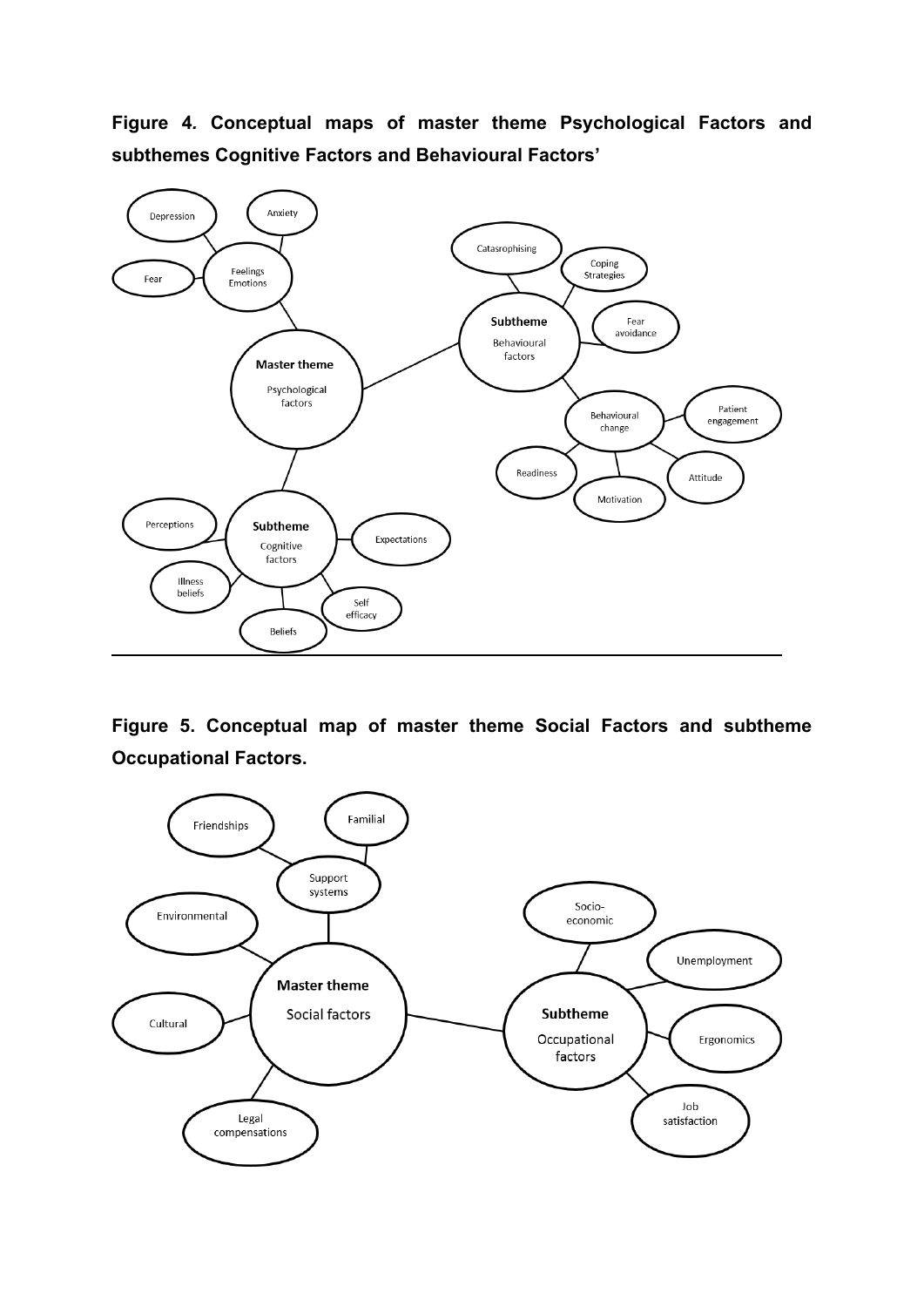**Figure 6. Conceptual map of master theme Communication and Individualised Care connecting to create the subtheme Therapeutic Alliance**



**Figure 7. Traditional Venn diagram of the BPSM**

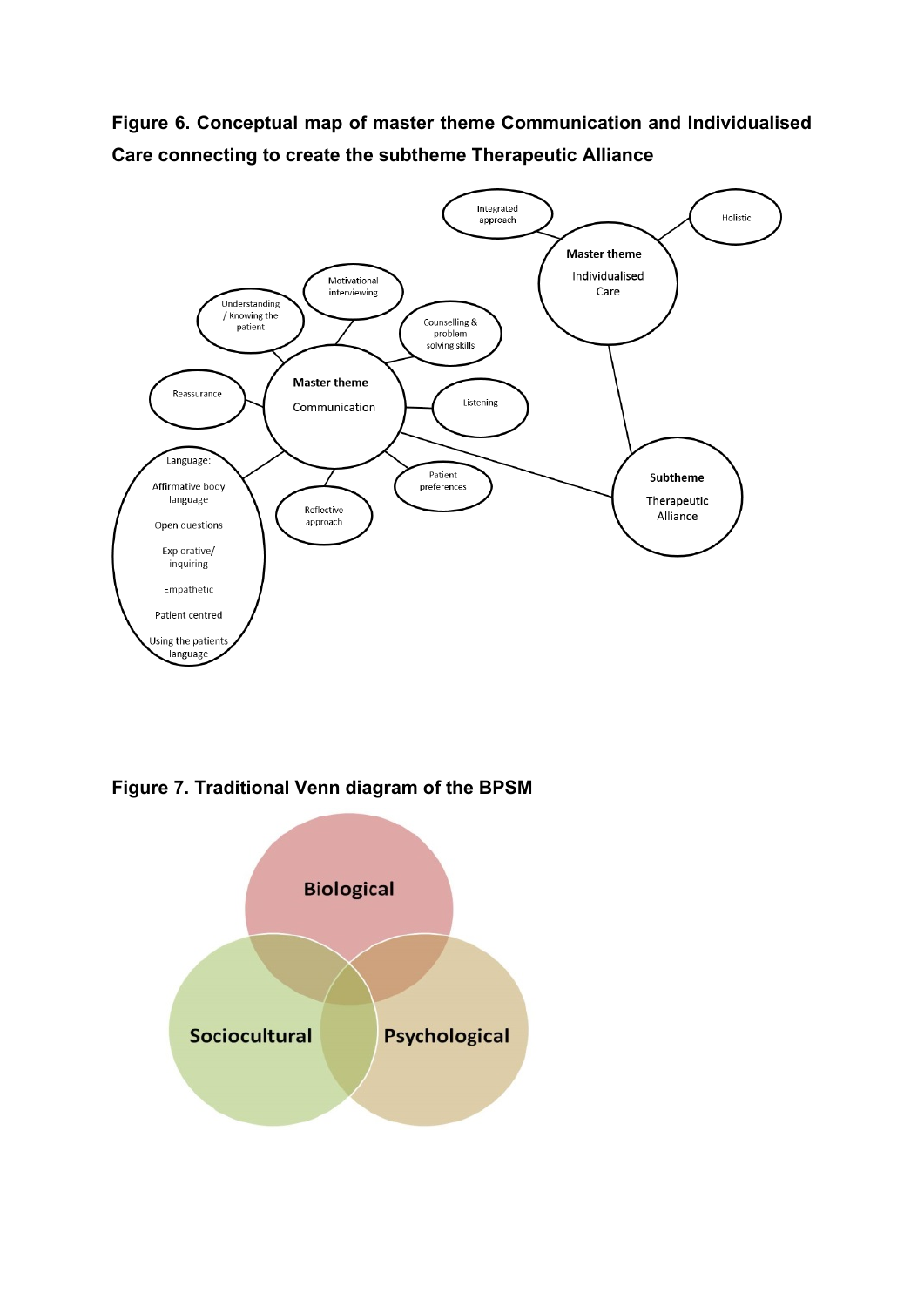

# **Figure 8. Reconstructed Venn diagram for the BPSM**